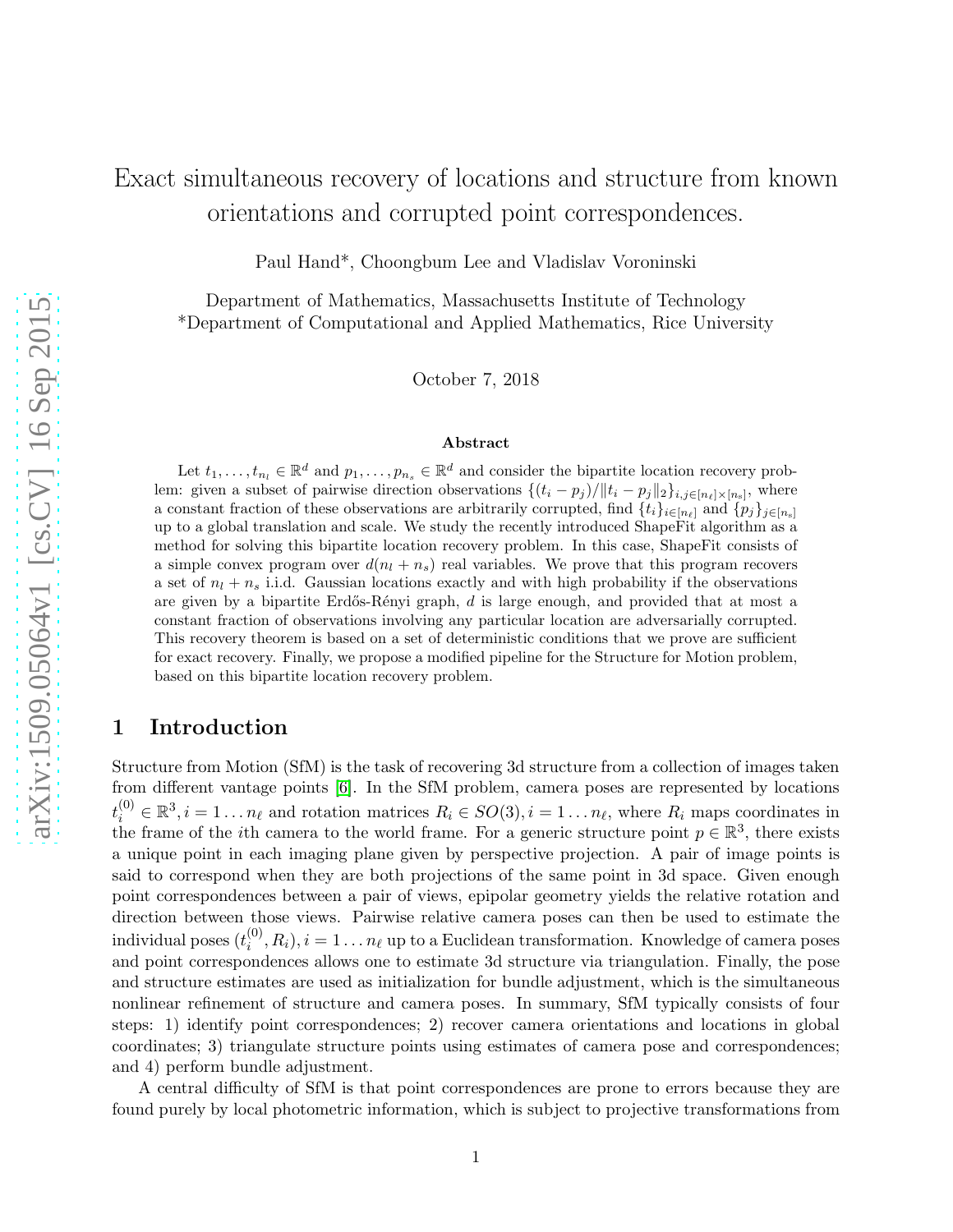camera motion, specularities, occlusions, variable lighting conditions, shadows, and repetitive structures commonly found in manmade scenes. Thus, every step of the above SfM pipeline needs to tolerate highly corrupted input data. For the correspondence step, techniques such as Random Sampling Consensus (RANSAC) are used to reduce the number of outliers among candidate correspondences initially obtained by brute-force photometric matching. Unfortunately, even after applying RANSAC, outliers in point correspondences are generally unavoidable.

Mathematically, once a set of correspondences has been established, the SfM problem can be formulated as the  $d = 3$  case of the following. Let  $T^{(0)}$  be a collection of  $n_{\ell}$  distinct vectors  $t_1^{(0)}$  $t_1^{(0)}, \ldots, t_{n_\ell}^{(0)} \in \mathbb{R}^d$ , and let  $P^{(0)}$  be a collection of  $n_s$  distinct vectors  $p_1^{(0)}$  $p_1^{(0)}, \ldots, p_{n_s}^{(0)} \in \mathbb{R}^d$ . Associated to locations  $T^{(0)}$  is a set of orientations  $R = \{R_i\}_{i \in [n_\ell]} \in SO(d)$ . The pairs  $(t_i^{(0)})$  $i^{(0)}, R_i$  represents poses from which observations of the points  $p_i^{(0)}$  $j^{(0)}$  are collected. Let  $G(n_{\ell}, n_{\rm s}, E)$  be a bipartite graph on  $n_{\ell} + n_s$  vertices, where  $E = E_g \sqcup E_b$ , with  $E_b$  and  $E_g$  corresponding to pairwise direction observations that are respectively 'corrupted' and 'uncorrupted.' That is, for each  $ij \in E$ , we are given a vector  $v_{ij}$ , where

$$
v_{ij} = \frac{R_i^t(t_i^{(0)} - p_j^{(0)})}{\|R_i^t(t_i^{(0)} - p_j^{(0)})\|_2} \text{ for } ij \in E_g, \qquad v_{ij} \in \mathbb{S}^{d-1} \text{ for } ij \in E_b.
$$

An uncorrupted observation  $v_{ij}$  is exactly the direction of  $R_i^t(t_i^{(0)}-p_j^{(0)}$  $j^{(0)}_j$ , and a corrupted observation is an arbitrary direction. Consider the task of finding the unknown locations  $T^{(0)}$  and structure points  $P^{(0)}$ , up to a global translation and scale, and the orientations R, up to a global rotation, without knowledge of the decomposition  $E = E<sub>g</sub> \sqcup E<sub>b</sub>$ , nor the nature of the corruptions.

Estimating camera orientations  $R_i$  from from corrupted relative rotations  $R_i^t R_j$  is a tractable and relatively well-understood problem. For instance, a method based on Lie group averaging performs well in practice [\[3\]](#page-26-1), and a semidefinite program based on lifting and least unsquared deviations (LUD) has rigorous guarantees of exact recovery from corrupted relative rotations [\[11\]](#page-26-2). Once camera orientations are estimated, one can use epipolar geometry to obtain a set of relative direction estimates of camera locations. These estimates are partially corrupted since they are computed from the initial point correspondences. Camera locations in a global reference frame can be estimated using the 1dSfM approach of [\[12\]](#page-26-3), which screens for outliers based on inconsistencies in 1d projections; however, this approach is not robust to self-consistent outliers. Alternatively, locations can be found by recent methods such as LUD [\[7\]](#page-26-4) or the ShapeFit algorithm [\[4\]](#page-26-5), which are both convex programs. It was proven in [\[4\]](#page-26-5) that ShapeFit recovers locations exactly from partially corrupted pairwise directions under broad technical assumptions.

Having obtained an estimate of camera orientations and locations, one can recover an estimate of the 3d structure by triangulation, for instance by minimizing the quadratic reprojection error or maximizing a likelihood estimate. Bundle adjustment then proceeds by jointly optimizing this reprojection error or likelihood estimate with respect to camera poses and 3d structure. It is important to initialize bundle adjustment close to the global minimum, because it is non-convex and susceptible to getting stuck in local minima.

In this paper, we consider compressing two sub-steps of the pipeline — camera location recovery and structure recovery by triangulation — into one provably corruption-robust step based on the ShapeFit algorithm. Namely, once camera rotations are estimated, our approach uses the raw image coordinates of point correspondences to recover the camera locations and structure points simultaneously. If a structure point  $p_j$  is visible to a calibrated camera at location  $t_i$ , then its image coordinates under perspective projection provide a vector  $\tilde{v}_{ij}$  that has the same direction as  $R_i^t(t_i - p_j)$ . If the orientation  $R_i$  is known and accurate, then the direction of  $t_i - p_j$  is also known.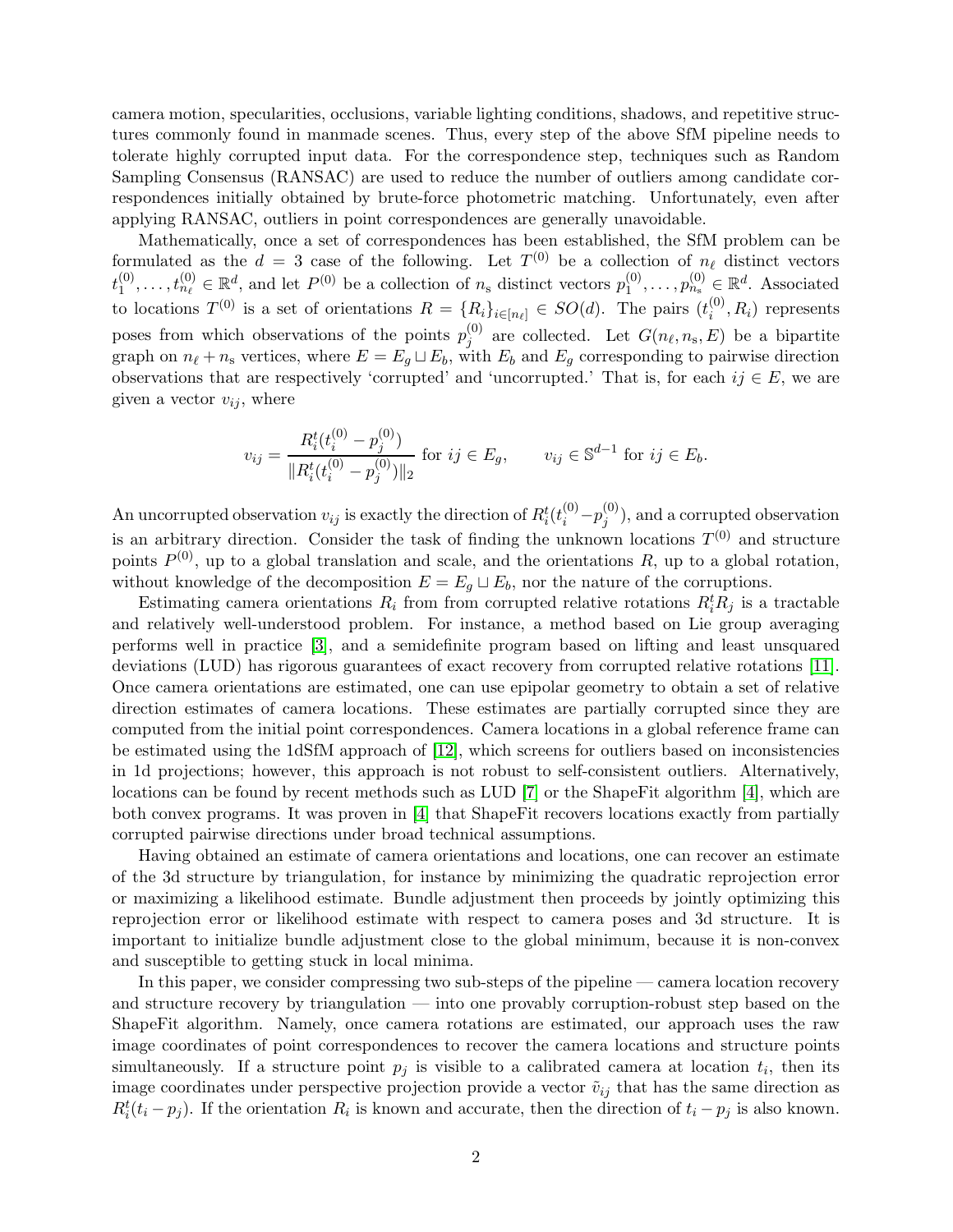Equivalently, if all the orientations  $R_i$  are known, we can take each  $R_i$  to be the identity without loss of generality. When a point correspondence is incorrect, the estimated direction of  $t_i - p_j$  can of course be arbitrarily corrupted. We thus arrive at the following recovery problem.

With  $T^{(0)}$  and  $P^{(0)}$  defined as above, for each  $ij \in E$ , we are given a vector  $v_{ij}$ , where

<span id="page-2-0"></span>
$$
v_{ij} = \frac{t_i^{(0)} - p_j^{(0)}}{\left\| t_i^{(0)} - p_j^{(0)} \right\|_2} \text{ for } ij \in E_g, \qquad v_{ij} \in \mathbb{S}^{d-1} \text{ for } ij \in E_b.
$$
 (1)

Thus, an uncorrupted observation  $v_{ij}$  is exactly the direction of  $t_i^{(0)} - p_j^{(0)}$  $j_j^{(0)}$ , and a corrupted observation is an arbitrary direction. The task is to find the unknown locations  $T^{(0)}$ ,  $P^{(0)}$  up to global translation and scale, without knowledge of the decomposition  $E = E<sub>g</sub> \sqcup E<sub>b</sub>$ , nor the nature of the corruptions.

To summarize, we propose the following modified pipeline for Structure from Motion: 1) establish point correspondences; 2) estimate global orientations of the cameras; 3) estimate the camera locations and structure points simultaneously; and 4) run bundle adjustment.

We will show that ShapeFit, a tractable convex program, can exactly solve the recovery problem in Step 3 under broad deterministic assumptions and under a random model. In [\[4\]](#page-26-5), the present authors showed that ShapeFit recovers camera locations exactly from corrupted pairwise direction under suitable assumptions. The result in [\[4\]](#page-26-5) strongly relies on the existence of triangles in the graph of observations, whereas in our present setting, the underlying graphs are bipartite and necessarily do not contain triangles. In this bipartite setting, we will prove a deterministic recovery result for ShapeFit based on the presence of cycles of length 4. We also show that under a random Gaussian and Erdos-Renyi model, ShapeFit recovers structure and locations exactly from known orientations and corrupted correspondences with high probability in the high dimensional case. To the best of our knowledge, these are the first theoretical results guaranteeing exact location and structure recovery from corrupted correspondences and known orientations.

## 1.1 Problem formulation

The location recovery problem is to recover a set of points in  $\mathbb{R}^d$  from observations of pairwise directions between those points. Since relative direction observations are invariant under a global translation and scaling, one can at best hope to recover the locations  $T^{(0)} = \{t_1^{(0)}\}$  $t_1^{(0)}, \ldots, t_n^{(0)}$  and structure points  $P^{(0)} = \{p_1^{(0)}\}$  $\{0, \ldots, p_n^{(0)}\}$  up to such a transformation. That is, successful recovery  $\text{ from } \{v_{ij}\}_{(i,j)\in E} \text{ is finding two sets of vectors } \{\alpha(t_i^{(0)}+w)\}_{i\in [n_\ell]}, \{\alpha(p_j^{(0)}+w)\}_{j\in [n_\text{s}]} \text{ for some } w\in \mathbb{R}^d$ and  $\alpha > 0$ . We will say that two pairs of sets of vectors  $(T, P)$  and  $(T^{(0)}, P^{(0)})$  are equal up to global translation and scale if there exists a vector w and a scalar  $\alpha > 0$  such that  $t_i = \alpha(t_i^{(0)} + w)$ for all  $i \in [n_\ell]$  and  $p_j = \alpha(p_j^{(0)} + w)$  for all  $j \in [n_s]$ . In this case, we will say that  $(T, P)$  and  $(T^{(0)}, P^{(0)})$  have the same 'shape,' and we will denote this property as  $(T, P) \sim (T^{(0)}, P^{(0)})$ . The location recovery problem is then stated as:

Given: 
$$
G(n_\ell, n_s, E)
$$
,  $\{v_{ij}\}_{ij \in E}$  satisfying (1)  
Find:  $T = \{t_1, \ldots, t_{n_\ell}\} \in \mathbb{R}^{d \times n_\ell}, P = \{p_1, \ldots, p_{n_s}\} \in \mathbb{R}^{d \times n_s}$  such that  $(T, P) \sim (T^{(0)}, P^{(0)})$ 

For this problem to be information theoretically well-posed under arbitrary corruptions, the maximum number of corrupted observations affecting any particular location  $t_i$  must be at most  $\frac{n_s}{2}$ . Similarly, the maximum number affecting any particular structure point  $p_j$  must be at most  $\frac{n_{\ell}}{2}$ . Otherwise, suppose that for some location  $t_i^{(0)}$  $i^{(0)}$  of structure point  $p_j^{(0)}$  $j^{(0)}$ , half of its associated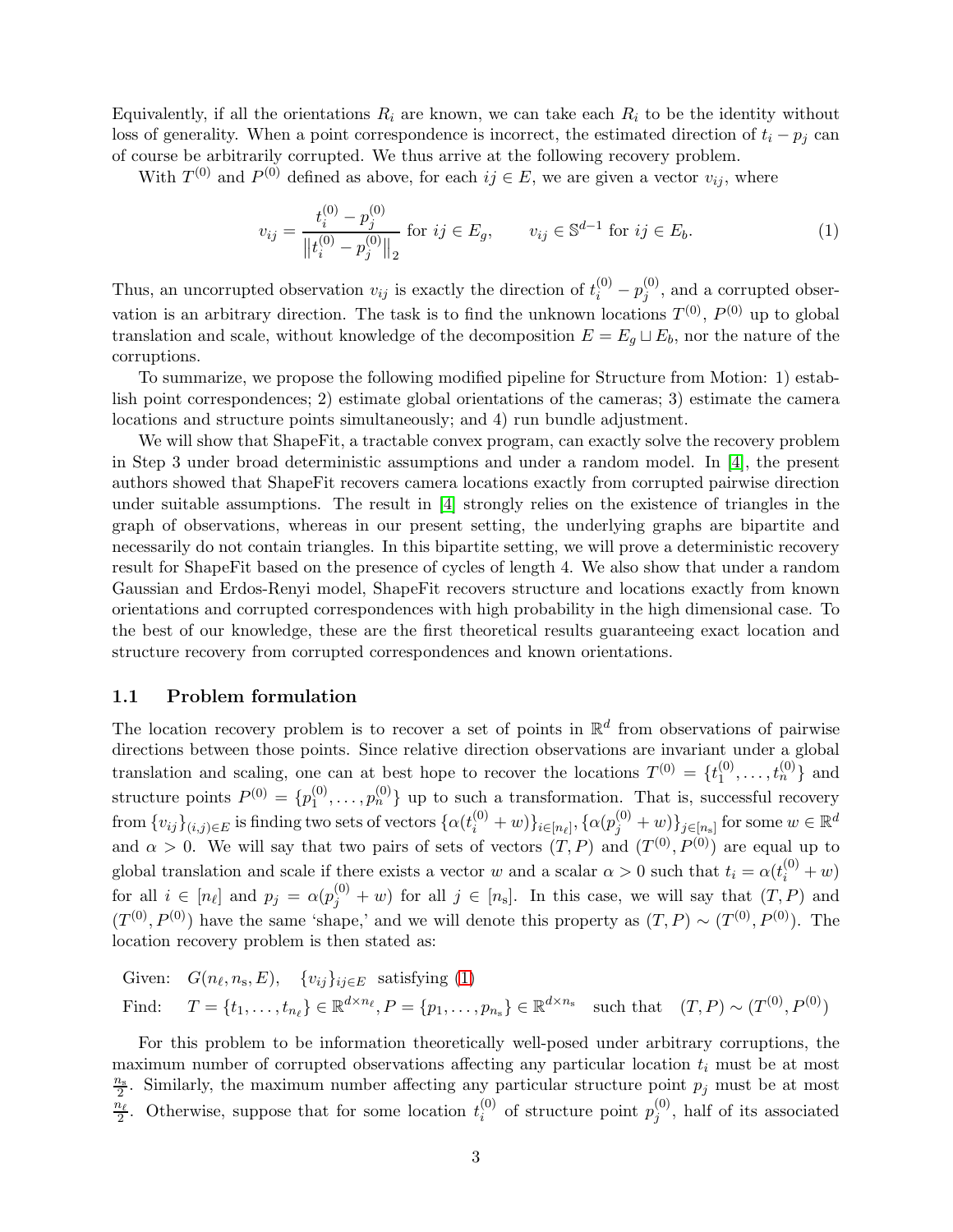observations  $v_{ij}$  are consistent with  $t_i^{(0)}$  $i^{(0)}$ , and the other half are corrupted so as to be consistent with some arbitrary alternative location w. Distinguishing between  $t_i^{(0)}$  $i^{(0)}$  and w is then impossible in general. A similar argument follows for some structure point  $p_i^{(0)}$  $j^{(0)}$ . Formally, let  $\deg_b(t_i)$  be the degree of location  $t_i$  in the graph  $G(n_\ell, n_s, E_b)$  and let  $\deg_b(p_j)$  be the degree of structure point  $p_j$  in the graph  $G(n_\ell, n_s, E_b)$ . Then, well-posedness under adversarial corruption requires that  $\max_{i \in [n_\ell]} \deg_b(t_i) \leq \gamma n_\ell$  and  $\max_{j \in [n_s]} \deg_b(v_j) \leq \gamma n_s$ , for some  $\gamma < 1/2$ ,

Beyond the above necessary degree condition on  $E_q$  for well-posedness of recovery, we do not assume anything about the nature of corruptions. That is, we work with adversarially chosen corrupted edges  $E_b$  and arbitrary corruptions of observations associated to those edges. To solve the location recovery problem in this challenging setting, we utilize the convex program called ShapeFit [\[4\]](#page-26-5):

<span id="page-3-0"></span>
$$
\min_{\{t_i\}_{i \in [n_{\ell}]}} \sum_{ij \in E} ||P_{v_{ij}^{\perp}}(t_i - p_j)||_2 \quad \text{subject to} \quad \sum_{ij \in E} \langle t_i - p_j, v_{ij} \rangle = 1, \quad \sum_{i=1}^{n_{\ell}} t_i + \sum_{j=1}^{n_{\rm s}} p_j = 0 \quad (2)
$$

where  $P_{v_{ij}^{\perp}}$  is the projector onto the orthogonal complement of the span of  $v_{ij}$ .

This convex program is a second order cone problem with  $d(n_\ell + n_s)$  variables and two constraints. Hence, the search space has dimension  $d(n_f+n_s)-2$ , which is minimal due to the  $d(n_f+n_s)$ degrees of freedom in the locations  $\{t_i\}$  and structure points  $\{p_i\}$  and the two inherent degeneracies of translation and scale.

#### 1.2 Main result

In this paper, we consider the model where the  $n_{\ell}$  locations and  $n_{s}$  structure points are i.i.d. Gaussian, and where pairwise direction observations are given according to an Erdős-Rényi bipartite random graph. We show that in a high-dimensional setting, ShapeFit *exactly* recovers the locations and structure points with high probability, provided that  $n_{\ell}$  and  $n_{\rm s}$  are sub-exponential in d, and provided that at most a fixed fraction of observations are *adversarially* corrupted.

**Theorem 1.** Let  $N = \max(n_\ell, n_s)$ ,  $n = \min(n_\ell, n_s)$ . Let  $G(V_\ell \cup V_s, E)$  be drawn from a bipartite- $Erd\H{o}s-R\thinspace\acute{e}nyi$  graph with  $p>0$ . Take  $t_1^{(0)}$  $t_1^{(0)}, \ldots t_{n_\ell}^{(0)}, p_1^{(0)}$  $\mathcal{L}_1^{(0)}, \ldots, \mathcal{p}_{n_s}^{(0)} \sim \mathcal{N}(0, I_{d \times d})$  to be independent from *each other and* G. Then, there exist absolute constants  $c, c_3, C > 0$  such that for  $\gamma = c_3 p^4$ , if

$$
\max\left(\frac{1}{c_3 p^4}, Cd, \frac{2\log(eN)}{p}, \Omega(c_3 \log^2 N)\right) \le n \le N \le e^{\frac{1}{8}cd}
$$

and  $d = \Omega(1)$ , then there exists an event with probability at least  $1 - O(e^{-\Omega(\frac{1}{2}c_3^{-1/2}n^{1/2})} + e^{-\frac{1}{2}cd})$ , on *which the following holds:*

*For all subgraphs*  $E_b$  *satisfying*  $\max_{i \in [n_\ell]} \deg_b(t_i) \leq \gamma n_s$  *and*  $\max_{j \in [n_s]} \deg_b(p_j) \leq \gamma n_\ell$  *and all pairwise direction corruptions*  $v_{ij} \in \mathbb{S}^{d-1}$  *for*  $ij \in E_b$ *, the convex program* [\(2\)](#page-3-0) *has a unique minimizer*  $equal\ to\ \Big\{\alpha\{t_i^{(0)}-\zeta\}_{i\in[n_\ell]}, \alpha\{p_i^{(0)}-\zeta\}_{j\in[n_s]}\Big\} \ for\ some\ positive\ \alpha\ and\ for\ \zeta=\frac{1}{n_\ell+1}$  $\frac{1}{n_{\ell}+n_s}\left(\sum_{i\in[n_{\ell}]}t_i^{(0)}+\sum_{j\in[n_s]}p_j^{(0)}\right)$  $\binom{(0)}{j}$ .

This probabilistic recovery theorem is based on a set of deterministic conditions that we prove are sufficient to guarantee exact recovery. These conditions are satisfied with high probability in the model described above. See Section [2.1](#page-5-0) for the deterministic conditions.

This recovery theorem is high-dimensional in the sense that the probability estimate and the exponential upper bound on  $n_{\ell} + n_{\rm s}$  are only meaningful for  $d = \Omega(1)$ . Concentration of measure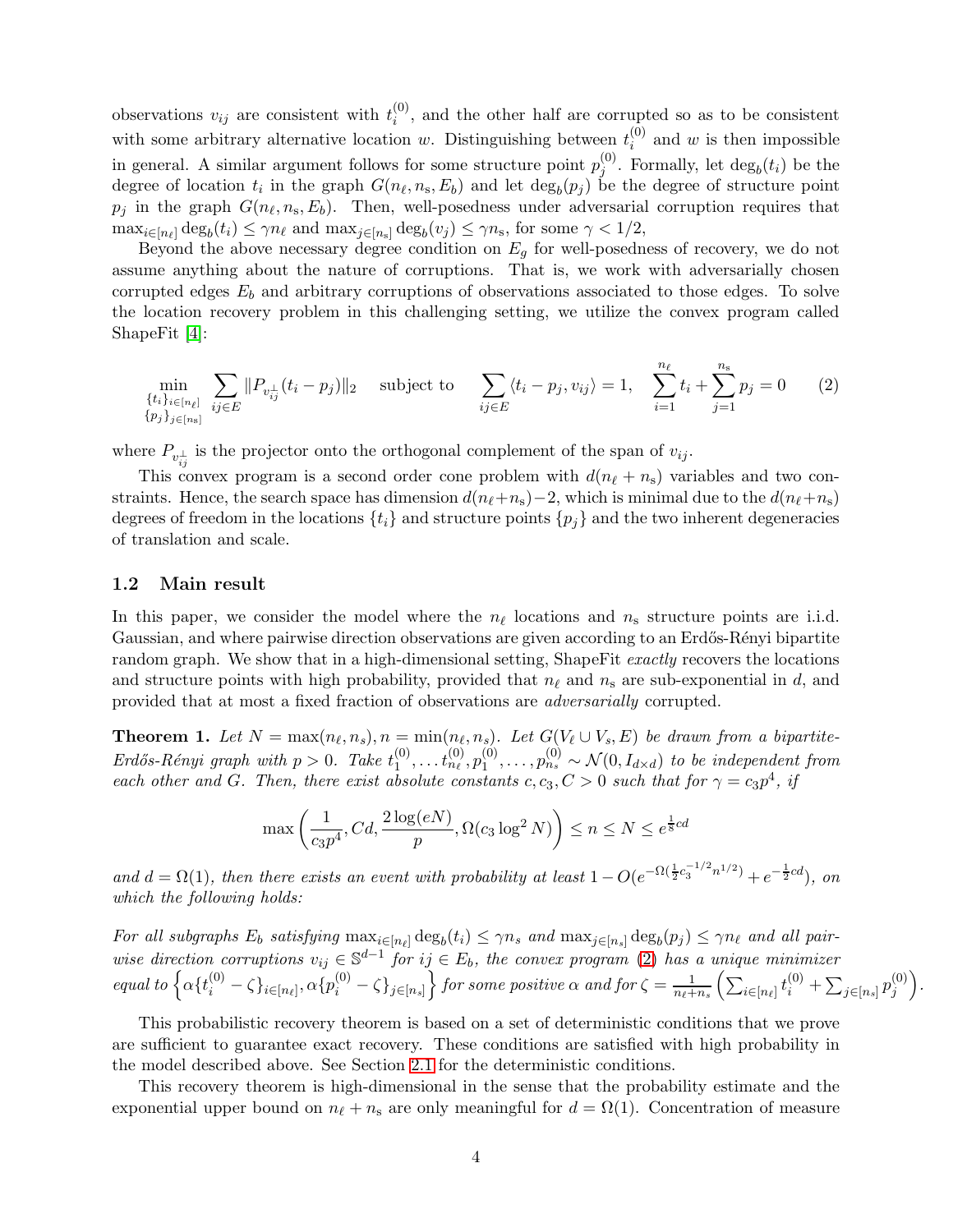in high dimensions and the upper bound on  $n_{\ell} + n_{\rm s}$  ensure control over the angles and distances between random points. As a result, lower dimensional spaces are a more challenging regime for recovery.

Numerical simulations empirically verify the main message of these recovery theorem: ShapeFit simultaneously recovers a set of locations and structure points exactly from corrupted direction observations, provided that up to a constant fraction of the observations at each location and structure point are corrupted. We present numerical studies in the physically relevant setting of  $\mathbb{R}^3$ , with an underlying random Erdős-Rényi bipartite graph of observations. Further numerical simulations show that recovery is stable to the additional presence of noise on the uncorrupted measurements. That is, locations and structure points are simultaneously recovered approximately under such conditions, with a favorable dependence of the estimation error on the measurement noise.

#### 1.3 Organization of the paper

Section [1.4](#page-4-0) presents the notation used throughout the rest of the paper. Section [2](#page-4-1) presents the proof of Theorem [1.](#page-23-0) Section [3](#page-23-1) presents results from numerical simulations.

## <span id="page-4-0"></span>1.4 Notation

Let  $[k] = \{1, \ldots, k\}$ . Let  $V_{\ell} = [n_{\ell}]$  and  $V_{s} = [n_{s}]$ . Let  $N = \max(n_{\ell}, n_{s})$  and  $n = \min(n_{\ell}, n_{s})$ . Let  $e_i$  be the *i*th standard basis element. For a bipartite graph  $G(V_\ell \cup V_s, E)$ , we write an arbitrary edge as an ordered pair  $(i, j)$ , where  $i \in V_{\ell}$  and  $j \in V_{s}$ . Let  $K_{n_{\ell},n_{s}}$  be the complete bipartite graph on  $n_{\ell} + n_{\rm s}$  vertices. A cycle of length 4 will be denoted as  $C_4$ . Let  $E(K_{n_{\ell},n_{\rm s}})$  be the set of edges in  $K_{n_{\ell},n_{\rm s}}$ . Let  $\|\cdot\|_2$  be the standard  $\ell_2$  norm on a vector. For any nonzero vector v, let  $\hat{v}=v/\|v\|_2$ . For a subspace W, let  $P_W$  be the orthogonal projector onto W. For a vector v, let  $P_{v^{\perp}}$  be the orthogonal projector onto the orthogonal complement of the span of  $\{v\}$ .

Let T denote the set  $T = \{t_i\}_{i \in V_\ell}$ , for  $t_i \in \mathbb{R}^d$ . Let P denote the set  $P = \{p_j\}_{j \in V_s}$ , for  $p_j \in \mathbb{R}^d$ . For  $i \in V_{\ell}, j \in V_{\rm s}$ , define  $t_{ij} = t_i - p_j$  for all  $i \in V_{\ell}, j \in V_{\rm s}$ . For  $i, k \in V_{\ell}$ , define  $t_{ik} = t_i - t_k$ . For  $j, l \in V_s$ , define  $t_{j\ell} = p_j - p_l$ . Define  $\bar{\zeta} = \frac{1}{n_{\ell}+1}$  $\frac{1}{n_{\ell}+n_{\rm s}}\left(\sum_{i\in V_{\ell}}t_i+\sum_{j\in V_{\rm s}}p_j\right)$ . Define  $t_{ij}^{(0)}, T^{(0)}, \bar{\zeta}^{(0)},$  $P^{(0)}$ , similarly. We define  $\mu_{\infty} = \max_{i \neq j} ||t_{ij}^{(0)}||_2$ . For a scalar c and a set of vectors  $X \subseteq \mathbb{R}^d$ , let  $cX = \{cx : x \in X\}$ . For a given  $G = G(V_\ell \cup V_s, E)$  and  $\{v_{ij}\}_{ij \in E}$ , where  $v_{ij} \in \mathbb{R}^d$  have unit norm, let  $R(T, P) = \sum_{ij \in E} ||P_{v_{ij}^{\perp}} t_{ij}||_2$ . Let  $L(T, P) = \sum_{ij \in E} \langle t_{ij}, v_{ij} \rangle$ . Let  $\ell_{ij} = \langle t_{ij}, v_{ij} \rangle$ , and similarly for  $\ell_{ij}^{(0)}$ . In this notation, ShapeFit is

$$
\min_{T,P} R(T,P) \quad \text{subject to} \quad L(T,P) = 1, \quad \overline{\zeta} = 0
$$

For vectors  $v_1, \ldots, v_k$ , let  $S(v_1, \ldots, v_k) = \text{span}(v_1, \ldots, v_k)$  be the vector space spanned by these vectors. Given  $t_{ij}$  and  $t_{ij}^{(0)}$ , define  $\delta_{ij}$ ,  $\eta_{ij}$ , and  $s_{ij}$  such that

$$
t_{ij} = (1 + \delta_{ij})t_{ij}^{(0)} + \eta_{ij}s_{ij}
$$

where  $s_{ij}$  is a unit vector orthogonal to  $t_{ij}^{(0)}$  and  $\eta_{ij} = ||P_{t_{ij}^{(0)} \perp} t_{ij}||_2$ . Note that  $\eta_{ij} \geq 0$ .

# <span id="page-4-1"></span>2 Proofs

We will prove Theorem [1](#page-23-0) using the same general strategy as in [\[4\]](#page-26-5). Specifically, the proof of Theorem [1](#page-23-0) can be separated into two parts: a recovery guarantee under a set of deterministic conditions,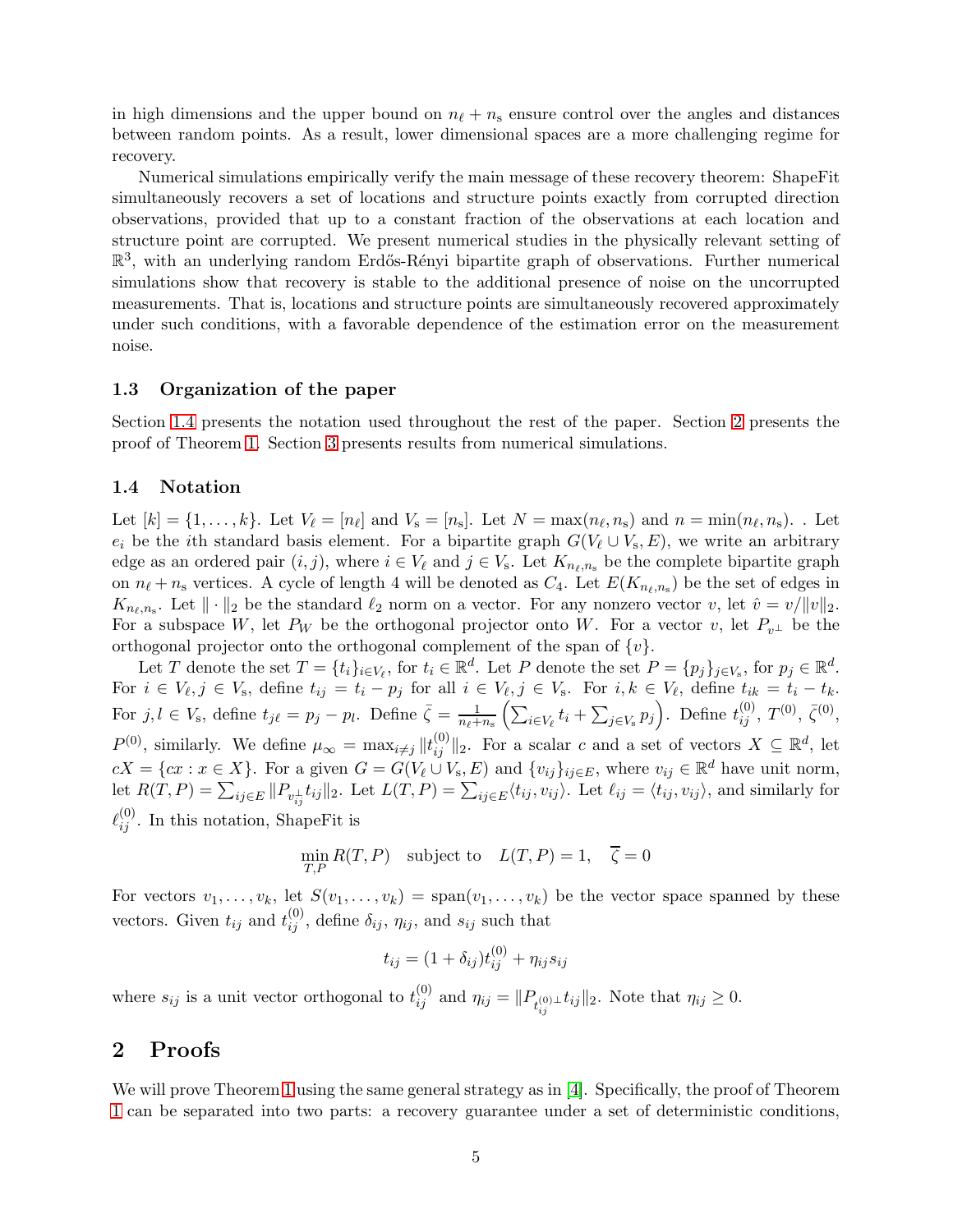and a proof that the random model meets these conditions with high probability. These sufficient deterministic conditions, roughly speaking, are (1) that the graph is connected and the nodes have tightly controlled degrees; (2) that the camera and structure locations are all distinct; (3) that all pairwise distances between cameras and locations are within a constant factor of each other; (4) that any choice of two camera locations and two structure locations live in a three dimensional affine space; (5) that the camera and structure locations are 'well-distributed' in a sense that we will make precise; and (6) that there are not too many corruptions affecting a single camera location or structure point. Theorem [2](#page-6-0) in Section [2.1](#page-5-0) states these deterministic conditions formally.

As in [\[4\]](#page-26-5), we will prove the deterministic recovery theorem directly, using several geometric properties concerning how deformations of a set of points induce rotations. Note that an infinitesimal rigid rotation of two points  $\{t_i, t_j\}$  about their midpoint to  $\{t_i + h_i, t_j + h_j\}$  is such that  $h_i - h_j$ is orthogonal to  $t_{ij} = t_i - t_j$ . We will abuse terminology and say that  $||P_{t_{ij}^{\perp}}(h_i - h_j)||$  is a measure of the rotation in a finite deformation  $\{h_i, h_j\}$ , and we say that  $\langle h_i - h_j, t_i - t_j \rangle$  is the amount of stretching in that deformation. Using this terminology, the geometric properties we establish are:

- If a deformation stretches two adjacent sides of a  $C_4$  at different rates, then that induces a rotation in some edge of the  $C_4$  (Lemma [2\)](#page-7-0).
- If a deformation rotates one edge shared by many  $C_4$ s, then it induces a rotation over many of those  $C_{4}$ s, provided the opposite points of those triangles are 'well-distributed' (Lemma [3\)](#page-7-1).
- A deformation that rotates bad edges, must also rotate good edges (Lemma [4\)](#page-8-0).
- For any deformation, some fraction of the sum of all rotations must affect the good edges (Lemma [5\)](#page-9-0).

By using these geometric properties, we show that all nonzero feasible deformations induce a large amount of total rotation. Since some fraction of the total rotation must be on the good edges, the objective must increase.

The main technical difference between the present proof and the proof of [\[4\]](#page-26-5) is that the proof in [\[4\]](#page-26-5) relies on the presence of many triangles in the graph of uncorrupted measurements. Because of the bipartite structure of the present work, there are no triangles in the graph. Hence, the technical novelty of the present proof is the establishment of the properties above when there are a sufficient number of  $C_4$ s in the graph of uncorrupted measurements.

In Section [2.1,](#page-5-0) we present the deterministic recovery theorem. In Section [2.2,](#page-7-2) we present and prove Lemma [2.](#page-7-0) In Section [2.3,](#page-7-3) we present and prove Lemmas [3–](#page-7-1)[5.](#page-9-0) In Section [2.4,](#page-10-0) we prove the deterministic recovery theorem. In Section [2.5,](#page-14-0) we prove that Gaussians satisfy several properties with high probability. In Section [2.6,](#page-16-0) we prove that Gaussians satisfy well-distributedness with high probability. In Section [2.7,](#page-22-0) we prove that Erd˝os-R´enyi graphs are connected and have controlled degrees and codegrees with high probability. Finally, in Section [2.8,](#page-23-2) we prove Theorem [1.](#page-23-0)

## <span id="page-5-0"></span>2.1 Deterministic recovery theorem in high dimensions

To state the deterministic recovery theorem, we need two definitions. The first definition captures the 'regularity' of the measurement graph. A random bipartite graph can easily be seen to satisfy the conditions. Note that the definition does not depend on the vectors locations  $\{t_i\}$  and  $\{p_i\}$ .

**Definition 1.** We say that a graph  $G(V_\ell \cup V_s, E)$  is bipartite-p-typical if it satisfies the following *properties:*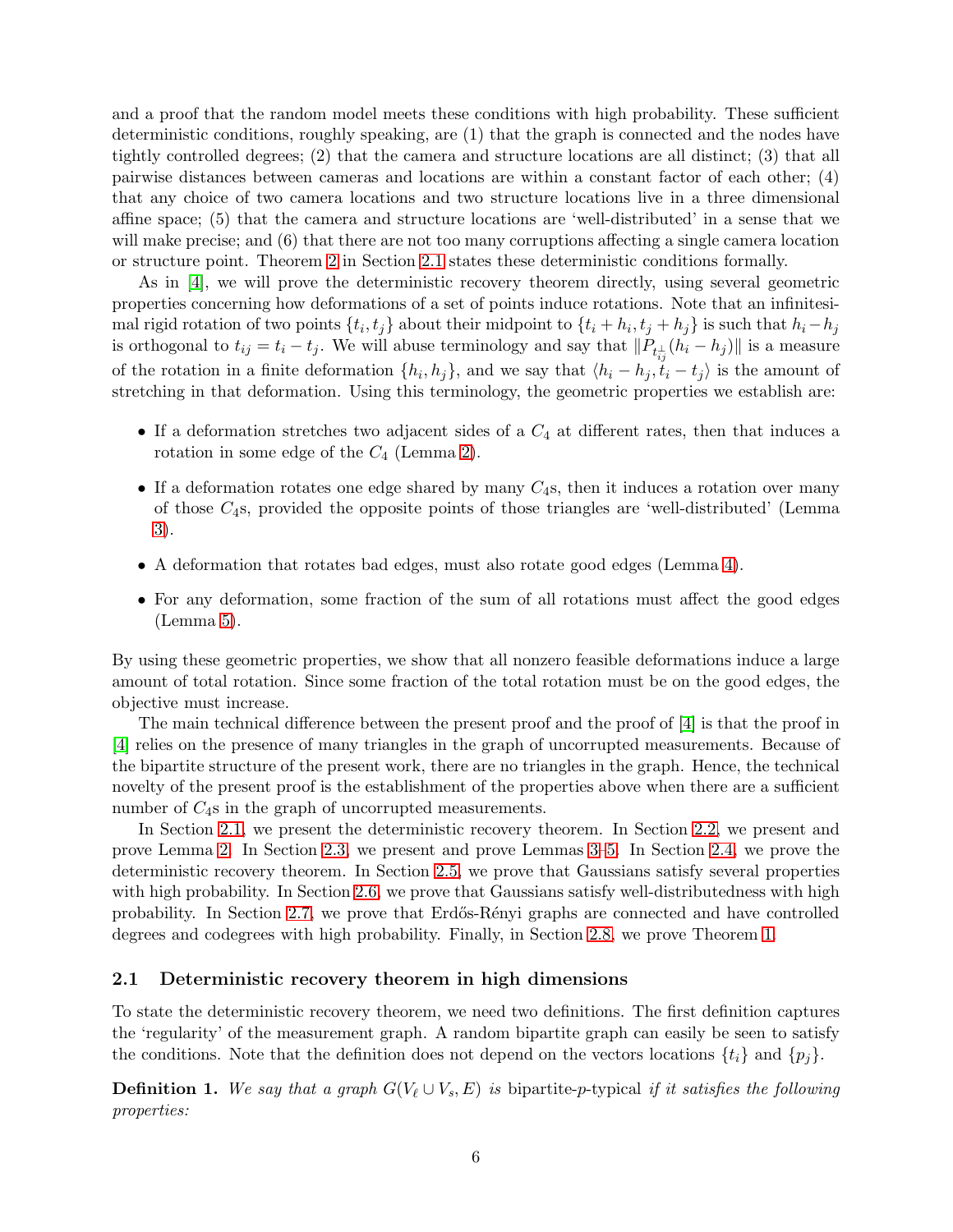- *1.* G *is connected,*
- 2. each vertex in  $V_{\ell}$  has degree between  $\frac{1}{2}n_s p$  and  $2n_s p$ , and *each vertex in*  $V_s$  *has degree between*  $\frac{1}{2}n_{\ell}p$  *and*  $2n_{\ell}p$ *.*
- 3. each pair of vertices in  $V_{\ell}$  has codegree between  $\frac{1}{2}n_s p^2$  and  $2n_s p^2$ , where the codegree of  $j, l \in$  $V_{\ell} = |\{i \mid ij \in E(G), il \in E(G)\}|$ . Each pair of vertices in  $V_s$  has codegree between  $\frac{1}{2}n_{\ell}p^2$  and  $2n_{\ell}p^2$ .

The next definition captures how 'well-distributed' the location points  $\{t_i\}$  and  $\{p_j\}$  are in  $\mathbb{R}^d$ .

## Definition 2.

(*i*) Let  $S = \{(t_k, p_k)\}_{k=1...m} \subset \mathbb{R}^d \times \mathbb{R}^d$ . Let  $x, y \in \mathbb{R}^d$ . We say that S is c-well-distributed with *respect to*  $(x, y)$  *if the following holds for all*  $h \in \mathbb{R}^d$ :

$$
\sum_{(t,p) \in S} \| P_{\text{span}\{p-x,t-p,y-t\}^{\perp}}(h) \|_{2} \geq c |S| \cdot \| P_{(x-y)^{\perp}}(h) \|_{2}.
$$

*(ii)* Let  $T = \{t_i\}_{i \in V_\ell}$  and  $P = \{p_j\}_{j \in V_s}$ . We say that  $(T, P)$  is c-well-distributed along G if for *all*  $i \in V_{\ell}, j \in V_s$ , the set  $S_{ij} = \{(t_k, p_{\ell}) : i\ell \in E(G), k\ell \in E(G), k\ j \in E(G), k \neq i, \ell \neq j\}$  is  $c$ -well-distributed with respect to  $(t_i, p_j)$ .

We now state sufficient deterministic recovery conditions on the graph  $G$ , the subgraph  $E_b$ corresponding to corrupted observations, and the locations  $T^{(0)}$  and  $P^{(0)}$ .

<span id="page-6-0"></span>**Theorem 2.** Suppose  $T^{(0)}$ ,  $P^{(0)}$ ,  $E_b$ , G satisfy the conditions

- *1. The underlying graph* G *is bipartite-*p*-typical,*
- 2. All vectors in  $T^{(0)}$ ,  $P^{(0)}$  and  $T^{(0)} \cup P^{(0)}$  are distinct, respectively.
- *3. For all*  $i, k \in V_{\ell}$  *and*  $j, \ell \in V_s$ *, we have*  $c_0 || t_{k\ell}^{(0)} ||_2 \leq ||t_{ij}^{(0)} ||_2$ *,*
- 4. For all  $i, k \in V_{\ell}, j, \ell \in V_s$  such that  $k \neq i, j \neq \ell, w$ e have  $\min\Bigl(\|P_{\text{span}(t_{kj}^{(0)},t_{i\ell}^{(0)})\perp}t_{ij}^{(0)}\|_2, \|P_{\text{span}(t_{k\ell}^{(0)},t_{i\ell}^{(0)})\perp}t_{ij}^{(0)}\|_2\Bigr)/\|t_{ij}^{(0)}\|_2\geq \beta$
- 5. The pair  $(T^{(0)}, P^{(0)})$  is  $c_1$ -well-distributed along  $G$ *,*
- *6. Each vertex in*  $V_{\ell}$  (resp.  $V_s$ ) has at most  $\varepsilon n_s$  (resp.  $\varepsilon n_{\ell}$ ) incident edges in  $E_b$ .

 $for \text{ constants } 0 < p, c_0, \beta, c_1, \varepsilon \leq 1$ . If  $\varepsilon \leq \frac{\beta c_0 c_1^2 p^4}{384 \cdot 204 \cdot 64}$  and  $n_\ell, n_s > max(64, \frac{8}{p^2})$  $\frac{8}{p^2}$ , then  $L(T^{(0)}, P^{(0)}) \neq 0$ and  $(T^{(0)}, P^{(0)})/L(T^{(0)}, P^{(0)})$  *is the unique optimizer of ShapeFit.* 

Before we prove the theorem, we establish that  $L(T^{(0)}, P^{(0)}) \neq 0$  when  $\varepsilon$  is small enough. This property guarantees that some scaling of  $(T^{(0)}, P^{(0)})$  is feasible and occurs, roughly speaking, when  $|E_b| < |E_g|$ .

<span id="page-6-1"></span>**Lemma 1.** *If*  $\varepsilon < \frac{cop}{4}$ , *then*  $L(T^{(0)}, P^{(0)}) \neq 0$ *.* 

*Proof.* Since  $v_{ij} = \hat{t}_{ij}^{(0)}$  for all  $ij \in E_g$ , we have

$$
L(T^{(0)}, P^{(0)}) = \sum_{ij \in E(G)} \langle t_{ij}^{(0)}, v_{ij} \rangle \ge \sum_{ij \in E_g} ||t_{ij}^{(0)}||_2 - \sum_{ij \in E_b} ||t_{ij}^{(0)}||_2.
$$

By Condition 3,  $c_0\mu_{\infty}|E_g| \leq \sum_{ij \in E_g} ||t_{ij}^{(0)}||_2$  and  $\mu_{\infty}|E_b| \geq \sum_{ij \in E_b} ||t_{ij}^{(0)}||_2$ . Thus it suffices to prove that  $c_0|E_g| > |E_b|$ . As  $\varepsilon < \frac{p}{4}$ , Condition 1 and 6 gives  $|E_g| \ge \frac{1}{2}n_\ell n_s p - \varepsilon n_\ell n_s \ge \frac{1}{4}$  $\frac{1}{4}n_{\ell}n_{\rm s}p$ . Since  $|E_b| \leq \varepsilon n_\ell n_s$ , if  $\varepsilon < \frac{c_0 p}{4}$ , then we have  $c_0 |E_g| > |E_b|$ .  $\Box$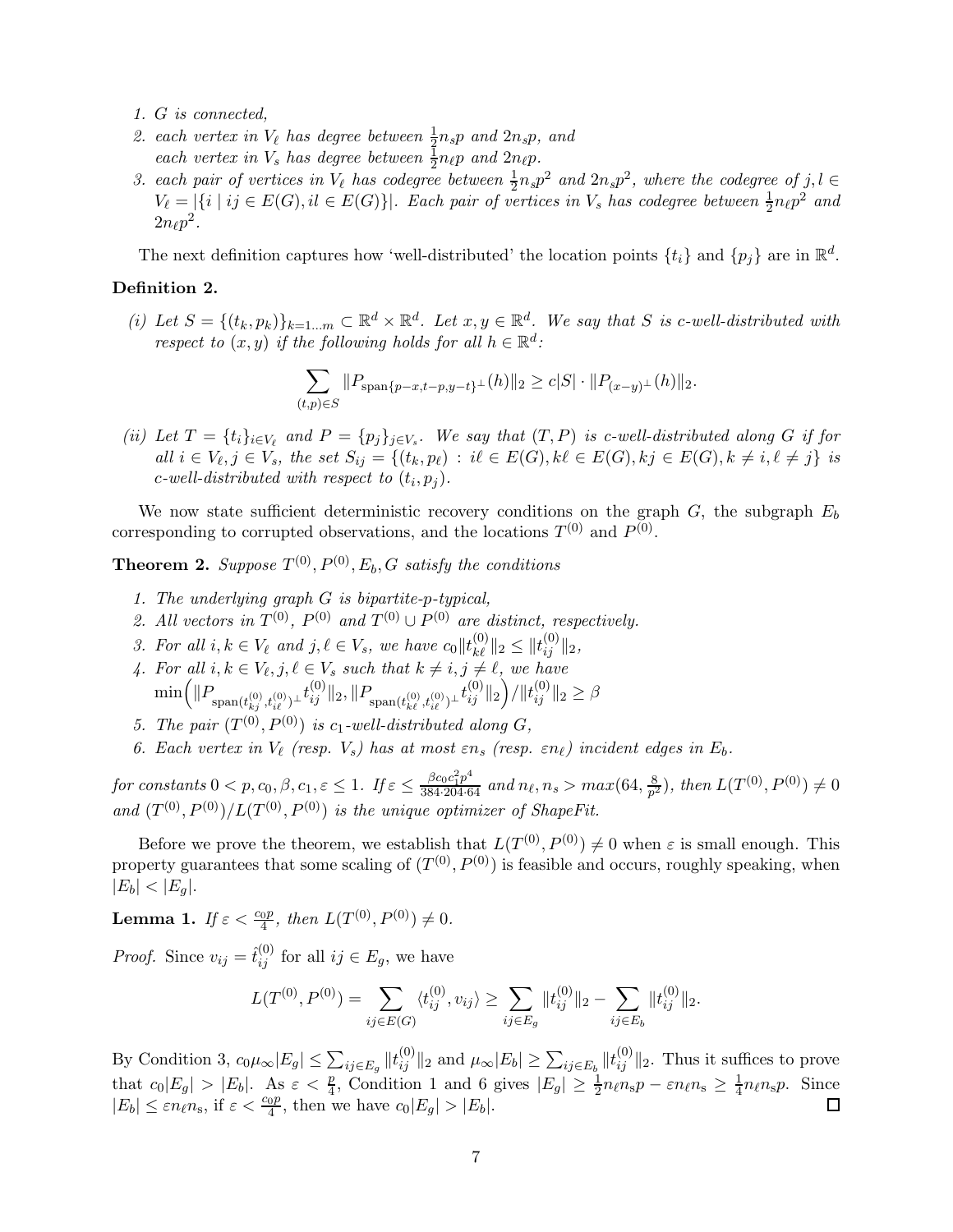#### <span id="page-7-2"></span>2.2 Unbalanced parallel motions induce rotation

The following lemma concerns geometric properties of deformations of a set of points. Specifically it shows that if four points are deformed in a way that differentially scales the lengths of two edges, then it necessarily induces a rotation somewhere in a  $C_4$  containing those points.

<span id="page-7-0"></span>**Lemma 2.** Let  $d \geq 3$ . Let  $t_1, t_2, t_3, t_4 \in \mathbb{R}^d$  be distinct. Let  $t_{ij} = t_i - t_j$  and  $\hat{t}_{ij} = \frac{t_{ij}}{\|t_{ij}\|}$  $\frac{\iota_{ij}}{\Vert t_{ij} \Vert}$ . Let  $v_1, v_2, v_3, v_4 \in \mathbb{R}^d$  and  $\alpha \in \mathbb{R}$ . Let  $\{\tilde{\delta}_{i(i+1)}\}$  be such that  $\langle v_i - v_{i+1} - \alpha t_{i(i+1)}, \hat{t}_{i(i+1)} \rangle = \tilde{\delta}_{i(i+1)} ||t_{i(i+1)}||_2$ *for each*  $i \in [4]$ *, where index summation is modulo 4.* 

(i) 
$$
\sum_{i \in [4]} \|P_{t_{i(i+1)}^{\perp}}(v_i - v_{i+1})\|_2 \geq \left\|P_{\text{span}(t_{23}, t_{41})^{\perp}} t_{12}\right\|_2 \left|\tilde{\delta}_{12} - \tilde{\delta}_{34}\right|
$$
  
\n(ii) 
$$
\sum_{i \in [4]} \|P_{t_{i(i+1)}^{\perp}}(v_i - v_{i+1})\|_2 \geq \left\|P_{\text{span}(t_{34}, t_{41})^{\perp}} t_{12}\right\|_2 \left|\tilde{\delta}_{12} - \tilde{\delta}_{23}\right|.
$$

*Proof.* The given condition implies  $P_{t_{i(i+1)}^{\perp}}(v_i - v_{i+1}) = v_i - v_{i+1} - (\alpha + \tilde{\delta}_{i(i+1)})t_{i(i+1)}$  for each  $i \in [4]$ . Therefore,

<span id="page-7-4"></span>
$$
\sum_{i \in [4]} \|P_{t_{i(i+1)}^{\perp}}(v_i - v_{i+1})\|_2 = \sum_{i \in [4]} \left\|v_i - v_{i+1} - \left(\alpha + \tilde{\delta}_{i(i+1)}\right) t_{i(i+1)}\right\|_2
$$
\n
$$
\geq \left\|\sum_{i \in [4]} v_i - v_{i+1} - \left(\alpha + \tilde{\delta}_{i(i+1)}\right) t_{i(i+1)}\right\|_2
$$
\n
$$
= \left\|\tilde{\delta}_{12} t_{12} + \tilde{\delta}_{23} t_{23} + \tilde{\delta}_{34} t_{34} + \tilde{\delta}_{41} t_{41}\right\|_2. \tag{3}
$$

(i) Since  $\tilde{\delta}_{34}(t_{12} + t_{23} + t_{34} + t_{41}) = 0$ , the right-hand-side of [\(3\)](#page-7-4) equals  $\|(\tilde{\delta}_{12} - \tilde{\delta}_{34})t_{12} + (\tilde{\delta}_{23} \delta_{34}$ ) $t_{23} + (\delta_{41} - \delta_{34})t_{41}$ <sub>2</sub>. The conclusion follows since

$$
\left\| (\tilde{\delta}_{12} - \tilde{\delta}_{34}) t_{12} + (\tilde{\delta}_{23} - \tilde{\delta}_{34}) t_{23} + (\tilde{\delta}_{41} - \tilde{\delta}_{34}) t_{41} \right\|_2 \ge \min_{s, s' \in \mathbb{R}} \| (\tilde{\delta}_{12} - \tilde{\delta}_{34}) t_{12} - st_{23} - s' t_{41} \|_2
$$
  

$$
= \left\| P_{\text{span}(t_{23}, t_{41})} \right\| (\tilde{\delta}_{12} - \tilde{\delta}_{34}) t_{12} \right\|_2.
$$

(ii) Since  $\tilde{\delta}_{23}(t_{12} + t_{23} + t_{34} + t_{41}) = 0$ , the right-hand-side of [\(3\)](#page-7-4) equals  $\|(\tilde{\delta}_{12} - \tilde{\delta}_{23})t_{12} + (\tilde{\delta}_{34} \delta_{23}t_{34} + (\delta_{41} - \delta_{23})t_{41}$ <sub>2</sub>. The conclusion follows since

$$
\left\| (\tilde{\delta}_{12} - \tilde{\delta}_{23}) t_{12} + (\tilde{\delta}_{34} - \tilde{\delta}_{23}) t_{34} + (\tilde{\delta}_{41} - \tilde{\delta}_{23}) t_{41} \right\|_2 \ge \min_{s, s' \in \mathbb{R}} \| (\tilde{\delta}_{12} - \tilde{\delta}_{23}) t_{12} - st_{34} - s' t_{41} \|_2
$$
  
= 
$$
\left\| P_{\text{span}(t_{34}, t_{41})} \right\|_2 (\tilde{\delta}_{12} - \tilde{\delta}_{23}) t_{12} \right\|_2 \cdot \square
$$

#### <span id="page-7-3"></span>2.3  $C_4$ s inequality and rotation propagation

The following lemma is a generalization of the triangle inequality in a context of the rotational part of structure deformations.

<span id="page-7-1"></span>**Lemma 3** ( $C_4$ s Inequality). Let  $d \geq 4$ ;  $x, y \in \mathbb{R}^d$ . Let  $S = \{(t_1, p_1), \cdots, (t_k, p_k)\} \subset \mathbb{R}^d \times \mathbb{R}^d$ . If  $S$ is c-well-distributed with respect to  $(x, y)$ , then for all vectors  $h_x, h_y, h_{t_1}, \cdots, h_{t_k}, h_{p_1}, \cdots, h_{p_k} \in \mathbb{R}^d$ *and sets*  $X \subseteq [k]$ *, we have* 

$$
\sum_{i\in[k]\setminus X}||P_{(x-p_i)^{\perp}}(h_x-h_{p_i})||_2+||P_{(p_i-t_i)^{\perp}}(h_{p_i}-h_{t_i})||_2+||P_{(t_i-y)^{\perp}}(h_{t_i}-h_y)||_2 \geq (ck-|X|)\cdot ||P_{(x-y)^{\perp}}(h_x-h_y)||_2.
$$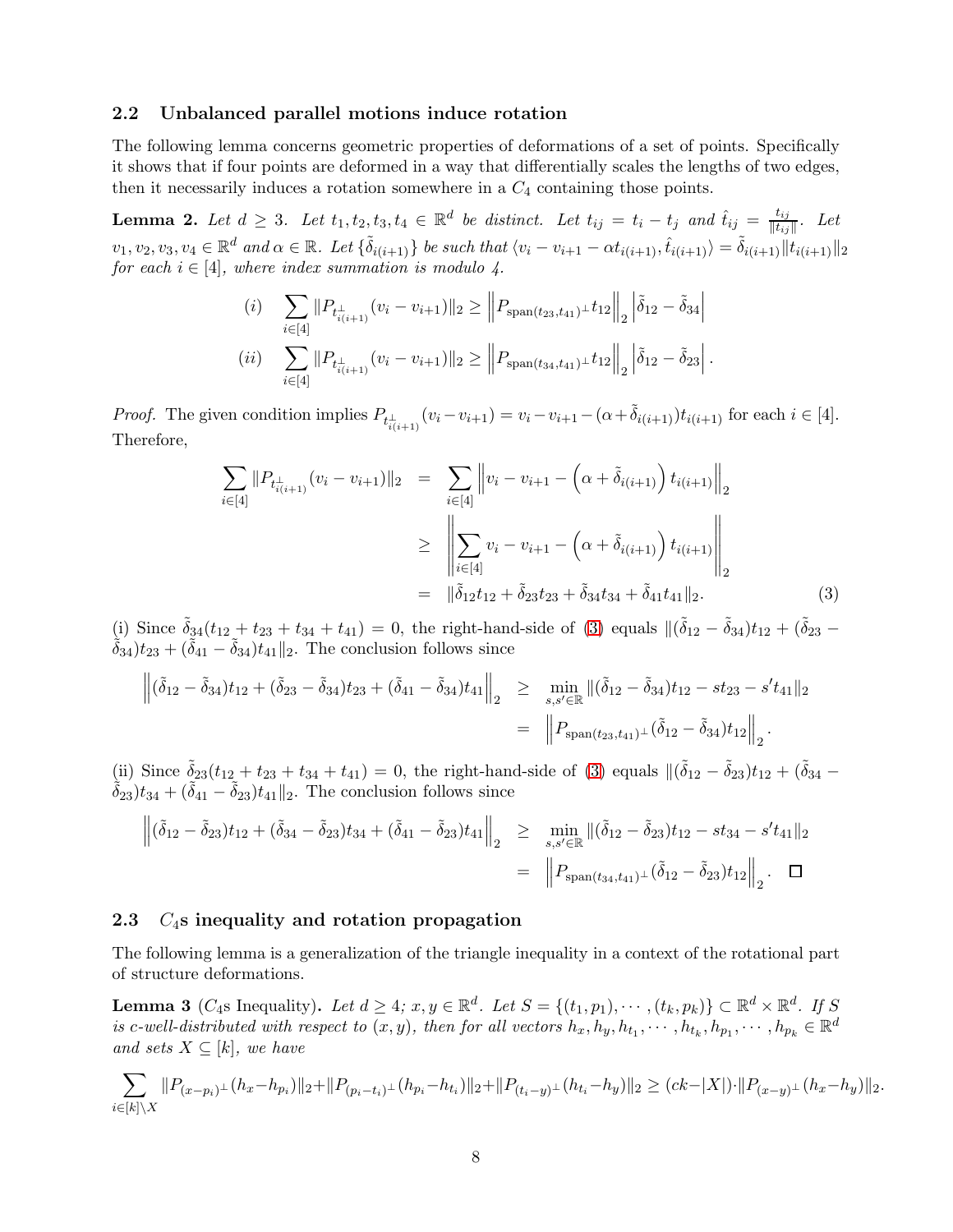*Proof.* For each  $i \in [k]$ , define  $W_i = \text{span}(x - p_i, p_i - t_i, t_i - y)$ . Define P as the projection map to the space of vectors orthogonal to  $x - y$ , and define  $P_i$  for each  $i \in [k]$  as the projection map to  $W_i^{\perp}$ . Since  $(x - p_i)^{\perp} \supseteq W_i^{\perp}$ ,  $(p_i - t_i)^{\perp} \supseteq W_i^{\perp}$ , and  $(t_i - y)^{\perp} \supseteq W_i^{\perp}$ , it follows that

$$
\sum_{i \in [k] \setminus X} ||P_{(x-p_i)^{\perp}}(h_x - h_{p_i})||_2 + ||P_{(p_i - t_i)^{\perp}}(h_{p_i} - h_{t_i})||_2 + ||P_{(t_i - y)^{\perp}}(h_{t_i} - h_y)||_2
$$
\n
$$
\geq \sum_{i \in [k] \setminus X} ||P_i(h_x - h_{p_i})||_2 + ||P_i(h_{p_i} - h_{t_i})||_2 + ||P_i(h_{t_i} - h_y)||_2 \geq \sum_{i \in [k] \setminus X} ||P_i(h_x - h_y)||_2.
$$

Since  $\{(t_1, p_1), \cdots, (t_k, p_k)\}\$  are well-distributed with respect to  $(x, y)$ , we have

$$
\sum_{i \in [k]} \|P_i(h_x - h_y)\|_2 \ge ck \cdot \|P(h_x - h_y)\|_2.
$$
\n(4)

 $\Box$ 

Since  $(x - y)^{\perp} \supseteq W_i^{\perp}$ , we have  $||P_i(h_x - h_y)||_2 \leq ||P(h_x - h_y)||_2$  for all i. Hence

$$
\sum_{i \in [k] \setminus X} ||P_i(h_x - h_y)||_2 \ge (ck - |X|) \cdot ||P(h_x - h_y)||_2,
$$

proving the lemma.

The proof of Theorem [2](#page-6-0) will rely on the following two lemmas, which state that rotational motions on some parts of the graph bound rotational motions on other parts. The following lemma relates the rotational motions on bad edges to the rotational motions on good edges. Recall the notation  $t_{ij} = (1 + \delta_{ij})t_{ij}^{(0)} + \eta_{ij}s_{ij}$  where  $s_{ij}$  is a unit vector orthogonal to  $t_{ij}^{(0)}$  and  $\eta_{ij} = ||P_{t_{ij}^{(0)} \perp}t_{ij}||_2$ .

<span id="page-8-0"></span>**Lemma 4.** Fix T, P. If 
$$
\varepsilon \leq \frac{c_1 p^3}{48}
$$
 and  $p \geq \sqrt{\frac{8}{n}}$ , then  $\sum_{ij \in E_g} \eta_{ij} \geq \frac{c_1 p^3}{48 \varepsilon} \sum_{ij \in E_b} \eta_{ij}$ .

*Proof.* Let  $i \in V_{\ell}, j \in V_{s}$ . Note that Condition 1 implies  $|\{(k,\ell) \mid k \neq i; \ell \neq j; i\ell, k\ell, kj \in E(G)\}| \ge$  $\left(\frac{1}{2}\right)$  $\frac{1}{2}n_s p - 1(\frac{1}{2}n_\ell p^2 - 1) \ge \frac{1}{8}$  $\frac{1}{8}n_{\ell}n_{\rm s}p^3$  if  $p\geq \sqrt{\frac{8}{n}}$  $\frac{8}{n}$ . By Condition 6, the number of pairs  $(k, \ell) \in V_{\ell} \times V_{\rm s}$ such that at least one of the edges  $i\ell, k\ell, kj$  are in  $E_b$  can be counted by considering the case when  $i\ell \in E_b$  (at most  $(\varepsilon n_s)n_\ell$  pairs),  $kj \in E_b$  (at most  $(\varepsilon n_\ell)n_s$  pairs), and  $k\ell \in E_b$  (at most  $\varepsilon n_s n_\ell$  pairs). Hence in total, there are at most  $3\varepsilon n_s n_\ell$  such pairs. By Lemma [3,](#page-7-1) the  $c_1$ -well-distributedness of  $(T^{(0)}, P^{(0)})$  along G, and the assumption that  $\varepsilon \leq \frac{c_1 p^3}{48}$ , we have

$$
\sum_{\substack{k \in V_{\ell}, \ell \in V_{\mathrm{s}} \\ k \neq i, \ell \neq j \\ i\ell, k\ell, k\jmath \in E_{g}}} (\eta_{i\ell} + \eta_{k\ell} + \eta_{kj}) \geq \left(c_1 \cdot \frac{1}{8} n_{\ell} n_{\mathrm{s}} p^3 - 3\varepsilon n_{\ell} n_{\mathrm{s}}\right) \cdot \eta_{ij} \geq \frac{c_1}{16} n_{\ell} n_{\mathrm{s}} p^3 \cdot \eta_{ij}.
$$

Therefore, if we sum the inequality above for all bad edges  $ij \in E_b$ , then

$$
\sum_{\substack{ij \in E_b}} \sum_{\substack{k \in V_\ell, \ell \in V_s \\ k \neq i, \ell \neq j \\ il, k \ell, kj \in E_g}} (\eta_{i\ell} + \eta_{k\ell} + \eta_{kj}) \geq \frac{c_1}{16} n_\ell n_s p^3 \cdot \sum_{ij \in E_b} \eta_{ij}.
$$

For fixed  $k\ell \in E_g$ , the left-hand-side may sum  $\eta_{k\ell}$  as many times as the number of  $C_4$ s in  $E(G)$ that contain  $k\ell$  and exactly one bad edge. This is the same as the number of  $C_4$ s whose edge opposite k $\ell$  is bad, plus the number of  $C_4$ s whose edge adjacent to  $\ell$  is bad, plus the number of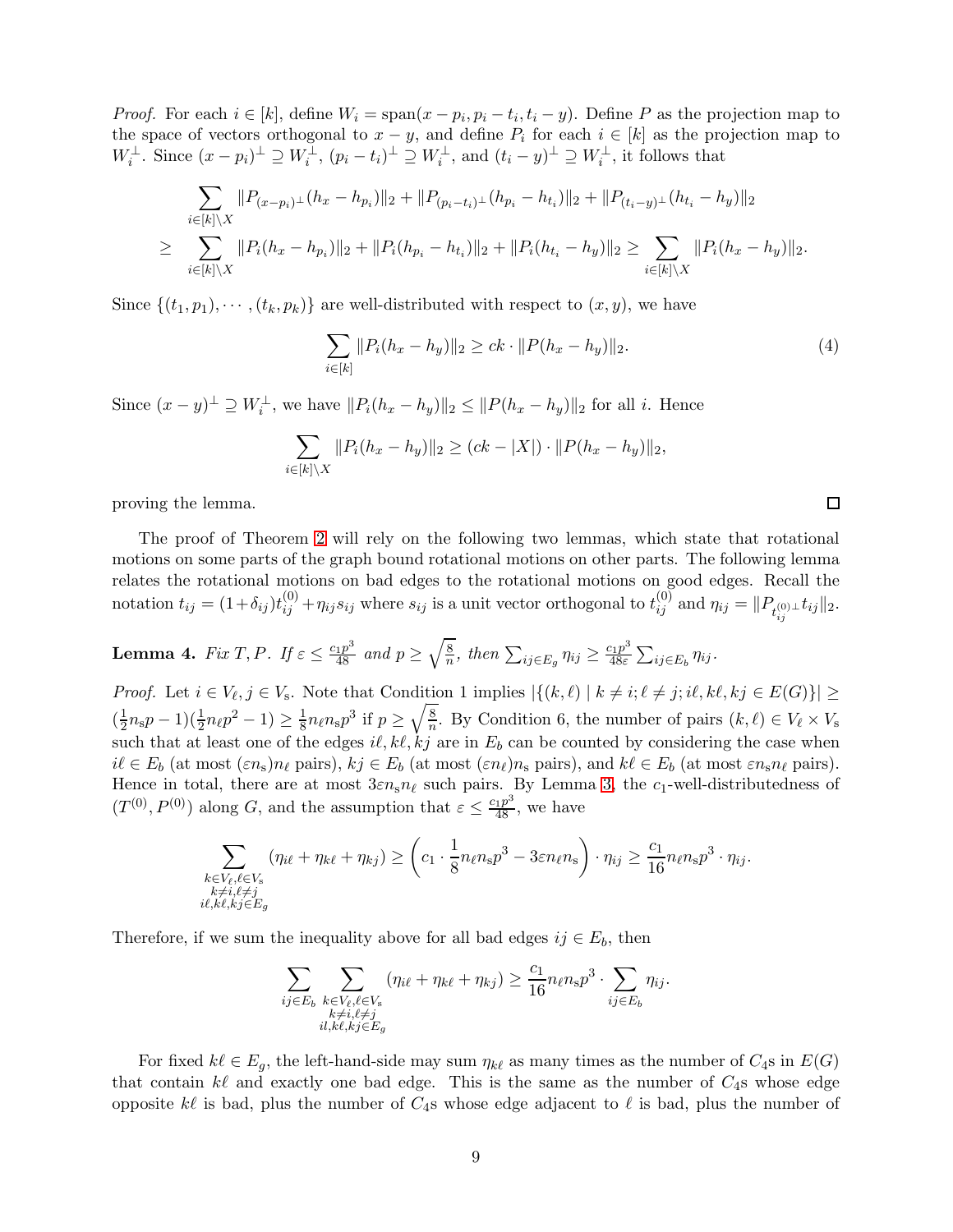$C_4$ s whose edge adjacent to k is bad. In each case, there are at most  $\varepsilon n_\ell n_s$  such  $C_4$ s. Hence, the left-hand-side of above is at most

$$
\sum_{\substack{ij \in E_b \\ k \neq i, \ell \neq j \\ i\ell, k\ell, k\ j \in E_g}} \sum_{\substack{(\eta_{i\ell} + \eta_{k\ell} + \eta_{kj}) \\ k \neq i, \ell \neq j}} (\eta_{i\ell} + \eta_{k\ell} + \eta_{kj}) \leq 3\varepsilon n_\ell n_s \cdot \sum_{ij \in E_g} \eta_{ij}.
$$

Therefore by combining the two inequalities above, we obtain

$$
\sum_{ij \in E_b} \eta_{ij} \le \frac{48\varepsilon}{c_1 p^3} \sum_{ij \in E_g} \eta_{ij}.
$$

The following lemma relates the rotational motions over the good graph  $E_g$  to rotational motions over the complete bipartite graph  $K_{n_{\ell},n_{\rm s}}$ .

<span id="page-9-0"></span>**Lemma 5.** *Fix*  $T, P$ *. If*  $\varepsilon \leq \frac{c_1 p^3}{48}$  *and*  $p \geq \sqrt{\frac{8}{n}}$  $\frac{8}{n}$ *, then*  $\sum_{ij \in E_g} \eta_{ij} \geq \frac{c_1 p}{192}$  $\frac{c_1p}{192}\sum_{ij\in E(K_{n_\ell,n_s})}\eta_{ij}.$ 

*Proof.* Let  $i \in V_{\ell}, j \in V_{s}$ . Note that Condition 1 implies  $|\{(k,\ell) \mid k \neq i; \ell \neq j; i\ell, k\ell, kj \in E(G)\}| \ge$  $\left(\frac{1}{2}\right)$  $(\frac{1}{2}n_{\rm s}p-1)(\frac{1}{2}n_{\ell}p^2-1) \geq \frac{1}{8}$  $\frac{1}{8}n_{\ell}n_{\rm s}p^3$  if  $p\geq \sqrt{\frac{8}{n}}$  $\frac{8}{n}$ . Similarly as in Lemma [4,](#page-8-0) Condition 6 implies that the number of pairs  $(k, \ell) \in V_{\ell} \times V_{s}$  such that at least one of the edges  $i\ell, k\ell, kj$  are in  $E_b$  is at most  $3\varepsilon n_{\ell}n_{\rm s}$ . By Lemma [3,](#page-7-1) the c<sub>1</sub>-well-distributedness of  $(T^{(0)}, P^{(0)})$  along G, and the assumption that  $\varepsilon \leq \frac{c_1 p^3}{48}$ , we have

$$
\sum_{\substack{k \in V_{\ell}, \ell \in V_{\rm s} \\ k \neq i, \ell \neq j \\ i\ell, k\ell, k\ j \in E_g}} (\eta_{i\ell} + \eta_{k\ell} + \eta_{kj}) \geq \left(c_1 \cdot \frac{1}{8} n_{\ell} n_{\rm s} p^3 - 3\varepsilon n_{\ell} n_{\rm s}\right) \cdot \eta_{ij} \geq \frac{c_1}{16} n_{\ell} n_{\rm s} p^3 \cdot \eta_{ij}.
$$

Therefore, if we sum the inequality above for all  $i \in V_{\ell}, j \in V_{\rm s}$ , or equivalently over all  $ij \in$  $E(K_{n_\ell,n_s}),\,$ then

$$
\sum_{ij \in E(K_{n_{\ell},n_{\rm s}})} \sum_{\substack{k \in V_{\ell}, \ell \in V_{\rm s} \\ k \neq i, \ell \neq j \\ i\ell, k\ell, k\ j \in E_g}} (\eta_{i\ell} + \eta_{k\ell} + \eta_{k\bar{j}}) \geq \frac{c_1}{16} n_{\ell} n_{\rm s} p^3 \cdot \sum_{ij \in E(K_{n_{\ell},n_{\rm s}})} \eta_{ij}.
$$

For fixed  $k\ell \in E_g$ , the left-hand-side may sum  $\eta_{k\ell}$  as many times as the number of paths of length 3 in G that contain  $k\ell$ . Each path of length 3 can be thought of as an edge originating from  $V_{\ell}$ , an edge in the middle, and an edge terminating in  $V_{s}$ . The total number of paths of length 3 in G containing  $k\ell$  equals the number which have  $k\ell$  as the middle edge, plus the number with  $k\ell$ as the edge originating from  $V_{\ell}$ , plus the number with  $k\ell$  as the edge terminating in  $V_{s}$ . In each of these cases, Condition 1 ensures that there are at most  $4p^2n_{\ell}n_{\rm s}$  such paths of length 3. Hence, the term  $\eta_{k\ell}$  appears at most  $12p^2n_{\ell}n_{\rm s}$  times. Hence, the left-hand-side of above is at most

$$
\sum_{\substack{ij \in E(K_{n_{\ell},n_{\rm s}}) \\ k \neq i,\ell \neq j \\ i\ell, k\ell, k\ j \in E_g}} \sum_{\substack{(\eta_{i\ell} + \eta_{k\ell} + \eta_{kj}) \leq 12p^2 n_{\ell}n_{\rm s} \\ k \neq i,\ell \neq j}} \sum_{\substack{k \neq i,\ell \neq j \\ i\ell \in E_g}} \eta_{ij}.
$$

Therefore by combining the two inequalities above, we obtain

$$
\sum_{ij \in E(K_{n_{\ell},n_{\rm s}})} \eta_{ij} \le \frac{12 \cdot 16}{c_1 p} \sum_{ij \in E_g} \eta_{ij}.
$$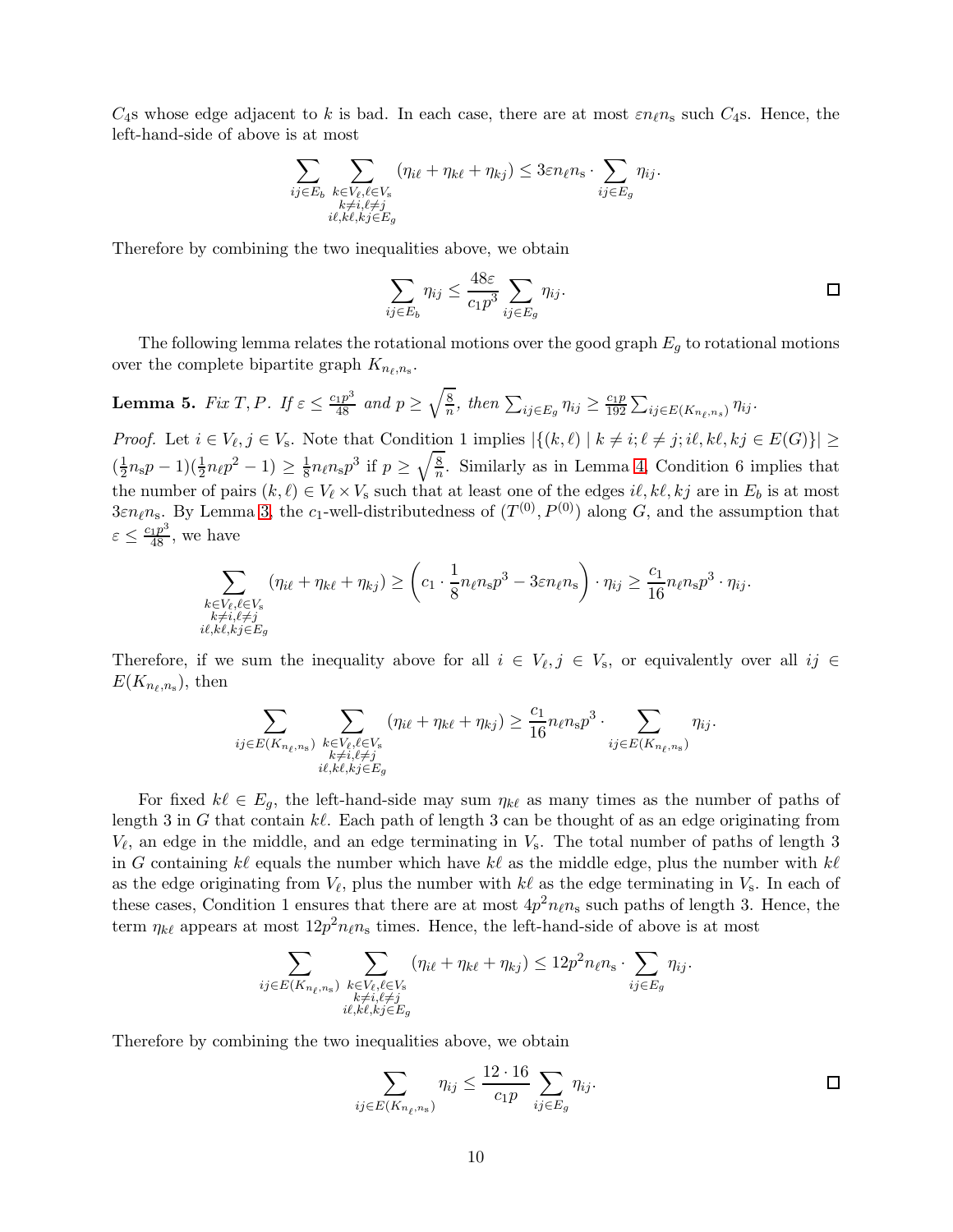## <span id="page-10-0"></span>2.4 Proof of Theorem [2](#page-6-0)

We now prove the deterministic recovery theorem.

*Proof of Theorem [2.](#page-6-0)* By Lemma [1](#page-6-1) and the fact that Conditions 1–6 are invariant under global translation and nonzero scaling, we can take  $\bar{\zeta}^{(0)} = 0$  and  $L(T^{(0)}, P^{(0)}) = 1$  without loss of generality. The variable  $\mu_{\infty} = \max_{i \neq j} ||t_{ij}^{(0)}||_2$  is to be understood accordingly.

We will directly prove that  $R(T, P) > R(T^{(0)}, P^{(0)})$  for all  $(T, P) \neq (T^{(0)}, P^{(0)})$  such that  $L(T, P) = 1$  and  $\bar{t} + \bar{p} = 0$ . Consider an arbitrary feasible T, P and recall the notation  $t_{ij} =$  $(1 + \delta_{ij})t_{ij}^{(0)} + \eta_{ij}s_{ij}$  where  $s_{ij}$  is a unit vector orthogonal to  $t_{ij}^{(0)}$  and  $\eta_{ij} = ||P_{t_{ij}^{(0)} \perp}t_{ij}||_2$ . Since  $v_{ij} = \hat{t}_{ij}^{(0)}$  holds for all  $ij \in E_g$ , a useful lower bound for the objective  $R(T, P)$  is given by

<span id="page-10-1"></span>
$$
R(T, P) = \sum_{ij \in E(G)} ||P_{v_{ij}^{\perp}} t_{ij}||_2 = \sum_{ij \in E_g} \eta_{ij} + \sum_{ij \in E_b} ||P_{v_{ij}^{\perp}} t_{ij}||_2
$$
  
\n
$$
\geq \sum_{ij \in E_g} \eta_{ij} + \sum_{ij \in E_b} \left( ||P_{v_{ij}^{\perp}} t_{ij}^{(0)}||_2 - |\delta_{ij}|| |t_{ij}^{(0)}||_2 - \eta_{ij} \right)
$$
  
\n
$$
\geq R(T^{(0)}, P^{(0)}) + \sum_{ij \in E_g} \eta_{ij} - \sum_{ij \in E_b} (|\delta_{ij}|| |t_{ij}^{(0)}||_2 + \eta_{ij}).
$$
 (5)

Suppose that  $\sum_{ij\in E_b} |\delta_{ij}||t_{ij}^{(0)}||_2 < \sum_{ij\in E_b} \eta_{ij}$ . Since Lemma [4](#page-8-0) for  $\varepsilon \leq \frac{c_1p^3}{96}$  implies  $\sum_{ij\in E_b} \eta_{ij} \leq$ 1  $\frac{1}{2} \sum_{ij \in E_g} \eta_{ij}$ , by [\(5\)](#page-10-1), we have

$$
R(T, P) \geq R(T^{(0)}, P^{(0)}) + \sum_{ij \in E_g} \eta_{ij} - \sum_{ij \in E_b} (|\delta_{ij}| \|t_{ij}^{(0)}\|_2 + \eta_{ij})
$$
  
> 
$$
R(T^{(0)}, P^{(0)}) + \sum_{ij \in E_g} \eta_{ij} - \sum_{ij \in E_b} 2\eta_{ij} \geq R(T^{(0)}, P^{(0)}).
$$

Hence we may assume

<span id="page-10-2"></span>
$$
\sum_{ij \in E_b} |\delta_{ij}| \|t_{ij}^{(0)}\|_2 \ge \sum_{ij \in E_b} \eta_{ij}.
$$
 (6)

In the case  $|E_b| \neq 0$ , define  $\overline{\delta} = \frac{1}{|E_b|}$  $\frac{1}{|E_b|}\sum_{ij\in E_b}|\delta_{ij}|$  as the average 'relative parallel motion' on the bad edges. For a pair of vertex-disjoint edges  $ij, k\ell \in E(K_{n_\ell,n_s})$ , define  $\eta(ij, k\ell) = \eta_{ij} + \eta_{kj} + \eta_{k\ell} + \eta_{i\ell}$ ,

**Case 0.**  $|E_b| = 0$  or  $\overline{\delta} = 0$ .

Note that  $\bar{\delta} = 0$  implies  $\delta_{ij} = 0$  for all  $ij \in E_b$ , which by [\(6\)](#page-10-2) implies  $\eta_{ij} = 0$  for all  $ij \in E_b$ . Therefore by [\(5\)](#page-10-1), we have

$$
R(T, P) \ge R(T^{(0)}, P^{(0)}) + \sum_{ij \in E_g} \eta_{ij}.
$$

If  $\sum_{ij\in E_g}\eta_{ij} > 0$ , then we have  $R(T, P) > R(T^{(0)}, P^{(0)})$ . Thus we may assume that  $\eta_{ij} = 0$  for all  $ij \in E_g$ . In this case, we will show that  $T = T^{(0)}$  and  $P = P^{(0)}$ .

By Lemma [5,](#page-9-0) if  $\varepsilon \leq \frac{c_1 p^3}{48}$ , then  $\eta_{ij} = 0$  for all  $ij \in E(G)$  implies that  $\eta_{ij} = 0$  for all  $ij \in E(K_{n_\ell,n_s})$ . For  $ij \in E_b$ , since  $\delta_{ij} = \eta_{ij} = 0$ , it follows that  $\ell_{ij} = \ell_{ij}^{(0)}$ . Since  $\delta_{ij} || t_{ij}^{(0)} ||_2 = \ell_{ij} - \ell_{ij}^{(0)}$  for  $ij \in E_g$ , we have

$$
0 = \sum_{ij \in E(G)} (\ell_{ij} - \ell_{ij}^{(0)}) = \sum_{ij \in E_b} (\ell_{ij} - \ell_{ij}^{(0)}) + \sum_{ij \in E_g} (\ell_{ij} - \ell_{ij}^{(0)}) = \sum_{ij \in E_g} (\ell_{ij} - \ell_{ij}^{(0)}) = \sum_{ij \in E_g} \delta_{ij} ||t_{ij}^{(0)}||_2,
$$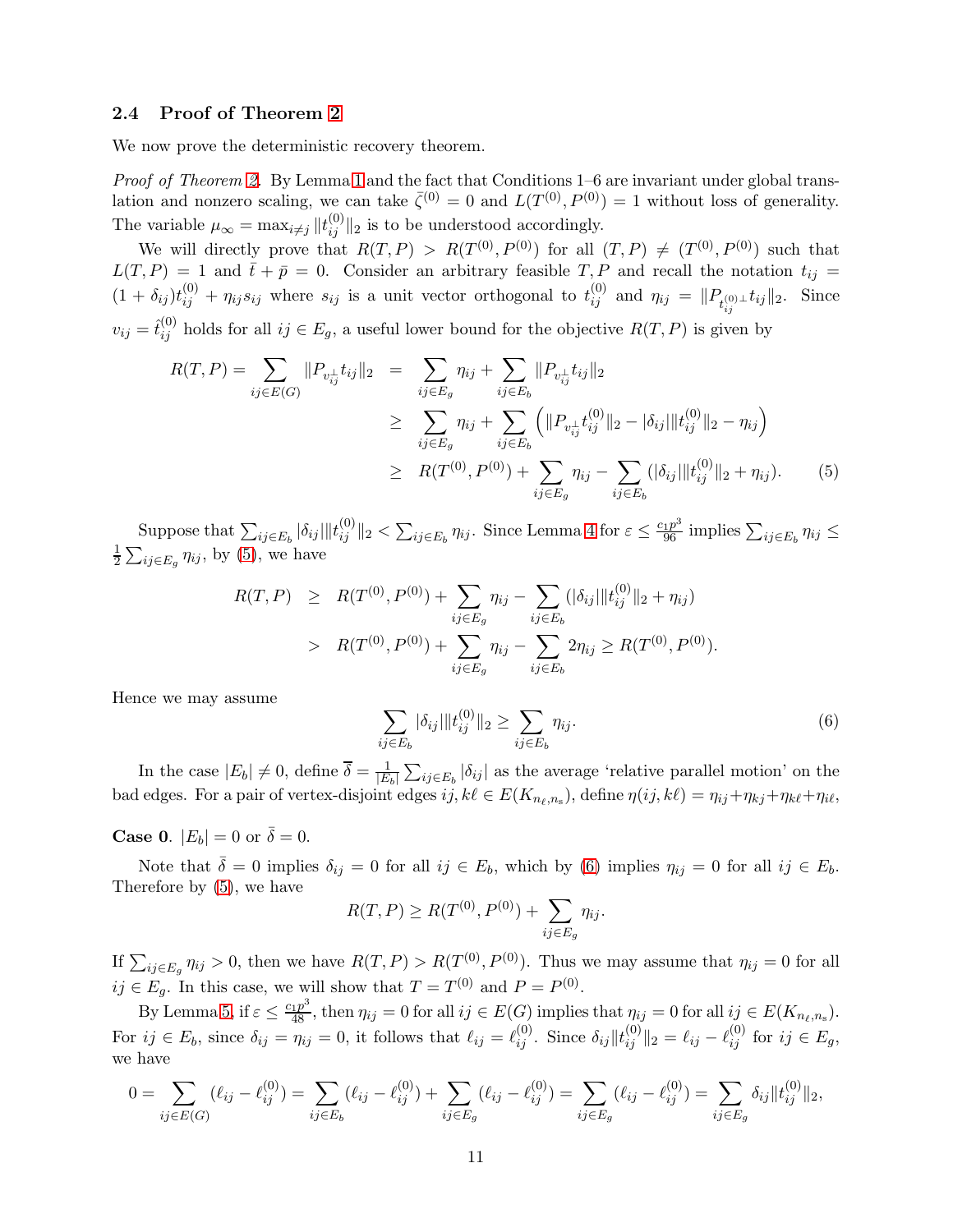where the first equality is because  $L(T, P) = L(T^{(0)}, P^{(0)}) = 1$ . By Condition 2,  $||t_{ij}^{(0)}||_2 \neq 0$  for all  $i \neq j$ . Therefore, if  $\delta_{ij} \neq 0$  for some  $ij \in E_g$ , then there exists  $ab, cd \in E_g$  such that  $\delta_{ab} > 0$ and  $\delta_{cd} < 0$ . If ab and cd are vertex-disjoint, Lemma [2](#page-7-0) and Conditions 2 and 4 force  $\eta(ab, cd) > 0$ , which contradicts the fact that  $\eta_{ij} = 0$  for all  $ij \in E(K_{n_\ell,n_s})$ . If ab and cd are not vertex-disjoint, then, let  $abc'd'$  be an arbitrary  $C_4$  containing ab and cd. Then Lemma [2](#page-7-0) implies the same result as above. Therefore  $\delta_{ij} = 0$  for all  $ij \in E_g$ , and hence  $\delta_{ij} = 0$  for all  $ij \in E(G)$ .

Define  $t_i = t_i^{(0)} + h_i$  for each  $i \in V_\ell$ . Define  $p_j = p_j^{(0)} + h_j$  for  $j \in V_s$ . Because  $\eta_{ij} = \delta_{ij} = 0$  for all  $ij \in E(G)$ , we have  $h_i = h_j$  for all  $ij \in E(G)$ . Since G is connected by Condition 1, this implies  $h_i = h_j$  for all  $i \in V_\ell, j \in V_s$ . Then by the constraint  $\sum_{i \in V_\ell} t_i + \sum_{j \in V_s} p_j = 0$ , we get  $h_i = 0$  for all  $i \in V_\ell$  and  $h_j = 0$  for all  $j \in V_s$ . Therefore  $T = T^{(0)}$  and  $P = P^{(0)}$ .

**Case 1.**  $|E_b| \neq 0$  and  $\bar{\delta} \neq 0$  and  $\sum_{ij \in E_g} |\delta_{ij}| < \frac{1}{8}$  $rac{1}{8}\delta|E_g|.$ 

Define  $L_b = \{ij \in E_b : |\delta_{ij}| \geq \frac{1}{2}\overline{\delta}\}\.$  Note that  $\sum_{ij \in E_b \setminus L_b} |\delta_{ij}| < \frac{1}{2}$  $\frac{1}{2}\delta|E_b|$  and therefore

<span id="page-11-0"></span>
$$
\sum_{ij\in L_b} |\delta_{ij}| = \sum_{ij\in E_b} |\delta_{ij}| - \sum_{ij\in E_b\setminus L_b} |\delta_{ij}| > \sum_{ij\in E_b} |\delta_{ij}| - \frac{1}{2}\overline{\delta}|E_b| = \frac{1}{2}\overline{\delta}|E_b|.
$$
 (7)

Define  $F_g = \{ij \in E_g : |\delta_{ij}| < \frac{1}{4}\}$  $\frac{1}{4}\delta$ . Then by the condition of Case 1,

$$
\frac{1}{8}\overline{\delta}|E_g| > \sum_{ij \in E_g} |\delta_{ij}| \ge \sum_{ij \in E_g \backslash F_g} |\delta_{ij}| \ge \frac{1}{4}\overline{\delta}|E_g \setminus F_g|,
$$

and therefore  $|E_g \setminus F_g| < \frac{1}{2}$  $\frac{1}{2}|E_g|$ , or equivalently,  $|F_g| > \frac{1}{2}$  $\frac{1}{2}|E_g|.$ 

For each  $ij \in L_b$ , define  $F_g(i,j) = \{k\ell \in F_g \mid k \neq i, \ell \neq j\}$ . Note that by Condition 1,  $|F_g(i,j)| > \frac{1}{2}$  $\frac{1}{2}|E_g| - 2p(n_\ell + n_s)$ . For any  $k\ell \in F_g(i,j)$ , since  $|\delta_{ij}| \geq \frac{1}{2}\overline{\delta}$  and  $|\delta_{k\ell}| < \frac{1}{4}$  $rac{1}{4}\delta$ , we have  $|\delta_{ij} - \delta_{k\ell}| \geq \frac{1}{2} |\delta_{ij}|$ . Thus Lemma [2](#page-7-0) and Conditions 3 and 4 give  $\eta(ij, k\ell) \geq \beta |\delta_{ij} - \delta_{k\ell}| \cdot ||t_{ij}^{(0)}||_2 \geq$  $\beta \cdot \frac{1}{2}$  $\frac{1}{2}|\delta_{ij}| \cdot ||t_{ij}^{(0)}||_2 \geq \frac{\beta c_0 \mu_{\infty}}{2} |\delta_{ij}|$ . Therefore by Condition 1,

$$
\sum_{ij \in E_b} \sum_{\substack{k\ell \in E_g \\ k \neq i, l \neq j}} \eta(ij, k\ell) \geq \sum_{ij \in L_b} \sum_{k\ell \in F_g(i,j)} \frac{\beta c_0 \mu_\infty}{2} |\delta_{ij}| = \sum_{ij \in L_b} |F_g(i,j)| \cdot \frac{\beta c_0 \mu_\infty}{2} |\delta_{ij}|
$$
  
> 
$$
\sum_{ij \in L_b} \frac{\beta c_0 \mu_\infty}{2} \left(\frac{1}{2}|E_g| - 2p(n_\ell + n_s)\right) |\delta_{ij}|
$$

Note that if  $\varepsilon < \frac{1}{4}p$ , then  $|E_g| \geq \frac{n_\ell n_s p}{2} - |E_b| \geq \frac{n_\ell n_s p}{4}$ . Further note that  $n_\ell, n_s > 64$  implies that  $2p(n_\ell + n_s) < \frac{1}{16}n_\ell n_s p$ . Hence by  $(7)$ ,

$$
\sum_{ij \in E_b} \sum_{\substack{k\ell \in E_g \\ k \neq i, \ell \neq j}} \eta(ij, k\ell) \ge \frac{\beta c_0 \mu_\infty}{32} n_\ell n_\mathrm{s} \cdot \sum_{ij \in L_b} |\overline{\delta}_{ij}| \ge \frac{\beta c_0 \mu_\infty}{32} n_\ell n_\mathrm{s} \cdot \frac{1}{2} \overline{\delta} |E_b|.
$$

For each  $ij \in E(K_{n_{\ell},n_{\rm s}})$ , we would like to count how many times each  $\eta_{ij}$  appear on the left hand side. If  $ij \in E_b$ , then there are at most  $n_\ell n_s C_4$ s containing ij; hence  $\eta_{ij}$  may appear at most  $4n_\ell n_s$ times. If ij  $\notin E_b$ , then  $\eta_{ij}$  appears when there is a  $C_4$  containing ij and some bad edge. If the bad edge is incident to ij, then there are at most  $2\varepsilon n_\ell n_s$  such  $C_4$ s, and if the bad edge is not incident to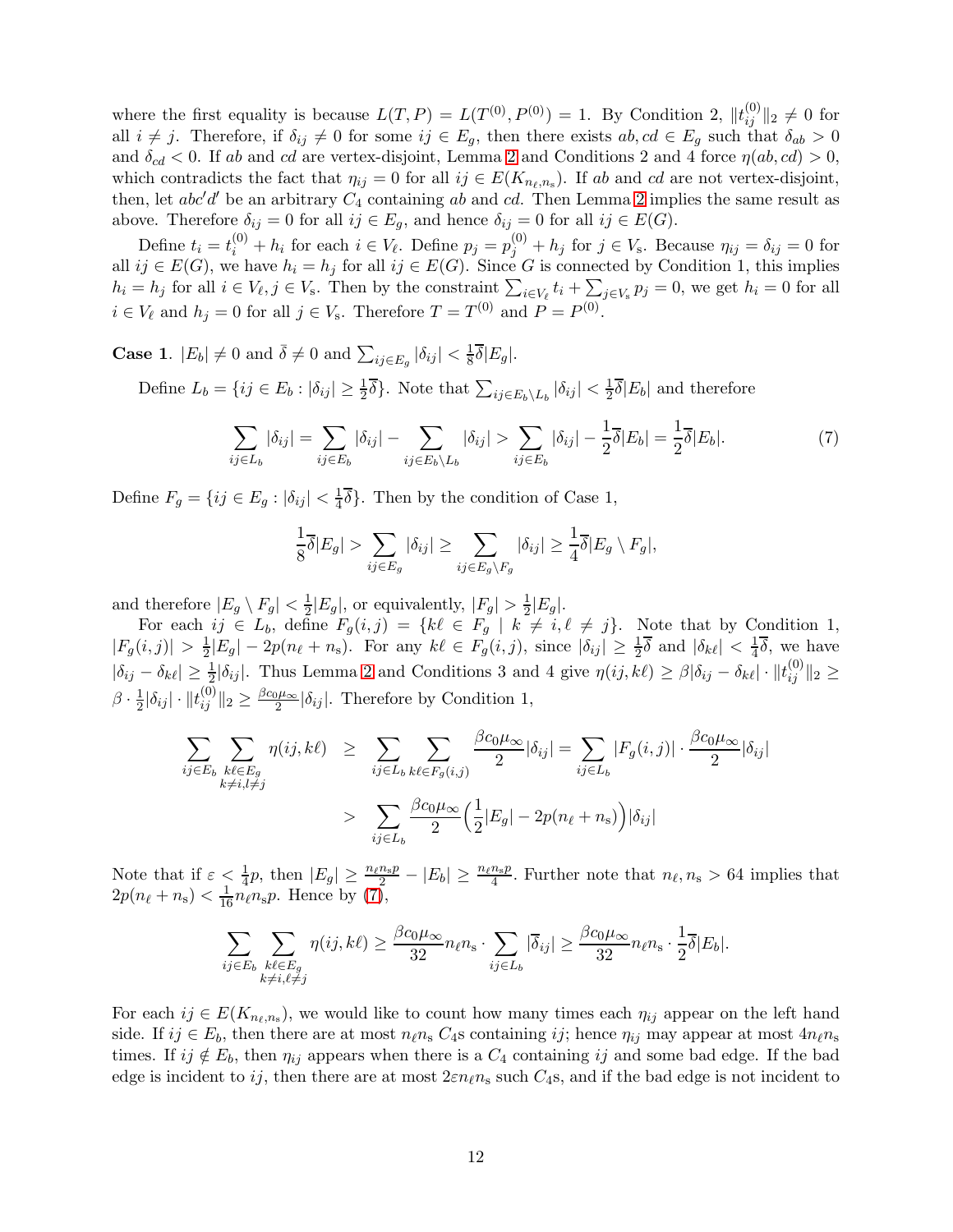ij, then there are at most  $|E_b| \leq \varepsilon n_\ell n_s$  such  $C_4$ s. Thus  $\eta_{ij}$  may appear at most  $4 \cdot 3 \varepsilon n_\ell n_s = 12 \varepsilon n_\ell n_s$ times. Therefore

$$
\sum_{ij \in E_b} \sum_{k\ell \in E_g} \eta(ij, k\ell) \leq \sum_{ij \in E_b} 4n_{\ell}n_{\rm s} \cdot \eta_{ij} + \sum_{ij \in E(K_{n_{\ell},n_{\rm s}})} 12\varepsilon n_{\ell}n_{\rm s} \cdot \eta_{ij}.
$$

By Lemma [4,](#page-8-0) if  $\varepsilon < \frac{c_1 p^3}{48}$ , we have

$$
\sum_{ij\in E_b}\sum_{k\ell\in E_g}\eta(ij,k\ell) \leq \frac{48\cdot 4\varepsilon}{c_1p^3}n_\ell n_s \sum_{ij\in E_g}\eta_{ij} + \sum_{ij\in E(K_{n_\ell,n_s})}12\varepsilon n_\ell n_s \cdot \eta_{ij} \leq \frac{204\varepsilon}{c_1p^3}n_\ell n_s \sum_{ij\in E(K_{n_\ell,n_s})}\eta_{ij}.
$$

Hence

$$
\frac{204\varepsilon}{c_1 p^3} n_\ell n_{\rm s} \sum_{ij \in E(K_{n_\ell,n_{\rm s}})} \eta_{ij} \ge \frac{\beta c_0 \mu_\infty}{64} n_\ell n_{\rm s} \cdot \overline{\delta} |E_b|.
$$

If  $\varepsilon < \frac{\beta c_0 c_1^2 p^4}{384 \cdot 204 \cdot 64}$ , then by Condition 3,  $\overline{\delta} \neq 0$ , and  $|E_b| \neq 0$ , the above implies

$$
\sum_{ij \in E(K_{n_{\ell},n_{\rm s}})} \eta_{ij} \ge \frac{\beta c_0 c_1 p^3}{204 \cdot 64 \varepsilon} \mu_{\infty} \cdot \overline{\delta}|E_b|
$$
  
> 
$$
\frac{384}{c_1 p} \mu_{\infty} \cdot \overline{\delta}|E_b| \ge \frac{384}{c_1 p} \sum_{ij \in E_b} |\delta_{ij}| \|t_{ij}^{(0)}\|_2.
$$

Lemma [5](#page-9-0) implies

 $\overline{\phantom{a}}$  $\overline{\phantom{a}}$  $\overline{\phantom{a}}$  $\overline{\phantom{a}}$  $\overline{\phantom{a}}$  $\overline{\phantom{a}}$ 

$$
\sum_{ij \in E_g} \eta_{ij} \ge \frac{c_1 p}{192} \sum_{ij \in E(K_{n_\ell, n_s})} \eta_{ij} > 2 \sum_{ij \in E_b} |\delta_{ij}| \|t_{ij}^{(0)}\|_2.
$$

Therefore by [\(6\)](#page-10-2), we have  $\sum_{ij \in E_g} \eta_{ij} > \sum_{ij \in E_b} (|\delta_{ij}| ||t_{ij}^{(0)}||_2 + \eta_{ij})$  if  $\varepsilon \le \min\{\frac{c_1 p^3}{48}, \frac{p}{4}\}$  $\frac{p}{4}, \frac{\beta c_0 c_1^2 p^4}{384 \cdot 204 \cdot 64}$  and  $p \geq \sqrt{\frac{8}{n}}$  $\frac{8}{n}$ . By [\(5\)](#page-10-1), this shows  $R(T, P) > R(T^{(0)}, P^{(0)})$ . This condition on  $\varepsilon$  is satisfied under the assumption  $\varepsilon \leq \frac{\beta c_0 c_1^2 p^4}{384 \cdot 204 \cdot 64}.$ 

**Case 2.**  $|E_b| \neq 0$  and  $\overline{\delta} \neq 0$  and  $\sum_{ij \in E_g} |\delta_{ij}| \geq \frac{1}{8} \overline{\delta} |E_g|$ .

Define  $E_+ = \{ij \in E_g : \delta_{ij} \ge 0\}$  and  $E_- = \{ij \in E_g : \delta_{ij} < 0\}$ . Since  $\ell_{ij} - \ell_{ij}^{(0)} = \delta_{ij} ||t_{ij}^{(0)}||_2$  for  $ij \in E_q$ , we have

$$
0 = \sum_{ij \in E(G)} (\ell_{ij} - \ell_{ij}^{(0)}) = \sum_{ij \in E_b} (\ell_{ij} - \ell_{ij}^{(0)}) + \sum_{ij \in E_g} \delta_{ij} ||t_{ij}^{(0)}||_2.
$$

where the first equality follows from  $L(T, P) = L(T^{(0)}, P^{(0)})$ . Therefore,

$$
\sum_{ij \in E_g} \delta_{ij} \|t_{ij}^{(0)}\|_2 \le \left| \sum_{ij \in E_b} (\ell_{ij} - \ell_{ij}^{(0)}) \right| \le \sum_{ij \in E_b} (|\delta_{ij}| \|t_{ij}^{(0)}\|_2 + \eta_{ij}) \le 2\mu_{\infty} \overline{\delta}|E_b|,
$$

where the last inequality follows from [\(6\)](#page-10-2), Condition 3, and the definition of  $\overline{\delta}$ . On the other hand, the condition of Case 2 and Condition 3 implies  $\sum_{ij \in E_g} |\delta_{ij}| ||t_{ij}^{(0)}||_2 \ge \frac{1}{8}$  $\frac{1}{8}c_0\mu_\infty\delta|E_g|$ . Therefore

$$
\sum_{ij \in E_-} (-\delta_{ij}) \|t_{ij}^{(0)}\|_2 = \frac{1}{2} \left( - \sum_{ij \in E_g} \delta_{ij} \|t_{ij}^{(0)}\|_2 + \sum_{ij \in E_g} |\delta_{ij}| \|t_{ij}^{(0)}\|_2 \right) \ge \frac{1}{2} \left( \frac{1}{8} c_0 \mu_\infty \overline{\delta} |E_g| - 2\mu_\infty \overline{\delta} |E_b| \right).
$$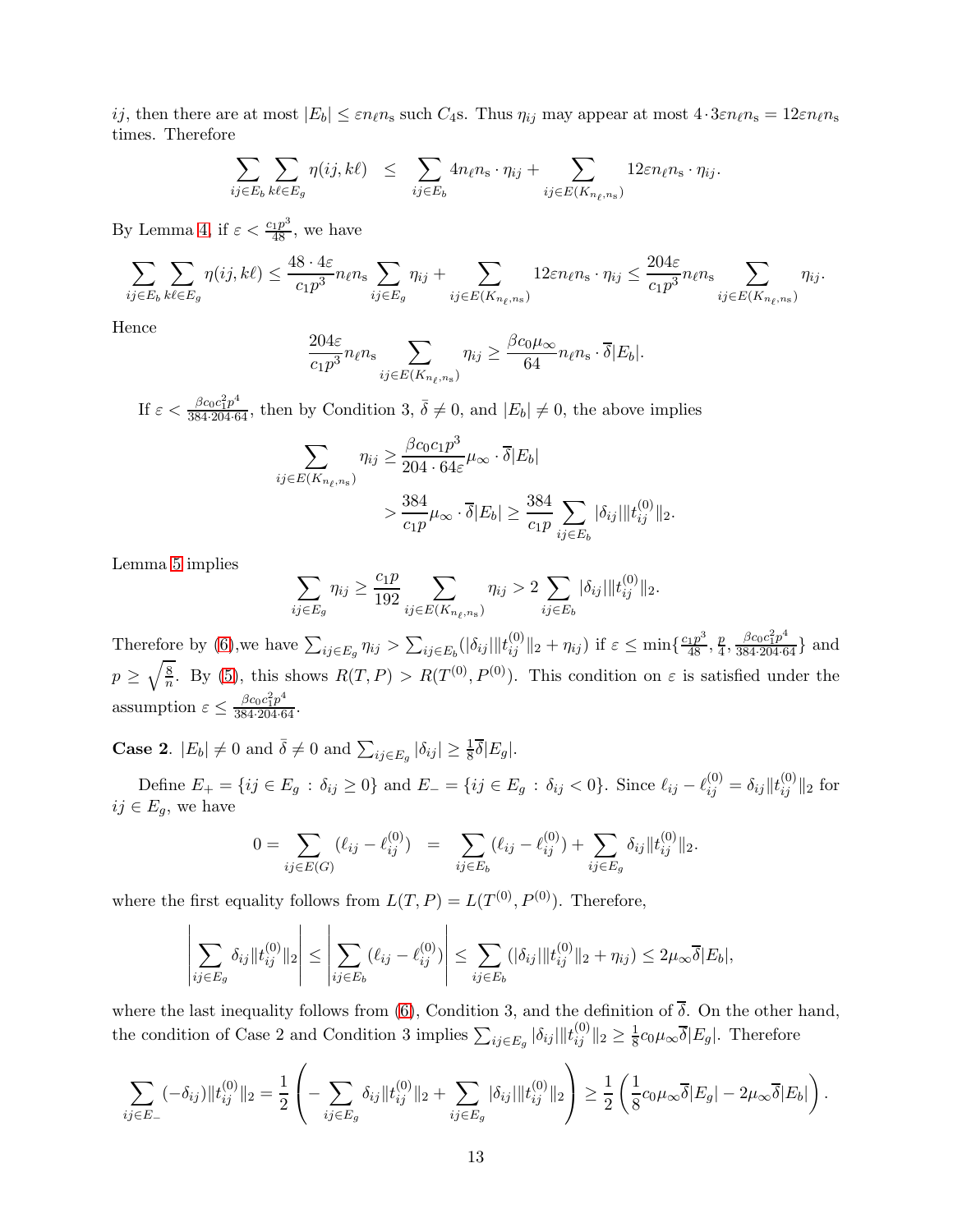If  $\varepsilon \leq \frac{1}{128} c_0 p$ , then since  $|E_b| \leq \varepsilon n_\ell n_s$  and  $|E_g| \geq \frac{n_\ell n_s p}{r_s} - |E_b| \geq \frac{n_\ell n_s p}{4}$ , we see that  $\frac{1}{8} c_0 \mu_\infty \overline{\delta} |E_g| 2\mu_{\infty}\overline{\delta}|E_{\underline{b}}| \ge \frac{1}{16}c_0\mu_{\infty}\overline{\delta}|E_{\underline{g}}|$ . Therefore  $\sum_{ij\in E_{-}}(-\delta_{ij})||t_{ij}^{(0)}||_2 \ge \frac{1}{32}c_0\mu_{\infty}\overline{\delta}|E_{\underline{g}}|$ . Similarly,  $\sum_{ij\in E_{+}}\delta_{ij}||t_{ij}^{(0)}||_2 \ge$  $\frac{1}{32}c_0\mu_\infty\overline{\delta}|E_g|.$ 

If  $|E_+| \geq \frac{1}{2}|E_g|$ , then by Lemma [2](#page-7-0) and Conditions 3 and 4, we have

$$
\sum_{ij \in E_{-}} \sum_{\substack{k\ell \in E_{+} \\ k \neq i, \ell \neq j}} \eta(ij, k\ell) \geq \sum_{ij \in E_{-}} \sum_{\substack{k\ell \in E_{+} \\ k \neq i, \ell \neq j}} \beta(-\delta_{ij}) \|t_{ij}^{(0)}\|_{2}
$$
\n
$$
\geq \sum_{ij \in E_{-}} (-\delta_{ij}) \|t_{ij}^{(0)}\|_{2} \cdot \beta(|E_{+}| - 2p(n_{\ell} + n_{s}))
$$
\n
$$
\geq \frac{1}{32} c_{0} \mu_{\infty} \overline{\delta}|E_{g}| \cdot \beta(|E_{+}| - 2p(n_{\ell} + n_{s}))
$$
\n
$$
\geq \frac{\beta}{32} c_{0} \mu_{\infty} \overline{\delta}|E_{g}| \left(\frac{1}{2}|E_{g}| - 2p(n_{\ell} + n_{s})\right).
$$

Note that if  $\varepsilon < \frac{1}{4}p$ , then  $|E_g| \geq \frac{n_\ell n_s p}{2} - |E_b| \geq \frac{n_\ell n_s p}{4}$ . Further note that  $n_\ell, n_s > 64$  implies that  $2p(n_\ell + n_s) < \frac{1}{16}n_\ell n_s p$ . Hence,

$$
\sum_{ij \in E_-\} \sum_{\substack{k\ell \in E_+ \\ k \neq i, l \neq j}} \eta(ij, k\ell) \geq \frac{1}{32} \beta c_0 \mu_\infty \overline{\delta} \cdot \frac{n_\ell n_\mathrm{s} p}{4} \cdot \frac{n_\ell n_\mathrm{s} p}{16} \geq \frac{\beta c_0 \mu_\infty \overline{\delta} n_\ell^2 n_\mathrm{s}^2 p^2}{32 \cdot 64}.
$$

Similarly, if  $|E_{-}| \geq \frac{1}{2}|E_{g}|$ , then we can switch the order of summation and consider  $\sum_{ij\in E_{+}}\sum_{k\ell\in E_{-}}\eta(ij,k\ell)$ to obtain the same conclusion.

Since each edge is contained in at most  $n_{\ell}n_{\rm s}$  copies of  $C_4$  and there are 4 edges in a  $C_4$ , we have

$$
\sum_{ij \in E_-\} \sum_{\substack{k\ell \in E_+\\k \neq i, \ell \neq j}} \eta(ij, k\ell) \leq 4n_{\ell} n_{\rm s} \sum_{ij \in E(K_{n_{\ell},n_{\rm s}})} \eta_{ij}.
$$

If  $\varepsilon < \frac{\beta c_0 c_1 p^3}{384 \cdot 4 \cdot 32 \cdot 64}$ , then since  $\overline{\delta} \neq 0$  and  $|E_b| \leq \varepsilon n_\ell n_s$ , we have

$$
\sum_{ij \in E(K_{n_{\ell},n_{\rm s}})} \eta_{ij} \ge \frac{1}{4n_{\ell}n_{\rm s}} \cdot \frac{\beta c_0 \mu_{\infty} \overline{\delta}}{32 \cdot 64} n_{\ell}^2 n_{\rm s}^2 p^2 \ge \frac{\beta c_0 p^2}{4 \cdot 32 \cdot 64} \mu_{\infty} \overline{\delta} n_{\ell} n_{\rm s} > \frac{384}{c_1 p} \mu_{\infty} \overline{\delta} |E_b|.
$$

By Lemma [5,](#page-9-0) if  $\varepsilon < \frac{c_1 p^3}{48}$ , then this implies

$$
\sum_{ij \in E_g} \eta_{ij} \ge \frac{c_1 p}{192} \sum_{ij \in E(K_{n_\ell, n_s})} \eta_{ij} > 2\mu_\infty \overline{\delta}|E_b|.
$$

Therefore from [\(5\)](#page-10-1), [\(6\)](#page-10-2), and Condition 3, if  $\varepsilon \le \min\{\frac{c_0p}{128}, \frac{c_1p^3}{96}, \frac{p}{4}$  $\frac{p}{4}, \frac{\beta c_0 c_1 p^3}{384 \cdot 4 \cdot 32 \cdot 64}$  and  $p \ge \sqrt{\frac{8}{n}}$  $\frac{8}{n}$ , then

$$
R(T, P) \geq R(T^{(0)}, P^{(0)}) + \sum_{ij \in E_g} \eta_{ij} - \sum_{ij \in E_b} (|\delta_{ij}| \|t_{ij}^{(0)}\|_2 + \eta_{ij})
$$
  
> 
$$
R(T^{(0)}, P^{(0)}) + 2\mu_{\infty} \overline{\delta}|E_b| - \sum_{ij \in E_b} 2|\delta_{ij}| \|t_{ij}^{(0)}\|_2 \geq R(T^{(0)}, P^{(0)}).
$$

This condition on  $\varepsilon$  is satisfied under the assumption  $\varepsilon \leq \frac{\beta c_0 c_1^2 p^4}{384 \cdot 204 \cdot 64}$ .

 $\Box$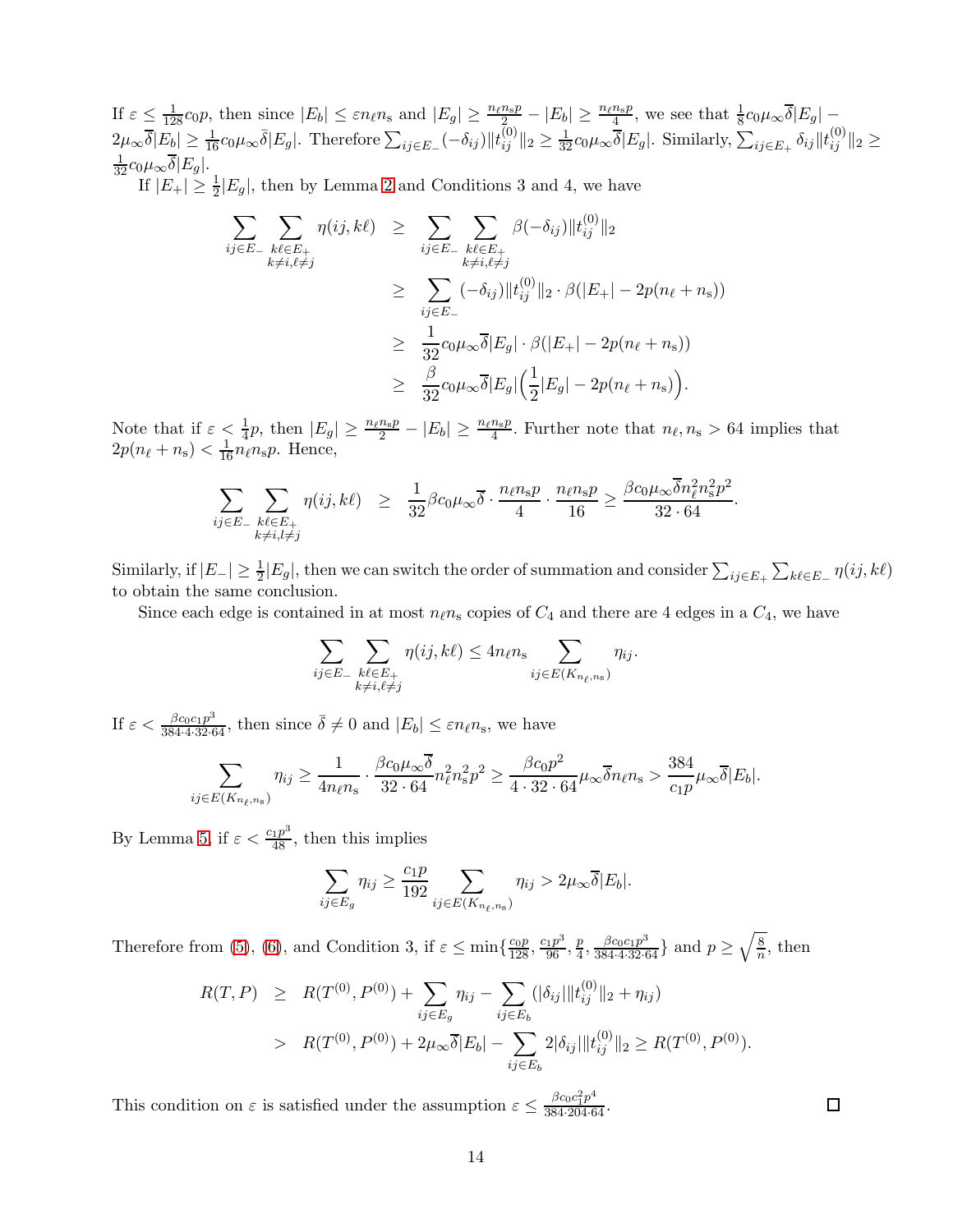# <span id="page-14-0"></span>2.5 Properties of Gaussians

In this section, we prove that i.i.d. Gaussians satisfy properties needed to establish Conditions 3–5 in Theorem [2.](#page-6-0) We begin by recording some useful facts regarding concentration of random Gaussian vectors:

<span id="page-14-1"></span>**Lemma 6.** Let x, y be i.i.d.  $\mathcal{N}(0, I_{d \times d})$ , and  $\epsilon \leq 1$ , then

$$
\mathbb{P}\left(d(1-\epsilon) \le ||x||_2^2 \le d(1+\epsilon)\right) \ge 1 - e^{-c\epsilon^2 d}
$$

*and*

$$
\mathbb{P}\left(\left|\langle x,y\rangle\right|\geq d\epsilon\right)\leq e^{-c\epsilon^2d}
$$

*where*  $c > 0$  *is an absolute constant.* 

*Proof.* Both statements follow from Corollary 5.17 in [\[10\]](#page-26-6), concerning concentration of sub-exponential random variables.  $\Box$ 

<span id="page-14-3"></span>**Lemma 7.** *Corollary 5.35 in [\[10\]](#page-26-6).* Let A be an  $n \times d$  matrix with iid  $\mathcal{N}(0,1)$  entries. Then for *any*  $t \geq 0$ *,* 

$$
\mathbb{P}\left(\sigma_{max}(A) \ge \sqrt{n} + \sqrt{d} + t\right) \le 2e^{-\frac{t^2}{2}}
$$

*where*  $\sigma_{\text{max}}(A)$  *is the largest singular value of A.* 

<span id="page-14-2"></span>**Lemma 8.** Let  $t_i, t_j, t_k, t_\ell \sim \mathcal{N}(0, I_{d \times d})$  be independent. There is a universal constant c such that *with probability at least*  $1 - 15e^{-cd}$ ,

$$
\frac{\|P_{\text{span}(t_k-t_j,t_i-t_\ell)^\perp}(t_i-t_j)\|}{\|t_i-t_j\|} \ge \frac{1}{4}.
$$

*Proof.* Let c be the constant from Lemma [6.](#page-14-1) Let  $x = t_i - t_\ell, y = t_k - t_j, z = t_i - t_j$ . Observe

$$
P_{\text{span}(x,y)} \perp \hat{z} = \hat{z} - \langle \hat{z}, \hat{x} \rangle \hat{x} - \langle \hat{z}, \hat{y}_{x} \perp \rangle \hat{y}_{x} = \hat{z} - \langle \hat{z}, \hat{x} \rangle \hat{x} - \langle \hat{z}, \hat{y} \rangle \hat{y} + (\langle \hat{z}, \hat{y} \rangle \hat{y} - \langle \hat{z}, \hat{y}_{x} \perp \rangle \hat{y}_{x} \perp) = \hat{z} - \langle \hat{z}, \hat{x} \rangle \hat{x} - \langle \hat{z}, \hat{y} \rangle \hat{y} + (\hat{y}\hat{y}^t - \hat{y}_{x} \perp \hat{y}_{x}^t \perp) \hat{z},
$$

where  $\hat{y}_{x} = \frac{y - \langle y, \hat{x} \rangle \hat{x}}{\|y - \langle y, \hat{x} \rangle \hat{x}}$  $\frac{y-\langle y,x\rangle x}{\|y-\langle y,\hat{x}\rangle \hat{x}\|}$ , which is well defined with probability 1. By the triangle inequality,

$$
||P_{\text{span}(x,y)}\_\hat{z}|| \ge \sqrt{1 - |\langle \hat{z}, \hat{x} \rangle|^2} - |\langle \hat{z}, \hat{y} \rangle| - ||\hat{y}\hat{y}^t - \hat{y}_{x\perp}\hat{y}_{x\perp}^t||_{\text{op}}
$$

For arbitrary unit vectors  $\hat{a}, \hat{b} \in \mathbb{R}^d$ ,  $\|\hat{a}\hat{a}^t - \hat{b}\hat{b}^t\|_{\text{op}} = |\sin \theta|$ , where  $\theta$  is the angle between  $\hat{a}$  and b. This fact can be verified by direct computation after taking  $\hat{a} = e_1$  and  $\hat{b} = \cos \theta e_1 + \sin \theta e_2$ without loss of generality. Hence,  $\|\hat{y}\hat{y}^t - \hat{y}_{x\perp}\hat{y}^t_{x\perp}\|_{\text{op}} = |\sin \theta| = |\cos \alpha|$ , where  $\theta$  is the angle between  $\hat{y}$  and  $\hat{y}_{x^{\perp}}$ , and  $\alpha$  is the angle between  $\hat{y}$  and  $\hat{x}$ . Thus  $\|\hat{y}\hat{y}^t - \hat{y}_{x^{\perp}}\hat{y}_{x^{\perp}}^t\|_{\text{op}} = |\langle \hat{y}, \hat{x} \rangle|$ . So,

$$
||P_{\text{span}(x,y)} \perp \hat{z}|| \ge \sqrt{1 - |\langle \hat{z}, \hat{x} \rangle|^2} - |\langle \hat{z}, \hat{y} \rangle| - |\langle \hat{y}, \hat{x} \rangle|
$$

Now, note that

$$
|\langle \hat{z}, \hat{x} \rangle|^2 = \frac{\langle t_i - t_j, t_i - t_\ell \rangle^2}{\|t_i - t_j\|^2 \|t_i - t_\ell\|^2} = \frac{(\|t_i\|^2 - \langle t_i, t_\ell \rangle - \langle t_j, t_i \rangle + \langle t_j, t_\ell \rangle)^2}{\|t_i - t_j\|^2 \|t_i - t_\ell\|^2}
$$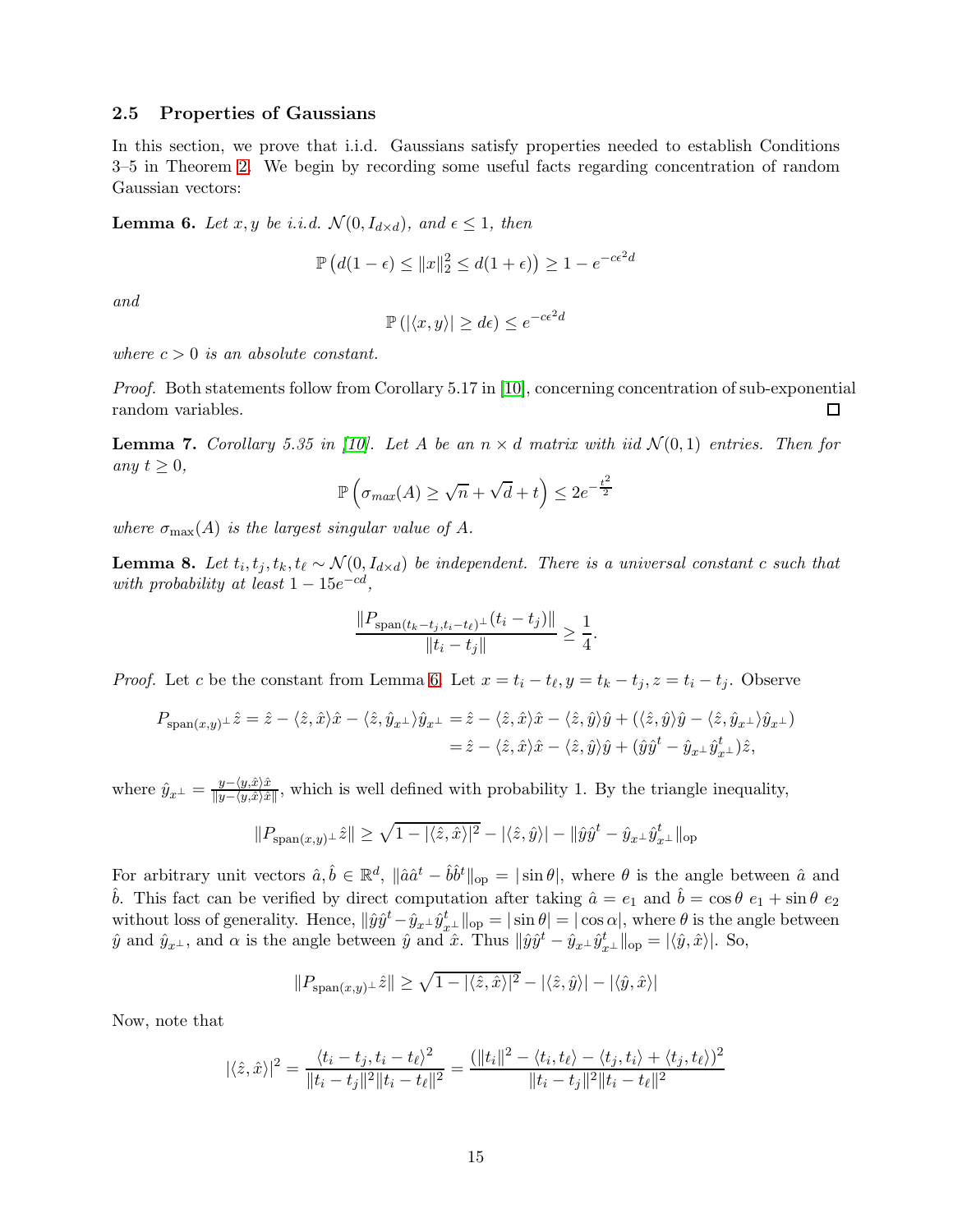By Lemma [6](#page-14-1) with  $\varepsilon = 0.01$ ,

$$
|\langle \hat{z}, \hat{x} \rangle|^2 \le \frac{(d(1+\varepsilon) + 3d\varepsilon)^2}{4d^2(1-\varepsilon)^2} \le 0.3
$$

with probability at least  $1 - 6e^{-cd}$  for some universal constant c. Similarly,  $|\langle \hat{z}, \hat{y} \rangle|^2 \leq 0.3$  with the same probability. Since  $\hat{y}$  and  $\hat{x}$  are independent, by Lemma [6](#page-14-1) with  $\varepsilon = 0.01, |\langle \hat{y}, \hat{x} \rangle| \le \frac{\varepsilon d}{d(1-\varepsilon)} \le 2\varepsilon$ with probability at least  $1 - 3e^{-cd}$ . Thus, we observe

$$
||P_{\text{span}(x,y)} \perp \hat{z}|| \ge \sqrt{1 - 0.3} - \sqrt{0.3} - 0.02 \ge \frac{1}{4}
$$

with probability at least  $1 - 15e^{-cd}$ .

<span id="page-15-0"></span>**Lemma 9.** Let  $t_i, t_j, t_k, t_\ell \sim \mathcal{N}(0, I_{d \times d})$  be independent for  $d \geq 3$ . There is a universal constant c *such that with probability at least*  $1 - 7e^{-cd}$ ,

$$
\frac{\|P_{\text{span}(t_i-t_\ell,t_k-t_\ell)^\perp}(t_i-t_j)\|}{\|t_i-t_j\|_2} \ge \frac{1}{4}.
$$

*Proof.* Let c be the constant from Lemma [6.](#page-14-1) Let  $u = \frac{t_i - t_\ell}{\sqrt{2}}$ ,  $v = \frac{t_\ell + t_i}{\sqrt{2}}$  $\frac{t_i}{2}$ ,  $w = t_j$ ,  $x = t_k$ . Each of these variables are i.i.d.  $\mathcal{N}(0, 1)$ . Note that

$$
P_{\text{span}(t_i-t_\ell,t_k-t_\ell)^\perp}(t_i-t_j)=-P_{\text{span}(u,x-\frac{v}{\sqrt{2}})^\perp}\left(w-\frac{v}{\sqrt{2}}\right).
$$

Without loss of generality, rotate coordinates so that  $u$  is in the direction of  $e_1$ . Thus, it suffices to bound  $||P_{(\tilde{x}-\frac{\tilde{v}}{\sqrt{2}})_\perp}(\tilde{w}-\frac{\tilde{v}}{\sqrt{2}})||_2$  where  $\tilde{v}, \tilde{w}, \tilde{x} \sim \mathcal{N}(0, I_{d-1 \times d-1})$ . Note that  $\tilde{x}-\frac{\tilde{v}}{\sqrt{2}}$  and  $\tilde{w}-\frac{\tilde{v}}{\sqrt{2}}$  both follow the distribution  $\mathcal{N}(0, \frac{3}{2})$  $\frac{3}{2}I_{d-1\times d-1}$ ). Note that

$$
\left\| P_{\left(\tilde{x} - \frac{\tilde{v}}{\sqrt{2}}\right)^\perp} \left( \tilde{w} - \frac{\tilde{v}}{\sqrt{2}} \right) \right\|^2 = \left\| \tilde{w} - \frac{\tilde{v}}{\sqrt{2}} \right\|^2 - \frac{\left\langle \tilde{w} - \frac{\tilde{v}}{\sqrt{2}}, \tilde{x} - \frac{\tilde{v}}{\sqrt{2}} \right\|^2}{\|\tilde{x} - \frac{\tilde{v}}{\sqrt{2}}\|^2}
$$

$$
= \left\| \tilde{w} - \frac{\tilde{v}}{\sqrt{2}} \right\|^2 - \frac{\left( \left\langle \tilde{w}, \tilde{x} \right\rangle - \frac{1}{\sqrt{2}} \left\langle \tilde{w}, \tilde{v} \right\rangle - \frac{1}{\sqrt{2}} \left\langle \tilde{v}, \tilde{x} \right\rangle + \frac{\|\tilde{v}\|^2}{2} \right)^2}{\|\tilde{x} - \frac{\tilde{v}}{\sqrt{2}}\|^2}.
$$

Hence Lemma [6](#page-14-1) with  $\varepsilon = 0.01$  shows that with probability at least  $1 - 6e^{-cd}$ , the above is at least

$$
\frac{3}{2}(d-1)(1-\varepsilon) - \frac{\left(\frac{1}{2}(d-1)(1+\varepsilon) - 3\varepsilon(d-1)\right)^2}{\frac{3}{2}(d-1)(1-\varepsilon)} \ge (d-1) \ge \frac{2}{3}d,
$$

Thus, we have that

$$
||P_{\text{span}(t_j - t_\ell, t_k - t_\ell)^\perp}(t_i - t_j)||^2 \ge \frac{2}{3}d
$$

with probability at least  $1-6e^{-cd}$ . To conclude the proof, note that Lemma [6](#page-14-1) with  $\varepsilon = 0.01$  implies that  $||t_i - t_j||^2 \ge 2d(1 + \varepsilon)$  with probability at least  $1 - e^{-cd}$ .  $\Box$ 

We can now establish Conditions 3–4 of Theorem [2](#page-6-0) with high probability.

 $\Box$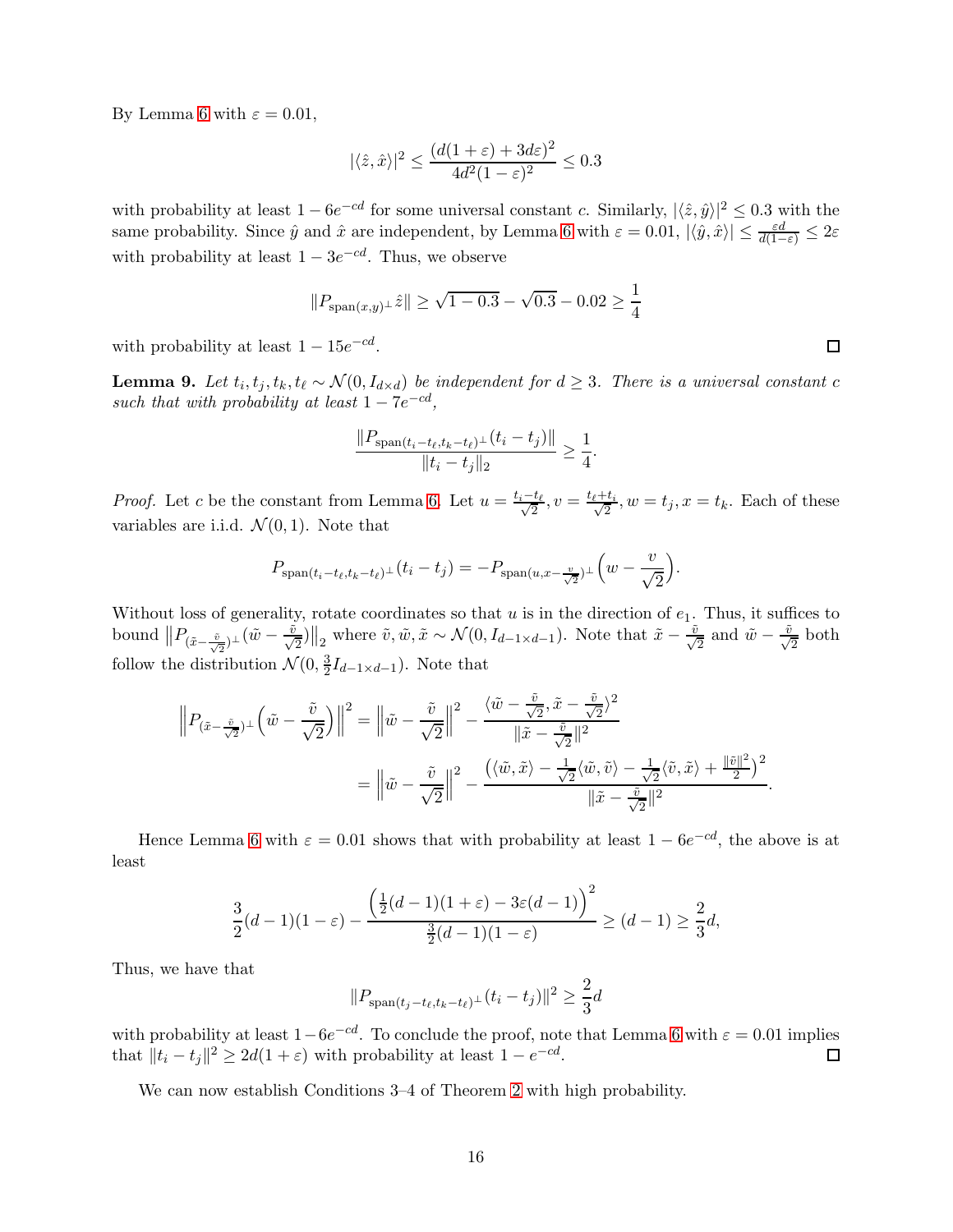<span id="page-16-4"></span>**Lemma 10.** *Let*  $t_i, p_j \sim \mathcal{N}(0, I_{d \times d})$  *for*  $i \in V_{\ell}, j \in V_s$  *be independent. Condition 3 of Theorem [2](#page-6-0) holds with*  $c_0 = \frac{9}{10}$  *with probability at least*  $1 - 2n_{\ell}n_{s}e^{-cd}$  *for a universal constant c. Condition 4 of Theorem [2](#page-6-0) holds with*  $\beta = \frac{1}{4}$  *with probability at least*  $1 - 22n_{\ell}^2 n_s^2 e^{-cd}$ .

*Proof.* Condition 3 follows from applying Lemma [6](#page-14-1) with  $\varepsilon = 0.01$  and a union bound to  $||t_i - p_j||_2$ for all  $n_{\ell}n_s$  pairs  $(i, j) \in V_{\ell} \times V_s$ . Condition 4 follows from applying Lemmas [8](#page-14-2) and [9](#page-15-0) and a union bound over the at most  $n_{\ell}^2 n_{\rm s}^2$  choices of  $i, k \in V_{\ell}$  and  $j, \ell \in V_{\rm s}$ .  $\Box$ 

#### <span id="page-16-0"></span>2.6 Gaussians are well-distributed

In this section we prove that Condition 5 of Theorem [2](#page-6-0) holds with high probability.

<span id="page-16-1"></span>**Lemma 11.** *There exist constants*  $d_0$  *and*  $K_0$  *such that the following holds. Let*  $G = (V_\ell \cup V_s, E)$ *be a bipartite-p-typical graph.* Let  $t_i, p_j \sim \mathcal{N}(0, I_{d \times d})$  *for*  $i \in V_\ell, j \in V_s$  *be independent from* G *and each other.* Let  $T = \{t_i\}_{i \in V_\ell}$  and  $P = \{p_j\}_{j \in V_s}$ . If  $d \geq d_0$  and  $n_\ell, n_s \geq \max(K_0, 160d)$ , then  $(T, P)$  $i s \frac{1}{20}$ -well-distributed along G with probability at least  $1 - O(n_\ell^2 n_s^2 e^{-cd})$  for universal constants  $c, K_0$ .

We start by proving an intermediate lemma asserting the well-distributedness of pairs of random Gaussian vectors  $\{(t_i, p_i)\}_{i \in [k]}$  with respect to a fixed pair of random Gaussian vectors  $(x, y)$ .

<span id="page-16-2"></span>**Lemma 12.** *There exist positive constants*  $d_0$ ,  $\tilde{K}_0$  such that the following holds. Let  $x, y, t_i, p_i \sim$  $\mathcal{N}(0, I_{d \times d})$  *be independent, where*  $i \in [k]$ . Then the set  $\{(t_i, p_i)\}_{i \in [k]}$  is  $\frac{1}{10}$ -well-distributed with *respect to*  $(x, y)$  *with probability*  $1 - 6ke^{-cd}$  *if*  $k \ge \max(\tilde{K}_0, 10d)$  *and*  $d \ge d_0$ *.* 

The proof of this lemma appears at the end of this section. We will deduce Lemma [11](#page-16-1) from Lemma [12](#page-16-2) by partitioning the edge set of G into sets of vertex-disjoint edges. A *matching* is a set of vertex-disjoint edges. A *perfect matching* of a graph is a matching that intersects all vertices. The following is a well-known lemma in Graph theory.

<span id="page-16-3"></span>**Lemma 13.** Let  $G = (V, E)$  be a bipartite graph with vertex partition  $V = V_1 \cup V_2$ , and let  $\Delta$  be *the maximum degree of* G. There exists an edge-partition  $E = E_1 \cup \cdots \cup E_{\Delta}$  *such that*  $E_a$  *forms a matching for each*  $a \in [\Delta]$ *.* 

*Proof.* By adding vertices and edges to G if necessary, we can obtain a  $\Delta$ -regular bipartite multigraph G′ . By Hall's theorem, every non-empty regular multi-graph contains a perfect matching (see [\[2,](#page-24-0) Corollary 2.1.3]). Let  $F_1$  be an arbitrary perfect matching of  $G'$ . Remove  $F_1$  from the edge set of  $G'$ , and note that the remaining graph is still regular. Thus we can repeat the process to obtain a partition  $E(G') = F_1 \cup \cdots \cup F_{\Delta}$  of the edge set of G' into perfect matchings. The sets  $E_a = F_a \cap E(G)$  for  $a \in [\Delta]$  satisfy the claimed condition.  $\Box$ 

The proof of Lemma [11](#page-16-1) follows from the two lemmas above.

*Proof of Lemma [11.](#page-16-1)* Recall the notation that  $N = \max\{|V_{\ell}|, |V_{\rm s}|\}$  and  $n = \min\{|V_{\ell}|, |V_{\rm s}|\}$ . Since G is a bipartite-p-typical graph, the maximum degree  $\Delta$  of G is at most  $2Np$ . By Lemma [13,](#page-16-3) there exists an edge-partition  $E = E_1 \cup \cdots \cup E_{\Delta}$  such that each  $E_a$  for  $a = 1, 2, \ldots, \Delta$  forms a matching.

Fix a pair of indices  $(i_0, j_0)$  for  $i_0 \in V_\ell$  and  $j_0 \in V_s$ . Let  $E' \subseteq E$  be the subset of edges that do not intersect  $i_0$  or  $j_0$ , and for each  $a \in [\Delta]$ , let  $E'_a \subseteq E_a$  be the subset of edges that do not intersect  $i_0$  or  $j_0$ . Let  $A \subseteq [\Delta]$  be the set of indices a for which  $|E'_a| \ge \max(\tilde{K}_0, 10d)$ . For each  $a \in A$ , by Lemma [12,](#page-16-2) we see that with probability at least  $1 - O(|E'_a|e^{-cd})$ ,

$$
\sum_{ij \in E'_a} ||P_{\text{span}\{p_{j_0} - t_i, t_i - p_j, p_j - t_{i_0}\}^\perp}(h)||_2 \ge \frac{1}{10} |E'_a| ||h||_2
$$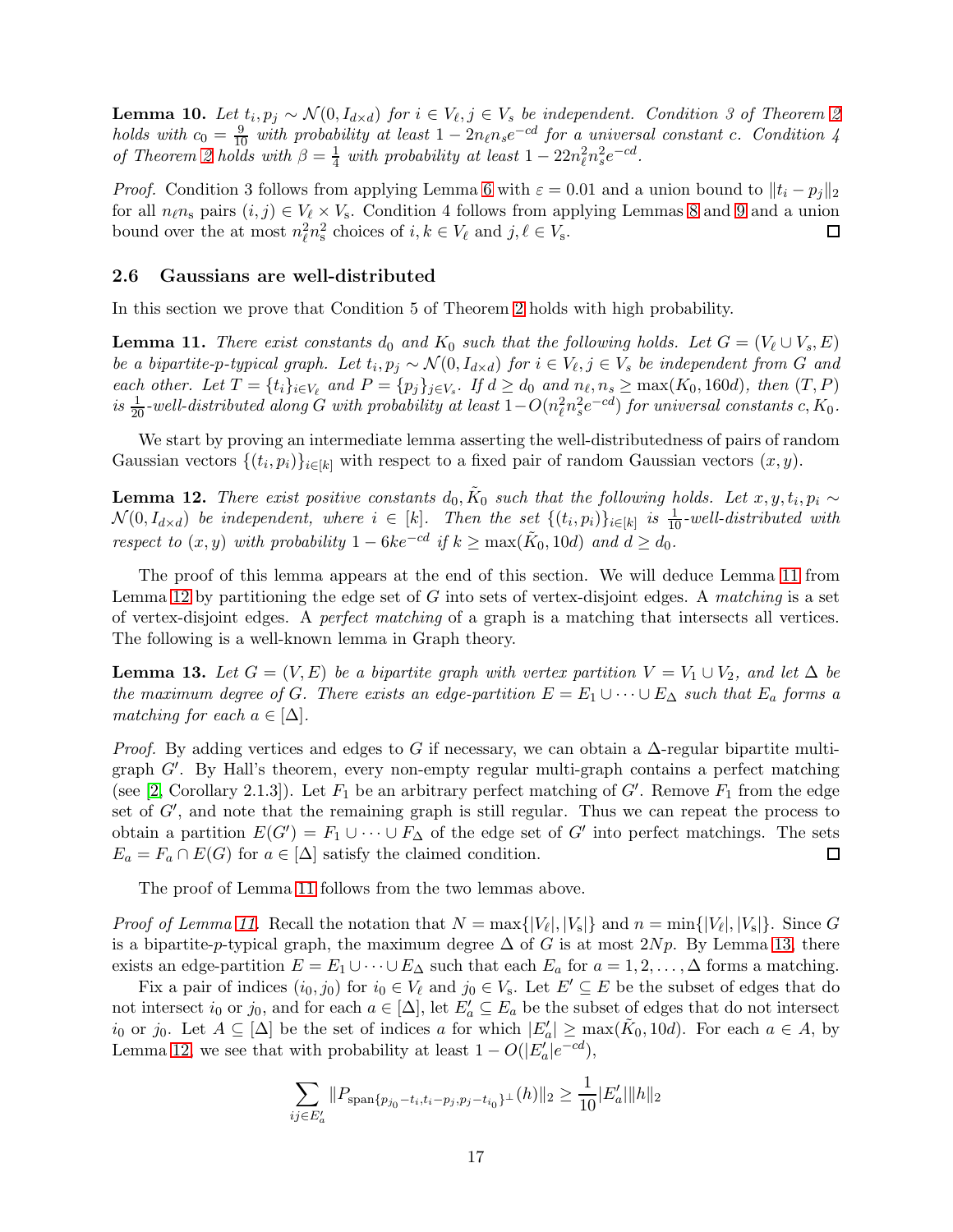holds for all  $h \in \mathbb{R}^d$ . Therefore by the union bound, with probability at least  $1-O(\sum_{a\in A}|E'_a|e^{-cd}) \ge$  $1 - O(|E'|e^{-cd}) \geq 1 - O(nNe^{-cd})$ , the above holds simultaneously for all  $a \in [\Delta]$ . Conditioned on this event, for all  $h \in \mathbb{R}^d$ ,

$$
\sum_{ij \in E'} ||P_{\text{span}\{p_{j_0} - t_i, t_i - p_j, p_j - t_{i_0}\}} \perp (h)||_2
$$
\n
$$
\geq \sum_{a \in A} \sum_{ij \in E'_a} ||P_{\text{span}\{p_{j_0} - t_i, t_i - p_j, p_j - t_{i_0}\}} \perp (h)||_2 \geq \sum_{a \in A} \frac{1}{10} |E'_a| ||h||_2.
$$

Since  $|E'| = \sum_{a=1}^{\Delta} |E'_a|$ , we see that

$$
\sum_{ij \in E'} ||P_{\text{span}\{p_{j_0} - t_i, t_i - p_j, p_j - t_{i_0}\}^{\perp}}(h)||_2 \ge \frac{1}{10} \left( |E'| - \sum_{a \notin A} |E'_a| \right) ||h||_2. \tag{8}
$$

Since G is bipartite-p-typical, we have  $|E'| \ge \frac{1}{2} n N p - 2(N+n) p \ge \frac{1}{4}$  $\frac{1}{4}nNp$  if  $n > 16$ , and by the definition of A, we have  $\sum_{a \notin A} |E'_a| \le \max(\tilde{K}_0, 10d) \cdot \Delta \le \frac{1}{8} nNp$  if  $n \ge 16 \cdot \max(\tilde{K}_0, 10d)$ . Hence the right-hand-side of [\(8\)](#page-17-0) is at least  $\frac{1}{20}|E'||h||_2$  for all  $h \in \mathbb{R}^d$ . This shows that the set  $\{(t_i, p_j)\}_{i \neq i_0, j \neq j_0}$ is  $\frac{1}{20}$ -well-distributed with respect to  $(t_{i_0}, p_{j_0})$  with probability at least  $1 - O(nNe^{-cd})$ . By taking the union bound over all choices of pairs  $(i_0, j_0) \in V_{\ell} \times V_{\rm s}$ , we can conclude that  $(T, P)$  is  $\frac{1}{20}$ -welldistributed along G with probability at least  $1 - O(n^2 N^2 e^{-cd})$ .

We now prove Lemma [12.](#page-16-2)

*Proof of Lemma [12.](#page-16-2)* Throughout the proof, the positive constant c may change from line to line, but is always bounded below by the positive constant of the lemma statement.

For each i, let  $W_i = \text{span}(t_i - y, p_i - x, t_i - p_i) = \text{span}(x - y, p_i + t_i - (x + y), t_i - p_i)$ . Thus  $P_{W_i^{\perp}} \circ P_{(x-y)^{\perp}} = P_{W_i^{\perp}}$ . Therefore, it is enough to show that for all  $h \perp x-y$ , with high probability

<span id="page-17-0"></span>
$$
\sum_{i=1}^n \|P_{W_i^\perp}(h)\|_2 \geq \frac{1}{10}n \|h\|_2.
$$

Letting  $V_i = \text{span}(x - y, p_i + t_i - x - y)$ , we have

$$
W_i = \text{span}(x - y, p_i + t_i - x - y, t_i - p_i) = \text{span}\left(x - y, p_i + t_i - x - y, P_{V_i^{\perp}}(t_i - p_i)\right).
$$

Now, for any  $h \perp (x - y)$ ,

$$
\begin{split} \sum_{i=1}^{n}\|P_{W_{i}^{\perp}}(h)\|_{2} & \geq \left\|\sum_{i=1}^{n}P_{W_{i}^{\perp}}(h)\right\|_{2}\\ &=\left\|\sum_{i=1}^{n}\left(P_{V_{i}^{\perp}}(h)-P_{P_{V_{i}^{\perp}}(t_{i}-p_{i})}(h)\right)\right\|_{2}\\ & \geq \left\|\sum_{i=1}^{n}P_{V_{i}^{\perp}}(h)\right\|_{2}-\left\|\sum_{i=1}^{n}P_{P_{V_{i}^{\perp}}(t_{i}-p_{i})}(h)\right\|_{2}\\ & \geq \left\|\sum_{i=1}^{n}P_{V_{i}^{\perp}}(h)\right\|_{2}-\sum_{i=1}^{n}\left\|P_{P_{V_{i}^{\perp}}(t_{i}-p_{i})}(h)-P_{(t_{i}-p_{i})}(h)\right\|_{2}-\left\|\sum_{i=1}^{n}P_{(t_{i}-p_{i})}(h)\right\|_{2}. \end{split}
$$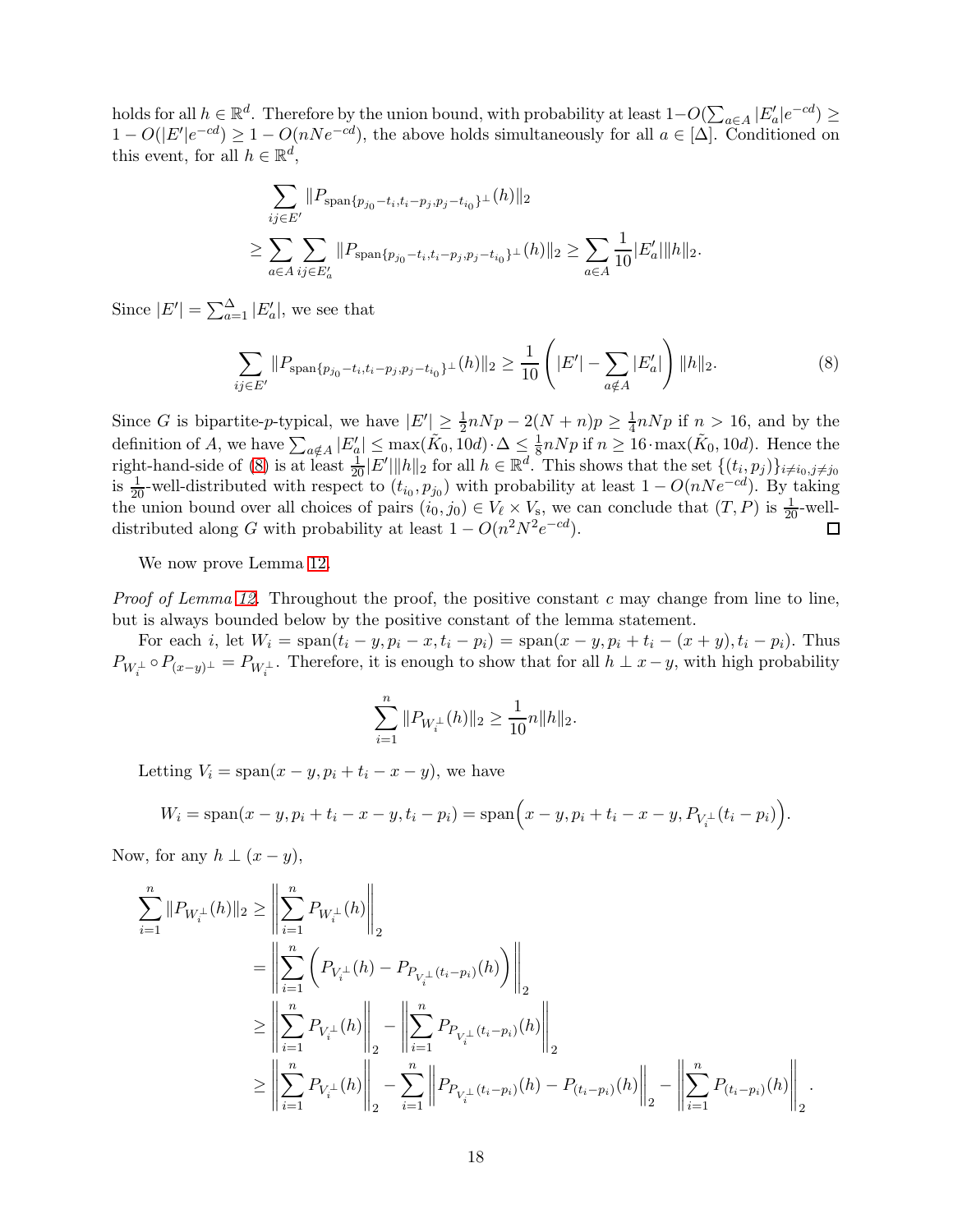Since  $||P_v(h) - P_w(h)||_2 \le ||\hat{v}\hat{v}^t - \hat{w}\hat{w}^t||_{op} ||h||_2 \le ||\hat{v} - \hat{w}||_2 ||h||_2$  holds for all vectors  $v, w, h \in \mathbb{R}^d$ , the above is at least

$$
\left\| \sum_{i=1}^{n} P_{V_i^{\perp}}(h) \right\|_2 - \|h\|_2 \sum_{i=1}^{n} \left\| \frac{P_{V_i^{\perp}}(t_i - p_i)}{\|P_{V_i^{\perp}}(t_i - p_i)\|_2} - \frac{(t_i - p_i)}{\|t_i - p_i\|_2} \right\|_2 - \left\| \sum_{i=1}^{n} P_{(t_i - p_i)}(h) \right\|_2.
$$
 (9)

Note that when  $v = P(w)$  for some orthogonal projection operator P, we have

$$
\|\hat{v} - \hat{w}\|_2^2 = 2(1 - \langle \hat{v}, \hat{w} \rangle) = 2\left(1 - \frac{\langle P(w), w \rangle}{\|P(w)\|_2 \|w\|_2}\right) = 2\left(1 - \frac{\|P(w)\|_2}{\|w\|_2}\right).
$$

Thus,

<span id="page-18-0"></span>
$$
\left\| \frac{P_{V_i^{\perp}}(t_i - p_i)}{\| P_{V_i^{\perp}}(t_i - p_i) \|_2} - \frac{(t_i - p_i)}{\| t_i - p_i \|_2} \right\|_2 = \sqrt{2} \sqrt{1 - \frac{\| P_{V_i^{\perp}}(t_i - p_i) \|_2}{\| t_i - p_i \|_2}}.
$$

Hence [\(9\)](#page-18-0) is at least

$$
\left\| \sum_{i=1}^{n} P_{V_i^{\perp}}(h) \right\|_2 - \|h\|_2 \sum_{i=1}^{n} \left\| \frac{P_{V_i^{\perp}}(t_i - p_i)}{\|P_{V_i^{\perp}}(t_i - p_i)\|_2} - \frac{(t_i - p_i)}{\|t_i - p_i\|_2} \right\|_2 - \frac{1}{\min_i(\|t_i - p_i\|_2^2)} \left\| \sum_{i=1}^{n} (t_i - p_i)(t_i - p_i)^* \right\|_{\text{op}} \|h\|_2
$$

$$
= \left\| \sum_{i=1}^{n} P_{V_i^{\perp}}(h) \right\|_2 - \|h\|_2 \sum_{i=1}^{n} \sqrt{2} \sqrt{1 - \frac{\|P_{V_i^{\perp}}(t_i - p_i)\|_2}{\|t_i - p_i\|_2}} - \frac{1}{\min_i(\|t_i - p_i\|_2^2)} \left\| \sum_{i=1}^{n} (t_i - p_i)(t_i - p_i)^* \right\|_{\text{op}} \|h\|_2.
$$

We will now expand the first term,  $\|\sum_{i=1}^n P_{V_i^{\perp}}(h)\|_2$ . Let  $u = x - y$  and  $z_i = x + y - (p_i + t_i)$ . We have

$$
P_{V_i^{\perp}}(h) = P_{S(u,z_i)^{\perp}}(h)
$$
  
=  $P_{S(u,P_{u^{\perp}}(z_i))^{\perp}}(h)$   
=  $h - P_u(h) - P_{P_{u^{\perp}}(z_i)}(h)$   
=  $h - P_{P_{u^{\perp}}(z_i)}(h) + P_{z_i}(h) - P_{z_i}(h)$   
=  $P_{z_i^{\perp}}(h) - P_{P_{u^{\perp}}(z_i)}(h) + P_{z_i}(h)$ ,

where we used  $h \perp u$  in the fourth inequality. Thus,

$$
\begin{aligned}\n\|\sum_{i=1}^{n} P_{V_i^{\perp}}(h)\|_{2} &= \|\sum_{i=1}^{n} \left( P_{z_i^{\perp}}(h) - P_{P_{u^{\perp}}(z_i)}(h) + P_{z_i}(h) \right) \|_{2} \\
&\geq \|\sum_{i=1}^{n} P_{z_i^{\perp}}(h)\|_{2} - \sum_{i=1}^{n} \|P_{P_{u^{\perp}}(z_i)}(h) - P_{z_i}(h)\|_{2} \\
&\geq \|\sum_{i=1}^{n} P_{z_i^{\perp}}(h)\|_{2} - \|h\|_{2} \sum_{i=1}^{n} \left\| \frac{P_{u^{\perp}}(z_i)}{\|P_{u^{\perp}}(z_i)\|_{2}} - \frac{z_i}{\|z_i\|_{2}} \right\|_{2} \\
&= \|\sum_{i=1}^{n} P_{z_i^{\perp}}(h)\|_{2} - \|h\|_{2} \sum_{i=1}^{n} \sqrt{2} \sqrt{1 - \frac{\|P_{u^{\perp}}(z_i)\|_{2}}{\|z_i\|_{2}}} \n\end{aligned}
$$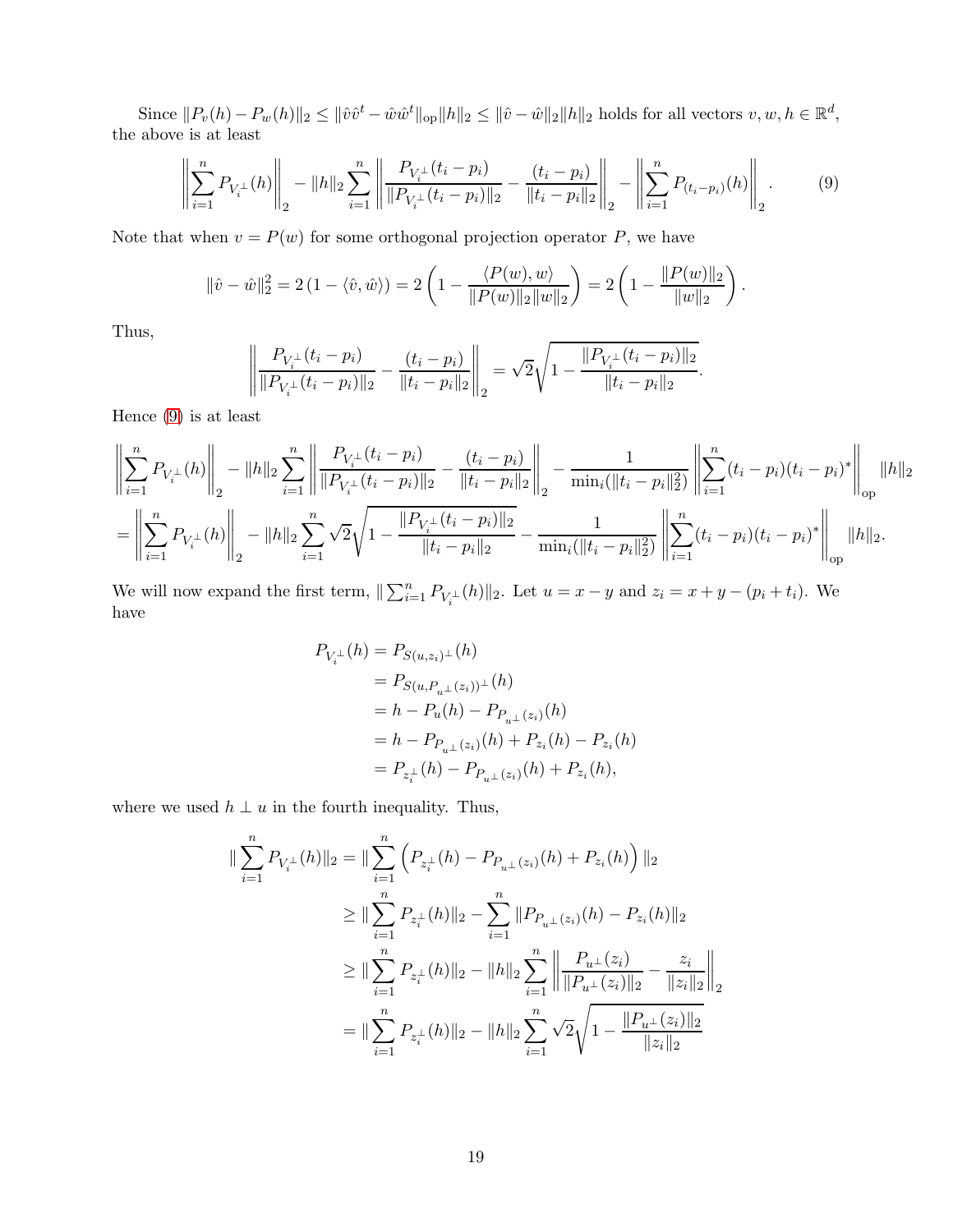Letting  $X_i = \frac{\|P_{V_i^{\perp}}(t_i - p_i)\|_2}{\|t_i - p_i\|_2}$  $\frac{N_i^{\perp}(t_i-p_i)\|_2}{\|t_i-p_i\|_2},\,Y_i=\frac{\|P_{(x-y)^{\perp}}(x+y-t_i-p_i)\|_2}{\|x+y-t_i-p_i\|_2}$  $\frac{f(x+y-t_i-p_i)|}{||x+y-t_i-p_i||_2}$ , and  $Z_i = ||\sum_{i=1}^n (t_i-p_i)(t_i-p_i)^*||_{op}$ , we have shown that for any  $h \perp x - y$ ,

$$
\sum_{i=1}^{n} ||P_{W_i^{\perp}}(h)||_2 \ge \sum_{i=1}^{n} \left\| P_{(x+y-t_i-p_i)^{\perp}}(h) \right\|_2
$$

$$
- ||h||_2 \sum_{i=1}^{n} \sqrt{2} \left[ \sqrt{1-X_i} + \sqrt{1-Y_i} \right] - \frac{1}{\min_i (\|t_i - p_i\|_2^2)} Z_i ||h||_2 \tag{10}
$$

We will separately bound the first term and last two terms with high probability.

We now show that the first term of [\(10\)](#page-19-0) is bounded below by  $0.3n||h||_2$  with high probability. Because  $t_i + p_i = d \sqrt{2} t_i$ , it suffices to show that with high probability

<span id="page-19-0"></span>
$$
\left\| \sum_{i=1}^{n} P_{(x+y-\sqrt{2}t_i)^{\perp}}(h) \right\|_2 \ge 0.3n \|h\|_2.
$$

Let  $v = x + y$  and  $w_i = -\sqrt{2}t_i$ . Note that

$$
\left\| \sum_{i=1}^{n} P_{(v+w_i)^{\perp}}(h) \right\|_{2} = \left\| \sum_{i=1}^{n} \left( h - \frac{1}{\|v+w_i\|_{2}^{2}} \langle h, v+w_i \rangle (v+w_i) \right) \right\|_{2}
$$
  
\n
$$
\geq n \|h\|_{2} - \left\| \sum_{i=1}^{n} \frac{1}{\|v+w_i\|_{2}^{2}} (v+w_i)(v+w_i)^{*} h \right\|_{2}
$$
  
\n
$$
\geq n \|h\|_{2} - \left\| \sum_{i=1}^{n} \frac{1}{\|v+w_i\|_{2}^{2}} (v+w_i)(v+w_i)^{*} \right\|_{op} \|h\|_{2}
$$
  
\n
$$
\geq \|h\|_{2} \left[ n - \frac{1}{\min_{i} \|v+w_i\|_{2}^{2}} \left\| \sum_{i=1}^{n} (v+w_i)(v+w_i)^{*} \right\|_{op} \right],
$$

where in the last inequality we used

$$
\sum_{i=1}^{n} \frac{1}{\|v+w_i\|_2^2} (v+w_i)(v+w_i)^* \leq \frac{1}{\min_i \|v+w_i\|_2^2} \sum_{i=1}^{n} (v+w_i)(v+w_i)^*.
$$

Now, let  $A = \sum_{i=1}^n e_i w_i^* \in \mathbb{R}^{n \times d}$ . We have

$$
\left\| \sum_{i=1}^{n} (v + w_i)(v + w_i)^* \right\|_{op} = \left\| \sum_{i=1}^{n} (vv^* + vw_i^* + w_i v^* + w_i w_i^*) \right\|_{op}
$$
  
\n
$$
\leq n \|vv^*\|_{op} + \left\| v \left( \sum_{i=1}^{n} w_i \right)^* + \left( \sum_{i=1}^{n} w_i \right) v^* \right\|_{op} + \left\| \sum_{i=1}^{n} w_i w_i^* \right\|_{op}
$$
  
\n
$$
\leq n \|v\|_2^2 + 2 \|v\|_2 \left\| \sum_{i=1}^{n} w_i \right\|_2 + \left\| \sum_{i=1}^{n} w_i w_i^* \right\|_{op}
$$
  
\n
$$
= n \|v\|_2^2 + 2 \|v\|_2 \left\| \sum_{i=1}^{n} w_i \right\|_2 + \sigma_{\max}(A)^2.
$$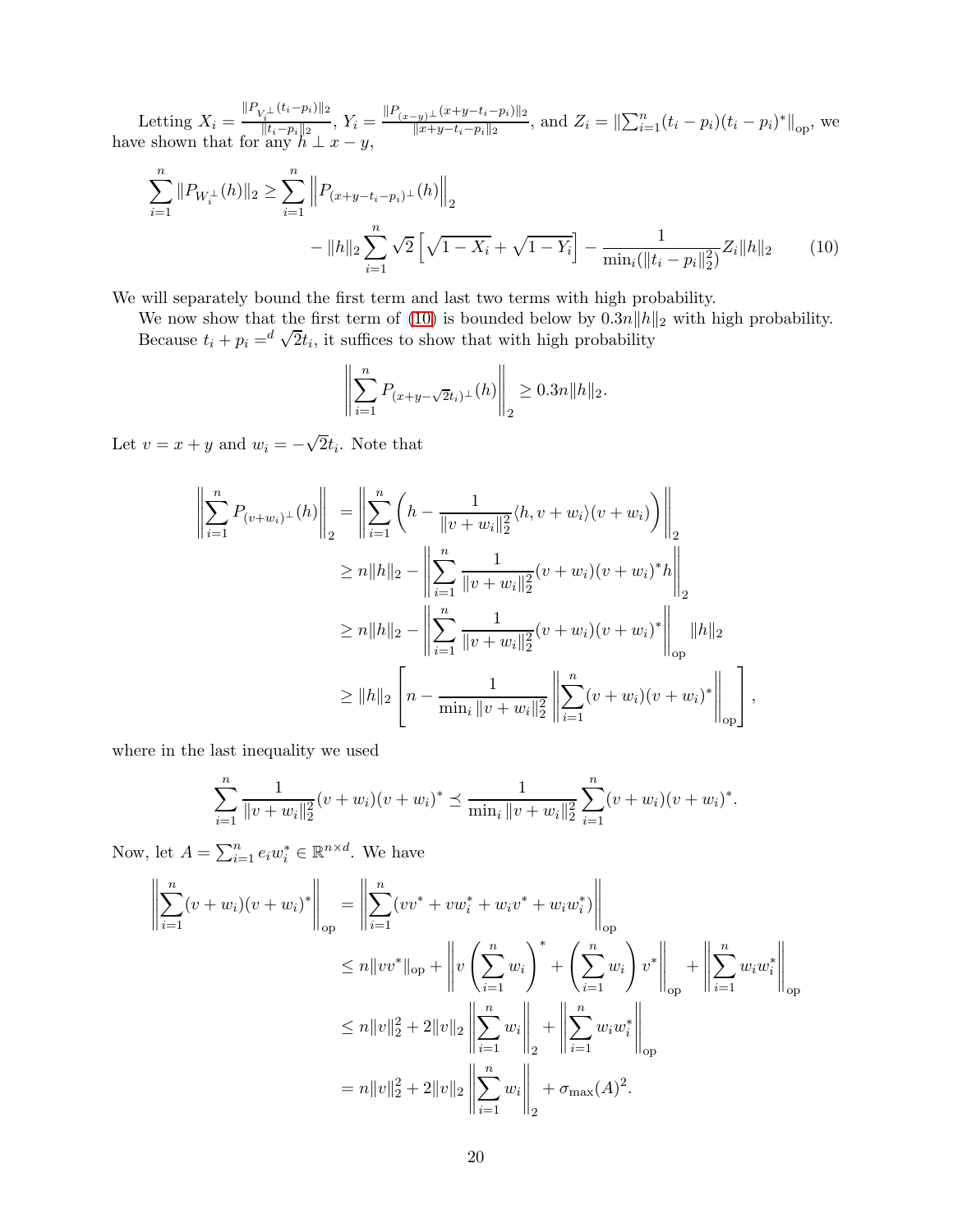Thus,

$$
\sum_{i=1}^n \left\| P_{(v+w_i)^{\perp}}(h) \right\|_2 \ge \|h\|_2 \left[ n - \frac{n \|v\|_2^2 + 2 \|v\|_2 \left\| \sum_{i=1}^n w_i \right\|_2 + \sigma_{\max}(A)^2}{\min_i \|v+w_i\|_2^2} \right].
$$

Now, consider the event

$$
E_1 = \left\{ \min_i \|v + w_i\|_2^2 \ge 4d\beta_1, \quad \|v\|_2^2 \le 2d\beta_2, \quad \left\|\sum_{i=1}^n w_i\right\|_2^2 \le 2nd\beta_3, \quad \sigma_{\max}(A)^2 \le 2n\beta_4 \right\}
$$

On  $E_1$  we have,

$$
\sum_{i=1}^{n} \left\| P_{(v+w_i)^{\perp}}(h) \right\|_{2} \ge \|h\|_{2} \left[ n - \frac{1}{4d\beta_{1}} \left( 2nd\beta_{2} + 2\sqrt{2d\beta_{2}} \sqrt{2d\beta_{1}} \sqrt{\beta_{3}} + 2n\beta_{4} \right) \right]
$$
  

$$
= \|h\|_{2} \left[ n - \frac{1}{2}n\frac{\beta_{2}}{\beta_{1}} - \frac{4d\sqrt{n}\sqrt{\beta_{2}\beta_{3}}}{4d\beta_{1}} - \frac{\beta_{4}}{2d\beta_{1}}n \right]
$$
  

$$
= \|h\|_{2} \left[ n \left( 1 - \frac{1}{2}\frac{\beta_{2}}{\beta_{1}} - \frac{\beta_{4}}{2d\beta_{1}} - \frac{1}{\sqrt{n}} \frac{\sqrt{\beta_{2}\beta_{3}}}{\beta_{1}} \right) \right]
$$

Now, let  $\beta_1 = 1 - \frac{1}{100}$ ,  $\beta_2 = \beta_3 = 1 + \frac{1}{100}$ ,  $\beta_4 = \frac{1}{5}$  $\frac{1}{5}d\beta_1$ . This gives

$$
\frac{1}{2}\frac{\beta_2}{\beta_1} = 1/2 + 1/99, \quad \frac{\beta_4}{2d\beta_1} = 1/10, \quad \frac{1}{\sqrt{n}}\frac{\sqrt{\beta_2\beta_3}}{\beta_1} < \frac{2}{\sqrt{n}}.
$$

Assuming  $n \geq 550$ , we see that on  $E_1$ ,

$$
\sum_{i=1}^{n} \left\| P_{(x+y-t_i-p_i)^{\perp}}(h) \right\|_2 \ge 0.3n \|h\|_2.
$$

Now, we bound  $\mathbb{P}(E_1)$ . Note that  $\frac{1}{4}||v+w_i||_2^2 = \frac{d}{2}||v||_2^2 = \frac{d}{2n}||\sum_{i=1}^n w_i||_2^2 = \frac{d}{2} \chi^2(d)$  and  $\frac{1}{\sqrt{2}}$  $\frac{1}{2}A$  is a random  $n \times d$  matrix with i.i.d.  $\mathcal{N}(0, 1)$  entries. Thus, by applying Lemma [6,](#page-14-1) we have

$$
\mathbb{P}\Big(4d(1-\epsilon) \le ||v+w_i||_2^2 \le 4d(1+\epsilon)\Big) \ge 1 - e^{-c\epsilon^2 d}
$$

$$
\mathbb{P}\left(2d(1-\epsilon) \le ||v||_2^2 \le 2d(1+\epsilon)\right) \ge 1 - e^{-c\epsilon^2 d}
$$

$$
\mathbb{P}\left(2nd(1-\epsilon) \le \left\|\sum_{i=1}^n w_i\right\|_2^2 \le 2nd(1+\epsilon)\right) \ge 1 - e^{-c\epsilon^2 d},
$$

where  $c > 0$  is a universal constant. Also by taking  $t = 2\sqrt{d}$  in Lemma [7](#page-14-3) we get

$$
\mathbb{P}\left(\sigma_{\max}\left(\frac{1}{\sqrt{2}}A\right) \ge \sqrt{n} + 3\sqrt{d}\right) \le 2e^{-2d}
$$

We have

$$
\mathbb{P}\left(\sigma_{\max}\left(\frac{1}{\sqrt{2}}A\right) \ge \sqrt{n\beta_4}\right) \le \mathbb{P}\left(\sigma_{\max}\left(\frac{1}{\sqrt{2}}A\right) \ge \sqrt{n} + 3\sqrt{d}\right) \le 2e^{-2d}
$$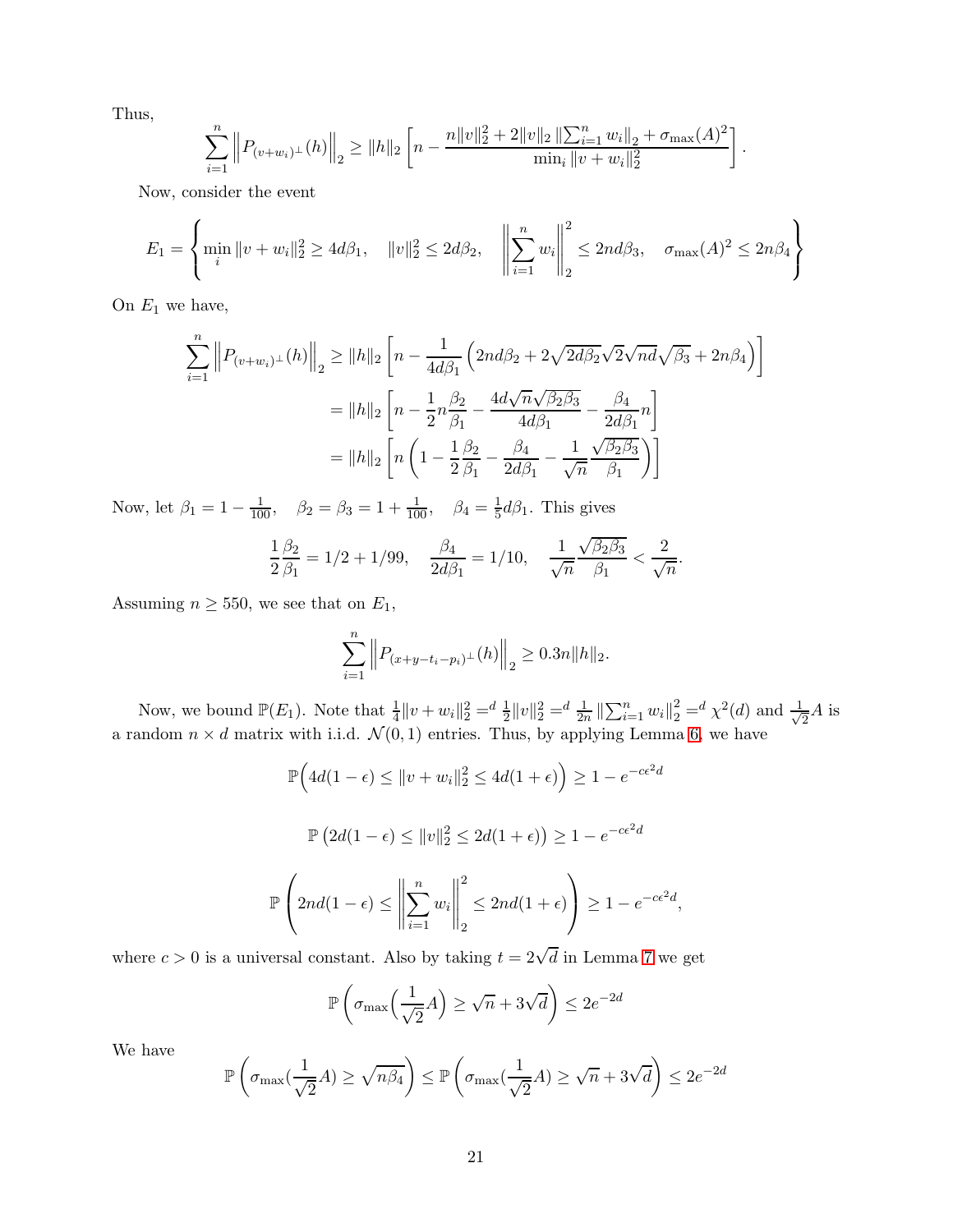whenever  $\sqrt{n} + 3\sqrt{d} \leq \sqrt{n\beta_4}$ , or equivalently  $(\sqrt{\frac{\beta_1}{5}})$ 5  $(\sqrt{d}-1)\sqrt{n} \ge 3\sqrt{d}$ , which holds when  $n \ge 550$ and  $d \ge 10$ . Thus for  $n \ge 550$ , we have

$$
\mathbb{P}(E_1) \ge 1 - 2ne^{-cd}.
$$

We now show that the second term of [\(10\)](#page-19-0) is bounded above by  $0.2n||h||_2$  with high probability. Define the event

$$
E_2 = \left\{ X_i \ge 1 - \frac{1}{800}, \quad Y_i \ge 1 - \frac{1}{800}, \quad \frac{1}{\min_i (\|t_i - p_i\|_2^2)} Z_i \le 0.1n, \quad i = 1, 2 \dots n \right\}
$$

On  $E_2$ , we have

$$
||h||_2 \sum_{i=1}^n \sqrt{2} \left[ \sqrt{1-X_i} + \sqrt{1-Y_i} \right] + \frac{1}{\min_i (||t_i - p_i||_2^2)} Z_i ||h||_2 \le 0.2n ||h||_2.
$$

We now estimate  $\mathbb{P}(E_2)$ . For  $X_i$ , since  $(t_i - p_i)$  is independent from  $(x - y, p_i + t_i - x - y)$ , we can view the latter as fixed. That is, by conditioning on  $V_i$ , and applying a rotation R such that  $R(V_i) = \text{span}(e_1, e_2)$ , we have

$$
\frac{\|P_{V_i^{\perp}}(t_i - p_i)\|_2}{\|t_i - p_i\|_2} = \frac{d}{\sqrt{\frac{\sum_{j=1}^{d-2} t_i(j)^2}{\sum_{j=1}^d t_i(j)^2}}}
$$

where  $t_i(j)$  is the jth entry of  $t_i$ . As  $\sum_{j=1}^{d-2} t_i(j)^2 \sim \chi_{d-2}^2$  and  $\sum_{j=1}^{d} t_i(j)^2 \sim \chi_{d}^2$ , Lemma [6](#page-14-1) can be repeatedly applied to give  $\mathbb{P}(X_i \geq 1 - \frac{1}{800}$  for all  $i) \geq 1 - 2ne^{-cd}$ . A similar argument gives  $\mathbb{P}(Y_i \geq 1 - \frac{1}{800}$  for all *i*) ≥ 1 − 2ne<sup>-cd</sup> because  $x - y$  and  $x + y - (t_i + p_i)$  are independent.

We now bound the probability of the third condition in the definition of  $E_2$ . Note that

$$
\frac{1}{\min_i(\|t_i - p_i\|_2^2)} \left\| \sum_{i=1}^n (t_i - p_i)(t_i - p_i)^* \right\|_{\text{op}} = \frac{1}{\min_i(\|t_i\|_2^2)} \left\| \sum_{i=1}^n t_i t_i^* \right\|_{\text{op}}
$$

Let  $B = \sum_{i=1}^{n} e_i t_i^*$ . By Lemma [7,](#page-14-3)  $\|\sum_{i=1}^{n} t_i t_i^*\|_{\text{op}} = \sigma_{\text{max}}(B)^2 \ge n\Big(1 + 3\sqrt{\frac{d}{n}}\Big)$  $\left(\frac{d}{n}\right)^2$  with probability at least  $1 - 2e^{-2d}$ . By Lemma [6,](#page-14-1)  $||t_i||_2^2 \ge d(1 - \varepsilon)$  for all i with probability at least  $1 - ne^{-c\varepsilon^2d}$ . We conclude

$$
\frac{1}{\min_i(\|t_i\|_2^2)} \left\| \sum_{i=1}^n t_i t_i^* \right\|_{\text{op}} \le \frac{n \left(1 + 3\sqrt{\frac{d}{n}}\right)^2}{d(1-\varepsilon)}
$$

with probability at least  $1 - 2ne^{-c\epsilon^2 d}$ . If  $\epsilon = 0.01, d \ge 40, n \ge 10d$ , we have

$$
\mathbb{P}\Big(\frac{1}{\min_i(\|t_i - p_i\|_2^2)} Z_i \le 0.1n\Big) \ge 1 - 2ne^{-cd}
$$

Hence, if  $d \geq 40, n \geq 10d$ ,

$$
\mathbb{P}(E_2) \ge 1 - 6ne^{-cd}
$$

.

In conclusion, there exist positive integers  $d_0$  and  $n_0$  such that for all  $d \geq d_0$ ,  $n \geq n_0$ ,  $n \geq 10d$ , and all  $h \perp x - y$ ,

$$
\mathbb{P}\left(\left\|\sum_{i=1}^n P_{W_i^{\perp}}(h)\right\|_2 \ge \frac{1}{10} \|h\|_2\right) \ge 1 - \mathbb{P}\left[(E_1 \cap E_2)^c\right] \ge 1 - 6n e^{-cd}
$$

for some  $c > 0$ , which implies the statement of the lemma.

 $\Box$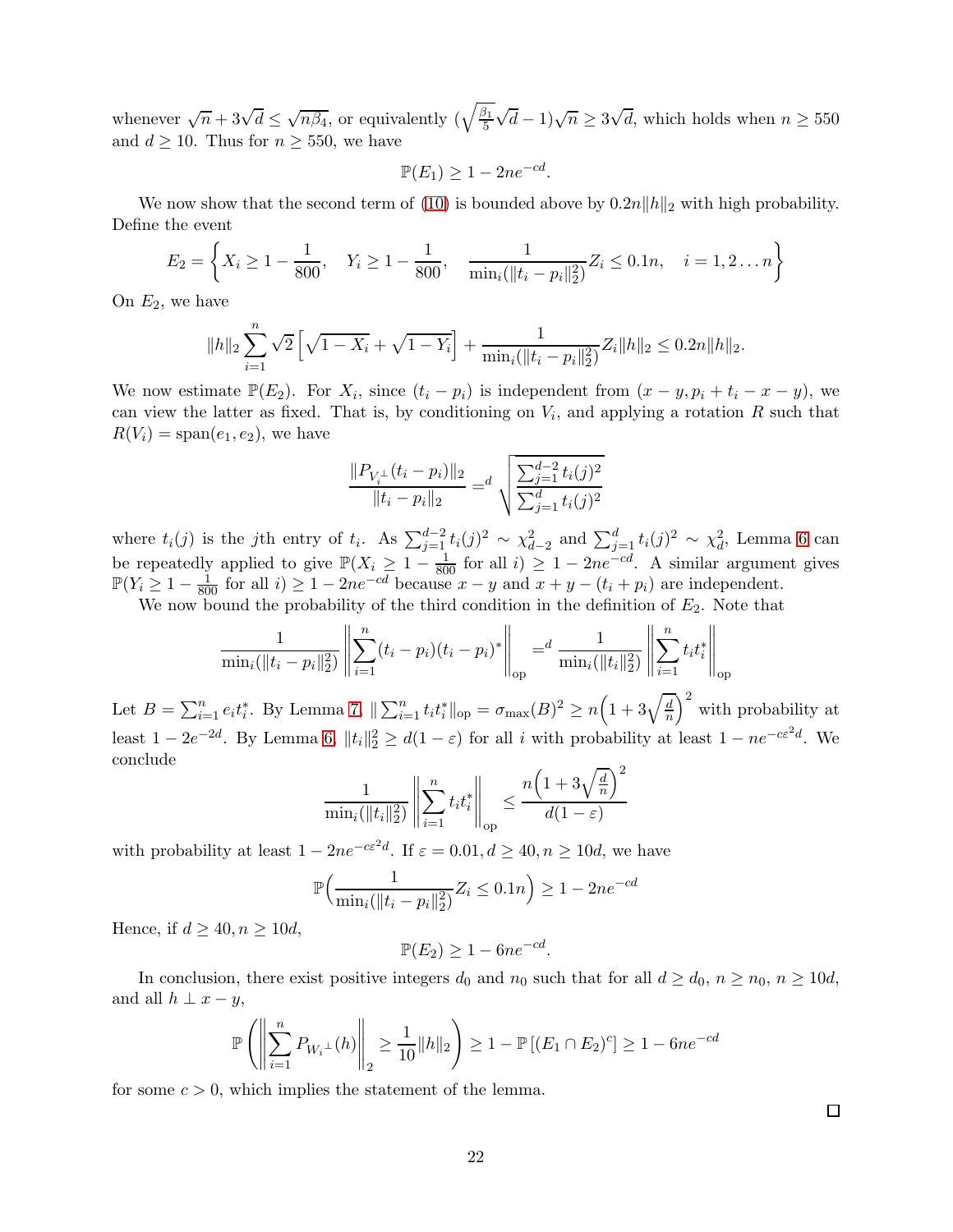#### <span id="page-22-0"></span>2.7 Random graphs are *p*-typical with high probability

We prove that Condition 1 of Theorem [2](#page-6-0) holds with high probability.

<span id="page-22-2"></span>**Lemma 14.** There exists an absolute constant  $c > 0$  such that for all positive real numbers  $p \leq 1$ *satisfying*  $n_2p \geq 2\log(en_1)$  and  $n_1p \geq 2\log(en_2)$ ,  $G(n_1, n_2; p)$  *is p-typical with probability at least*  $1 - n_1 n_2 2^{n_1 + n_2} e^{-p n_1 n_2/4} - n_1^2 n_2 e^{-\Omega(n_2 p^2)} - n_1 n_2^2 e^{-\Omega(n_1 p^2)}$ .

*Proof.* Let  $V_1$  and  $V_2$  be vertex sets of sizes  $|V_1| = n_1$  and  $|V_2| = n_2$ . Throughout the proof, we let  $V_1 \cup V_2$  be the bipartition of the random graph  $G(n_1, n_2; p)$ . The bipartite graph  $G(n_1, n_2; p)$ is not connected only if there exist partitions  $V_1 = V_{1,1} \cup V_{1,2}$  and  $V_2 = V_{2,1} \cup V_{2,2}$  such that the sets  $V_{1,1} \cup V_{2,1}$  and  $V_{1,2} \cup V_{2,2}$  are both non-empty and have no edges between them. Let  $|V_{1,1}| = k_1, |V_{2,1}| = k_2, |V_{1,2}| = n_1 - k_1$  and  $|V_{2,2}| = n_2 - k_2$ . For fixed  $k_1, k_2$ , by the union bound, the probability that there exists a partition as above is at most

<span id="page-22-1"></span>
$$
\binom{n_1}{k_1}\binom{n_2}{k_2}(1-p)^{k_1(n_2-k_2)+k_2(n_1-k_1)}.\tag{11}
$$

If  $k_1 \leq \frac{n_1}{2}$  and  $k_2 \leq \frac{n_2}{2}$ , then by Stirling's formula, [\(11\)](#page-22-1) is at most

$$
\left(\frac{en_1}{k_1}\right)^{k_1} \left(\frac{en_2}{k_2}\right)^{k_2} (1-p)^{(k_1n_2+k_2n_1)/2} \le \left(\frac{en_1}{k_1}e^{-n_2p/2}\right)^{k_1} \left(\frac{en_2}{k_2}e^{-n_1p/2}\right)^{k_2}.
$$

If  $k_1 > \frac{n_1}{2}$  and  $k_2 > \frac{n_2}{2}$ , then let  $\ell_1 = n_1 - k_1$  and  $\ell_2 = n_2 - k_2$ . Then [\(11\)](#page-22-1) is at most

$$
\left(\frac{en_1}{\ell_1}\right)^{\ell_1} \left(\frac{en_2}{\ell_2}\right)^{\ell_2} (1-p)^{(\ell_1 n_2 + \ell_2 n_1)/2} \le \left(\frac{en_1}{\ell_1}e^{-n_2 p/2}\right)^{\ell_1} \left(\frac{en_2}{\ell_2}e^{-n_1 p/2}\right)^{\ell_2}.
$$

If  $(k_1 \leq \frac{n_1}{2}$  and  $k_2 > \frac{n_2}{2}$  or  $(k_1 > \frac{n_1}{2}$  and  $k_2 \leq \frac{n_2}{2})$ , then, by  $\binom{n}{k}$  ${k \choose k} \leq 2^n$  for all  $0 \leq k \leq n$ , [\(11\)](#page-22-1) is at most

$$
2^{n_1+n_2}(1-p)^{n_1n_2/4} \le 2^{n_1+n_2}e^{-pn_1n_2/4}.
$$

Hence the probability that  $G(n_1, n_2; p)$  is disconnected is at most

$$
\sum_{k_1=1}^{\lfloor n_1/2\rfloor} \sum_{k_2=0}^{\lfloor n_2/2\rfloor} \left(\frac{en_1}{k_1} e^{-n_2 p/2}\right)^{k_1} \left(\frac{en_2}{k_2} e^{-n_1 p/2}\right)^{k_2} + \sum_{k_1=0}^{\lfloor n_1/2\rfloor} \sum_{k_2=1}^{\lfloor n_2/2\rfloor} \left(\frac{en_1}{k_1} e^{-n_2 p/2}\right)^{k_1} \left(\frac{en_2}{k_2} e^{-n_1 p/2}\right)^{k_2} \n+ \sum_{\ell_1=1}^{\lfloor n_1/2\rfloor} \sum_{\ell_2=0}^{\lfloor n_2/2\rfloor} \left(\frac{en_1}{\ell_1} e^{-n_2 p/2}\right)^{\ell_1} \left(\frac{en_2}{\ell_2} e^{-n_1 p/2}\right)^{\ell_2} + \sum_{\ell_1=0}^{\lfloor n_1/2\rfloor} \sum_{\ell_2=1}^{\lfloor n_2/2\rfloor} \left(\frac{en_1}{\ell_1} e^{-n_2 p/2}\right)^{\ell_1} \left(\frac{en_2}{\ell_2} e^{-n_1 p/2}\right)^{\ell_2} \n+ n_1 n_2 2^{n_1+n_2} e^{-p n_1 n_2/4},
$$

where the indeterminate factors in the sums corresponding to  $k_1 = 0$ ,  $k_2 = 0$ ,  $\ell_1 = 0$ , or  $\ell_2 = 0$ are taken to be unity. Since  $n_2p \geq 2\log(en_1)$  and  $n_1p \geq 2\log(en_2)$ , the four sums above are maximized at  $(k_1, k_2) = (1, 0), (0, 1), (\ell_1, \ell_2) = (1, 0), (0, 1)$ , respectively. Therefore the probability that  $G(n_1, n_2; p)$  is disconnected is at most

$$
2n_1n_2 \cdot en_1 \cdot e^{-n_2p/2} + 2n_1n_2 \cdot en_2 \cdot e^{-n_1p/2} + n_1n_22^{n_1+n_2}e^{-pn_1n_2/4}.
$$

For a fixed vertex  $v \in V_1$ , the expected value of  $\deg(v)$  is  $n_2p$ , and for a pair of vertices  $v, w \in V_1$ , the expected value of the codegree of v and w is  $n_2p^2$ . Therefore by Chernoff's inequality (see Fact 4 from [\[1\]](#page-24-1)) and a union bound, the probability that all vertices in  $V_1$  have degree between  $\frac{1}{2}n_2p$ and  $2n_2p$ , and all pairs of vertices in  $V_1$  have codegree between  $\frac{1}{2}n_2p^2$  and  $2n_2p^2$  is  $1-n_1^2e^{-\Omega(n_2p^2)}$ . Similarly, the probability that all vertices in  $V_2$  have degree between  $\frac{1}{2}n_1p$  and  $2n_1p$ , and all pairs of vertices in  $V_2$  have codegree between  $\frac{1}{2}n_1p^2$  and  $2n_1p^2$  is  $1-n_2^2e^{-\Omega(n_1p^2)}$ . The conclusion follows by taking a union bound over all events.  $\Box$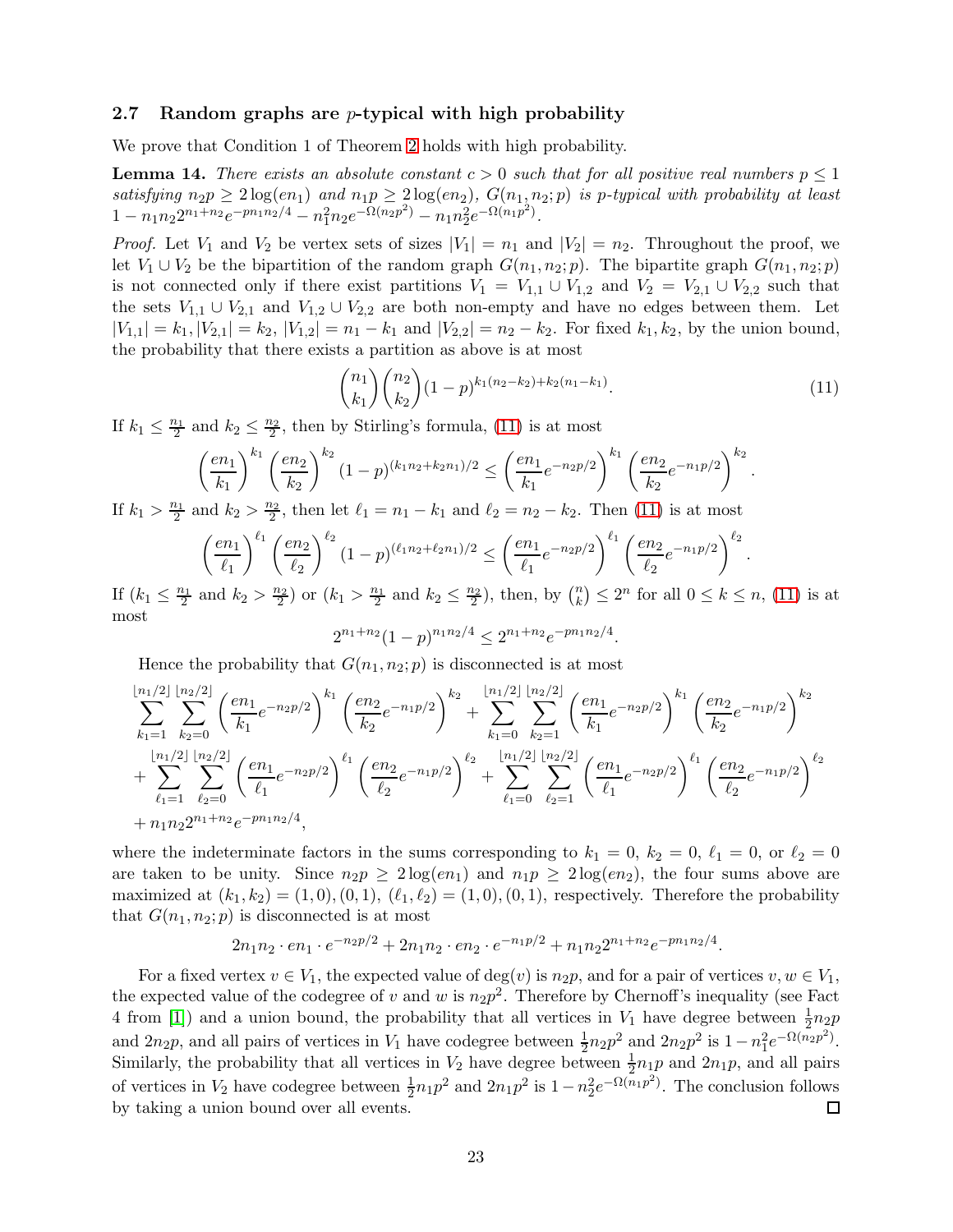## <span id="page-23-2"></span>2.8 Proof of Theorem [1](#page-23-0)

We can now prove the high dimensional recovery theorem, which we state here again for convenience:

<span id="page-23-0"></span>**Theorem 1.** Let  $N = \max(n_\ell, n_s)$ ,  $n = \min(n_\ell, n_s)$ . Let  $G(V_\ell \cup V_s, E)$  be drawn from a bipartite- $Erd\H{o}s-R\thinspace\acute{e}nyi$  graph with  $p>0$ . Take  $t_1^{(0)}$  $t_1^{(0)}, \ldots t_{n_\ell}^{(0)}, p_1^{(0)}$  $\mathcal{L}_1^{(0)}, \ldots, \mathcal{p}_{n_s}^{(0)} \sim \mathcal{N}(0, I_{d \times d})$  to be independent from *each other and* G. Then, there exist absolute constants  $c, c_3, C > 0$  such that for  $\gamma = c_3 p^4$ , if

$$
\max\left(\frac{1}{c_3p^4}, Cd, \frac{2\log(eN)}{p}, \Omega(c_3\log^2 N)\right) \le n \le N \le e^{\frac{1}{8}cd}
$$

and  $d = \Omega(1)$ , then there exists an event with probability at least  $1 - O(e^{-\Omega(\frac{1}{2}c_3^{-1/2}n^{1/2})} + e^{-\frac{1}{2}cd})$ , on *which the following holds:*

*For all subgraphs*  $E_b$  *satisfying*  $\max_{i \in [n_\ell]} \deg_b(t_i) \leq \gamma n_s$  *and*  $\max_{j \in [n_s]} \deg_b(p_j) \leq \gamma n_\ell$  *and all pairwise direction corruptions*  $v_{ij} \in \mathbb{S}^{d-1}$  *for*  $ij \in E_b$ *, the convex program* [\(2\)](#page-3-0) *has a unique minimizer*  $equal\ to\ \Big\{\alpha\{t_i^{(0)}-\zeta\}_{i\in[n_\ell]}, \alpha\{p_i^{(0)}-\zeta\}_{j\in[n_s]}\Big\} \ for\ some\ positive\ \alpha\ and\ for\ \zeta=\frac{1}{n_\ell+1}$  $\frac{1}{n_{\ell}+n_s}\left(\sum_{i\in[n_{\ell}]}t_i^{(0)}+\sum_{j\in[n_s]}p_j^{(0)}\right)$  $\binom{(0)}{j}$ .

*Proof.* Let c be minimum of the constants from Lemmas [10](#page-16-4) and [11.](#page-16-1) Let  $K_0$  be the constant from Lemma [11.](#page-16-1) It is enough to verify that  $G, T$  and  $E<sub>b</sub>$  in the assumption of the present theorem satisfy the deterministic conditions 1–6 in Theorem [2,](#page-6-0) with appropriate constants  $p, \beta, c_0, \epsilon, c_1$ , and with the purported probability. By Lemma [14,](#page-22-2) Condition 1 holds with probability at least

$$
1 - n_l n_s 2^{n_l + n_s} e^{-p n_l n_s/4} - n_l^2 n_s e^{-\Omega(n_s p^2)} - n_l n_s^2 e^{-\Omega(n_l p^2)} = 1 - O(N^3 e^{-\Omega(n p^2)})
$$

if  $np \geq 2\log(eN)$ . Condition 2 holds with probability 1. By Lemma [10,](#page-16-4) Condition 3 holds for  $c_0 = \frac{9}{10}$  with probability at least  $1 - 2n_\ell n_\text{s}e^{-cd}$ , and Condition 4 holds for  $\beta = \frac{1}{4}$  with probability at least  $1-22n_\ell^2 n_s^2 e^{-cd}$ . By Lemma [11,](#page-16-1) Condition 5 holds for  $c_1 = \frac{1}{20}$  with probability  $1-O(n_\ell^2 n_s^2 e^{-cd})$ if  $n \geq \max(K_0, 160d)$ , and  $d \geq d_0$ . Thus, Conditions 1–5 hold together with probability at least

$$
1 - O(N^4 e^{-cd} + N^3 e^{-\Omega(np^2)}).
$$

Take  $\gamma = c_3 p^4 \le \frac{p^4}{10^{11}}$ . Because  $\gamma \le \frac{\beta c_0 c_1^2 p^4}{384 \cdot 204 \cdot 64}$  $\gamma \le \frac{\beta c_0 c_1^2 p^4}{384 \cdot 204 \cdot 64}$  $\gamma \le \frac{\beta c_0 c_1^2 p^4}{384 \cdot 204 \cdot 64}$ , Theorem 2 implies that recovery via ShapeFit is guaranteed. Note that the conditions  $\max_{i \in V_{\ell}} \deg_b(i) \leq \gamma n_s$  and  $\max_{j \in V_s} \deg_b(j) \leq \gamma n_{\ell}$  are nontrivial when  $p \geq c_3^{-1/4} n^{-1/4}$ . Using this inequality, we have  $N^3 e^{-\Omega(np^2)} \leq N^3 e^{-\Omega(c_3^{-1/2} n^{1/2})} \leq$  $e^{-\Omega(\frac{1}{2}c_3^{-1/2}n^{1/2})}$  if  $n = \Omega(c_3 \log^2 N)$  and  $N^4 e^{-cd} \le e^{-cd/2}$  if  $N \le e^{\frac{1}{8}cd}$ . Thus, the probability of exact recovery via ShapeFit, uniformly in  $E_b$  and  $v_{ij}$  satisfying the assumptions of the theorem, is at least

$$
1 - O(e^{-\Omega(\frac{1}{2}c_3^{-1/2}n^{1/2})} + e^{-\frac{1}{2}cd}).
$$

# <span id="page-23-1"></span>3 Numerical simulations

In this section, we use numerical simulation to verify that ShapeFit recovers Gaussian camera locations and Gaussian structure locations in  $\mathbb{R}^3$  in the presence of corrupted pairwise direction measurements. Further, we empirically demonstrate that ShapeFit is robust to noise in the uncorrupted measurements.

Let  $\tilde{t}_i^{(0)} \in \mathbb{R}^3$  be independent  $\mathcal{N}(0, I_{3 \times 3})$  random variables for  $i = 1, \ldots, n_\ell$ . Let  $\tilde{p}_j^{(0)} \in \mathbb{R}^3$  be independent  $\mathcal{N}(0, I_{3\times3})$  random variables for  $j = 1, \ldots, n_{s}$ . Let

$$
t_i^{(0)} = \tilde{t}_i^{(0)} - \frac{1}{n_\ell + n_\mathrm{s}} \Big( \sum_k \tilde{t}_k^{(0)} + \sum_\ell \tilde{p}_\ell^{(0)} \Big) \text{ and } p_j^{(0)} = \tilde{p}_j^{(0)} - \frac{1}{n_\ell + n_\mathrm{s}} \Big( \sum_k \tilde{t}_k^{(0)} + \sum_\ell \tilde{p}_\ell^{(0)} \Big).
$$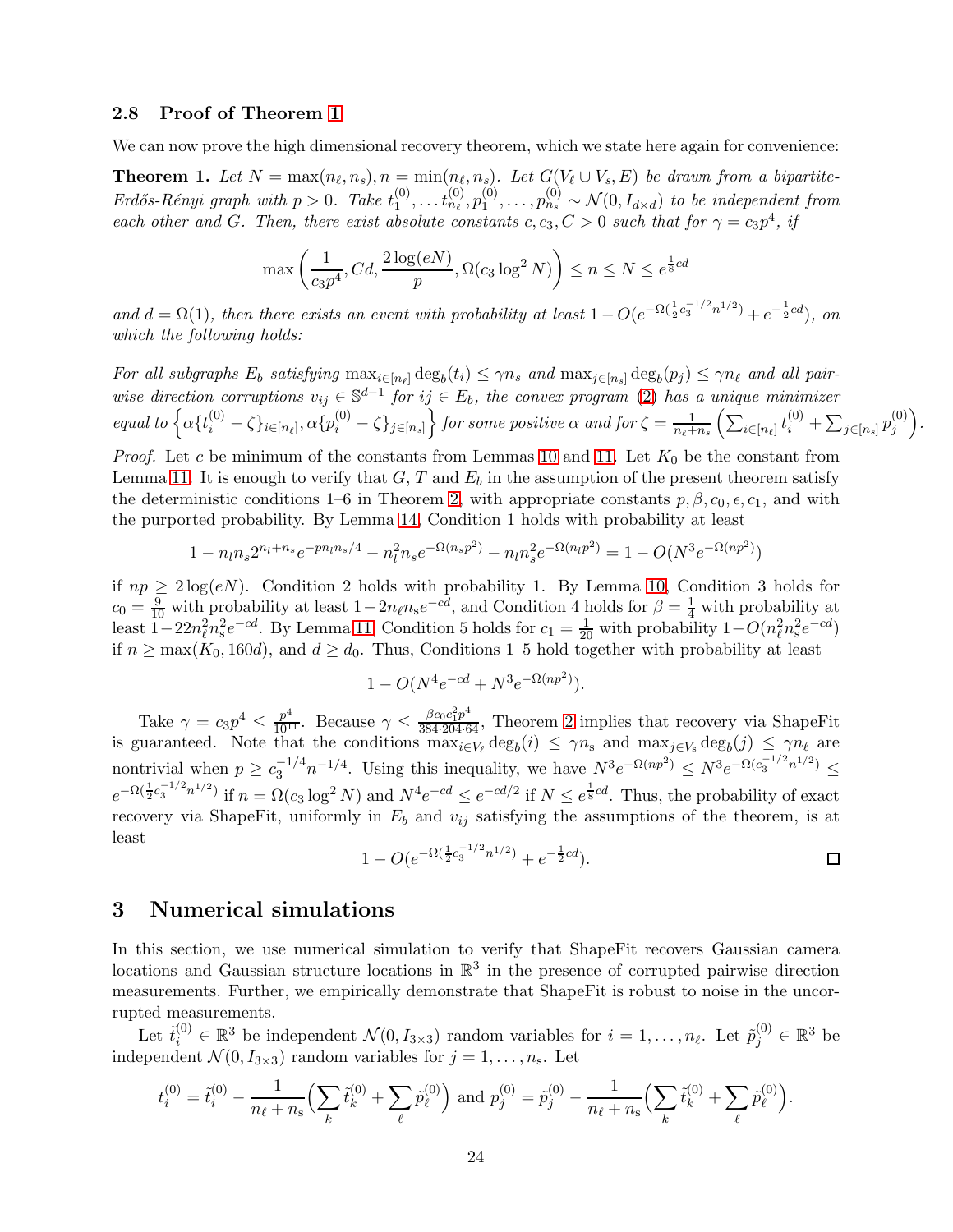Let the graph of observations G be a bipartite Erdős-Rényi graph  $G(n_\ell, n_s, p)$  on  $n_\ell + n_s$  vertices, for  $p = 1/2$ . For  $ij \in E(G)$ , let

$$
\tilde{v}_{ij} = \begin{cases} z_{ij} & \text{with probability } q, \\ \frac{t_i^{(0)} - p_j^{(0)}}{\|t_i^{(0)} - p_j^{(0)}\|_2} + \sigma z_{ij} & \text{with probability } 1 - q, \end{cases}
$$

where  $z_{ij}$  are independent and uniform over  $\mathbb{S}^2$ . Let  $v_{ij} = \tilde{v}_{ij}/\|\tilde{v}_{ij}\|_2$ . That is, each observation is corrupted with probability  $q$ , and each corruption is in a random direction. In the noiseless case, with  $\sigma = 0$ , each observation is exact with probability  $1 - q$ .

 $(f_{i}\}_{i\in[n_{\ell}]},\{p_{j}\}_{j\in[n_{\mathrm{S}}]})$ , define its relative error with respect to  $S^{(0)}=(T^{(0)},P^{(0)})=\left(\{t_{i}^{(0)},\ldots,t_{i}\}_{i\in[n_{\mathrm{S}}]}\right)$ We solved ShapeFit using the SDPT3 solver [\[8,](#page-26-7) [9\]](#page-26-8) and YALMIP [\[5\]](#page-26-9). For output  $S = (T, P)$  $\{p_j^{(0)}\}_{i \in [n_\ell]}, \{p_j^{(0)}\}$  $_{j}^{\left( 0\right) }\}_{j\in\left[ n_{\mathrm{s}}\right] }\Big)$ as

$$
\left\| \frac{S}{\|S\|_F} - \frac{S^{(0)}}{\|S^{(0)}\|_F} \right\|_F
$$

where  $||S||_F$  is the Frobenius norm of the matrix whose column are given by  $\{t_i\}$  and  $\{p_j\}$ . This error metric amounts to an  $\ell_2$  norm after rescaling.

Figure [1](#page-25-0) shows the mean relative error of the output of ShapeFit over 10 independent trials for locations in  $\mathbb{R}^3$  generated by  $p = 1/2$ ,  $n_\ell = n_s$ ,  $\sigma \in [0, 0.05]$ , and a range of values  $10 \le n_\ell + n_s \le 70$ and  $0 \leq q \leq 0.5$ . White blocks represent zero average relative error, and black blocks represent an average relative error of 1 or higher. Average residuals between 0 and 1 are represented by the appropriate shade of gray. The figure shows that ShapeFit can empirically recover 3d locations in the presence of a surprisingly large probability of corruption, provided  $n$  is big enough. For example, if  $n \geq 50$ , ShapeFit outputs a structure with small relative error even when around 15% of all measurements are randomly corrupted. Further, successful recovery occurs both in the noiseless case, and in the noisy case with  $\sigma = 0.05$ .

Figure [2](#page-25-1) shows the median residual over 10 independent trials for locations in  $\mathbb{R}^3$  generated by  $p = 1/2$ ,  $n_{\ell} = n_{\rm s} = 25$ ,  $q = 0.1$  and a range of values of  $10^{-6} \leq \sigma \leq 10^{0}$ . We see that ShapeFit is empirically stable to noise, with median residuals that are approximately linear in the noise parameter  $\sigma$ .

# Acknowledgements

We are grateful to Stefano Soatto for suggesting to VV the problem formulation addressed in this paper. VV is partially supported by the Office of Naval Research. CL is partially supported by the National Science Foundation Grant DMS-1362326. PH is partially supported by the National Science Foundation Grant DMS-1418971.

# <span id="page-24-1"></span>References

- [1] Dana Angluin and Leslie G. Valiant. Fast probabilistic algorithms for hamiltonian circuits and matchings. In *Proceedings of the Ninth Annual ACM Symposium on Theory of Computing*, STOC '77, pages 30–41, New York, NY, USA, 1977. ACM.
- <span id="page-24-0"></span>[2] Reinhard Diestel. *Graph theory*. Springer-Verlag Berlin and Heidelberg, third edition, 2005.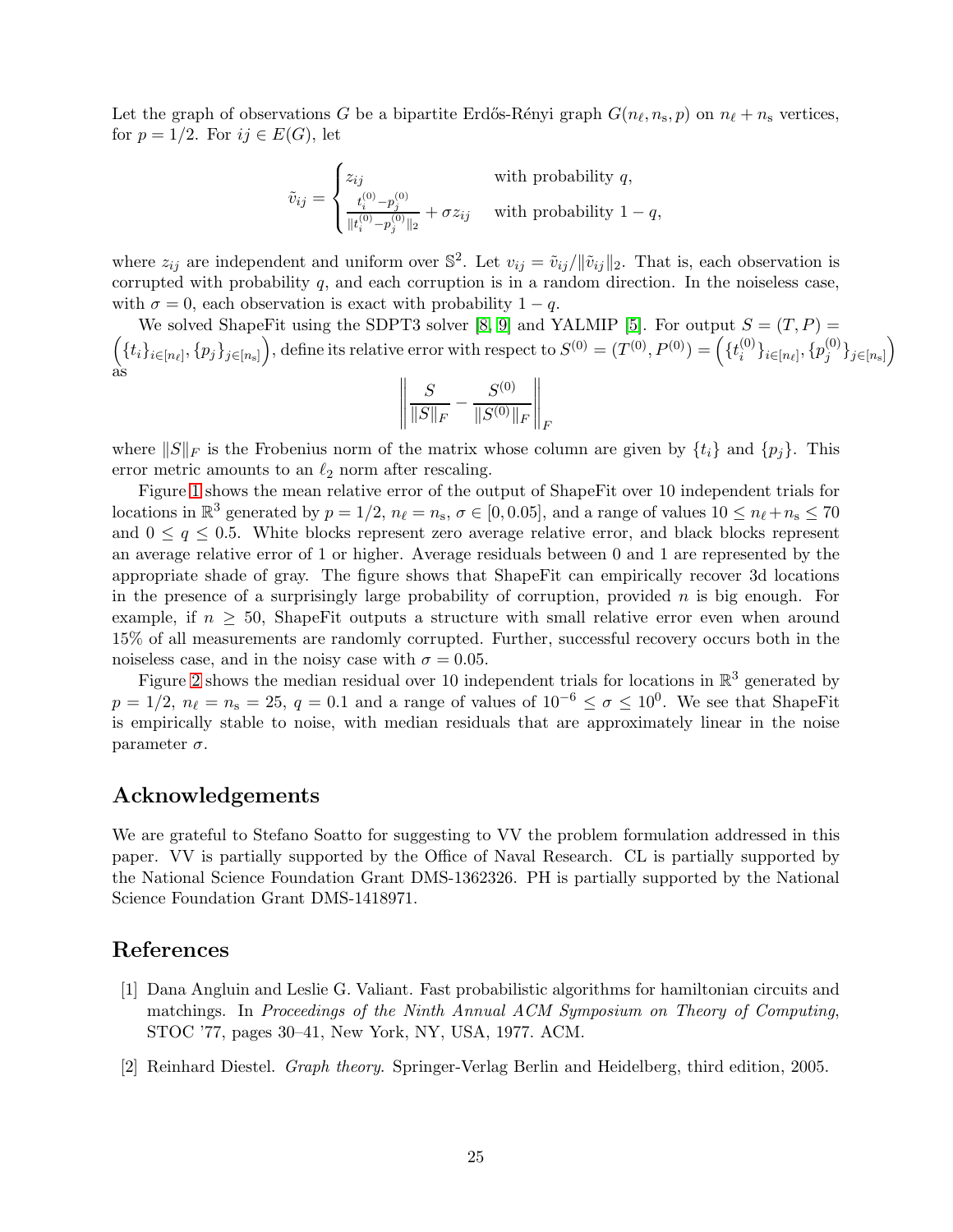

<span id="page-25-0"></span>Figure 1: Mean recovery error of ShapeFit as a function of the number of locations  $n_{\ell} + n_{\rm s}$  and the corruption probability q. The data model has 3d Gaussian locations whose pairwise directions are observed in accordance with a bipartite Erdős-Rényi graph  $G(n_\ell, n_s, 1/2)$  and are corrupted with probability q. White blocks represent an average relative error of zero over 10 independently generated problems. Black blocks represent an average relative error of 100%. The left panel corresponds to the noiseless case  $\sigma = 0$ , and the right panel corresponds to the noisy case  $\sigma = 0.05$ .

PSfrag replacements



<span id="page-25-1"></span>Figure 2: Median recovery error of ShapeFit versus the noise parameter  $\sigma$ . These simulations are based on 50 Gaussian locations in  $\mathbb{R}^3$  whose pairwise directions are observed in accordance with a bipartite Erdős-Rényi graph  $G(25, 25, 1/2)$  and are corrupted with probability  $q = 0.1$ . The median is based on 10 independently generated problems.